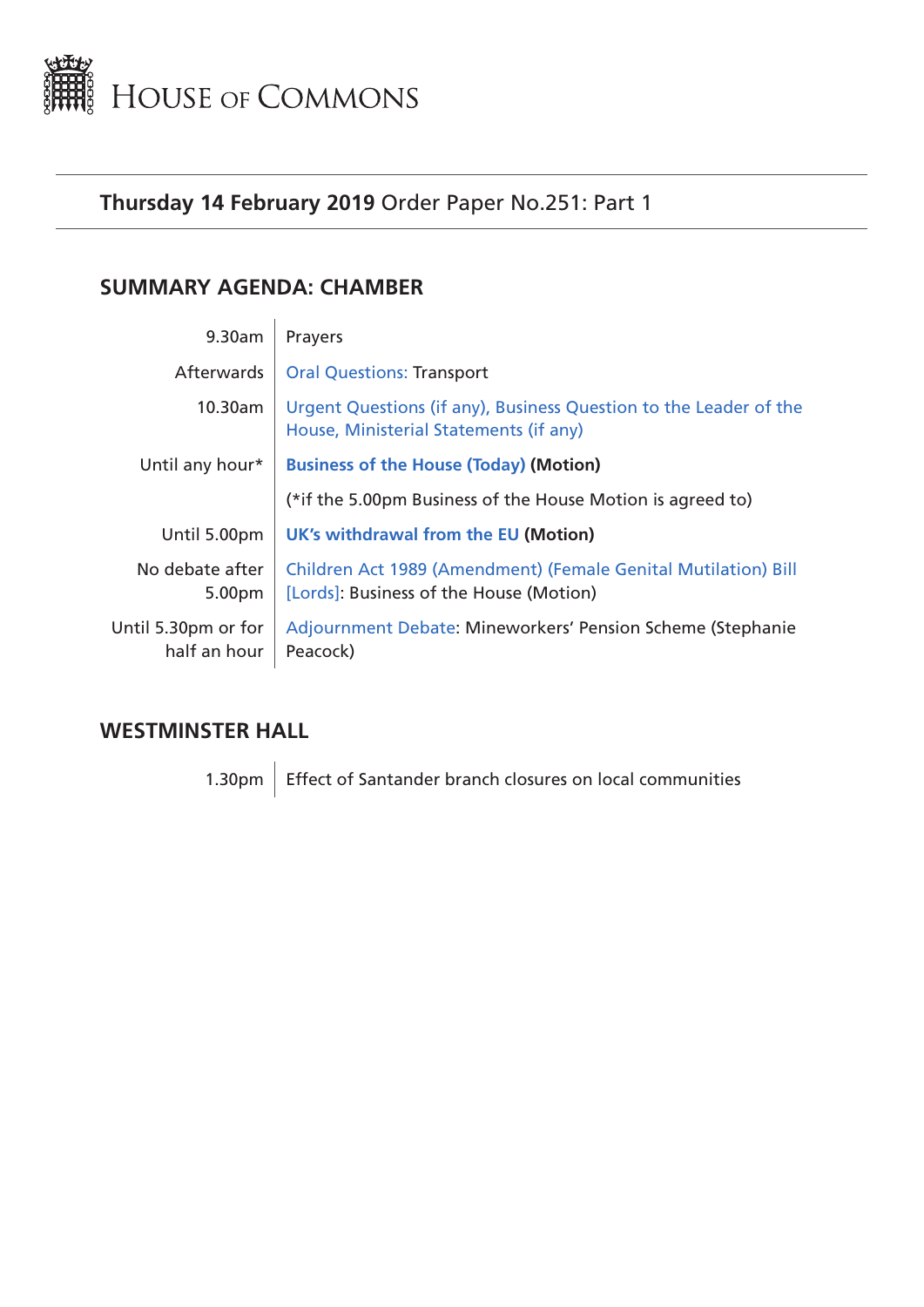# **CONTENTS**

**[PART 1: BUSINESS TODAY](#page-0-0)**

- **[Chamber](#page-2-1)**
- **[Westminster Hall](#page-13-0)**
- **[Written Statements](#page-14-0)**
- **[Committees meeting today](#page-15-0)**
- **[Committee reports published today](#page-17-0)**
- **[Announcements](#page-18-0)**
- **[Further Information](#page-20-0)**

# **[PART 2: FUTURE BUSINESS](#page-22-0)**

- **[A. Calendar of Business](#page-23-0)**
- **[B. Remaining Orders and Notices](#page-38-0)**

#### **Notes:**

Item marked [R] indicates that a member has declared a relevant interest.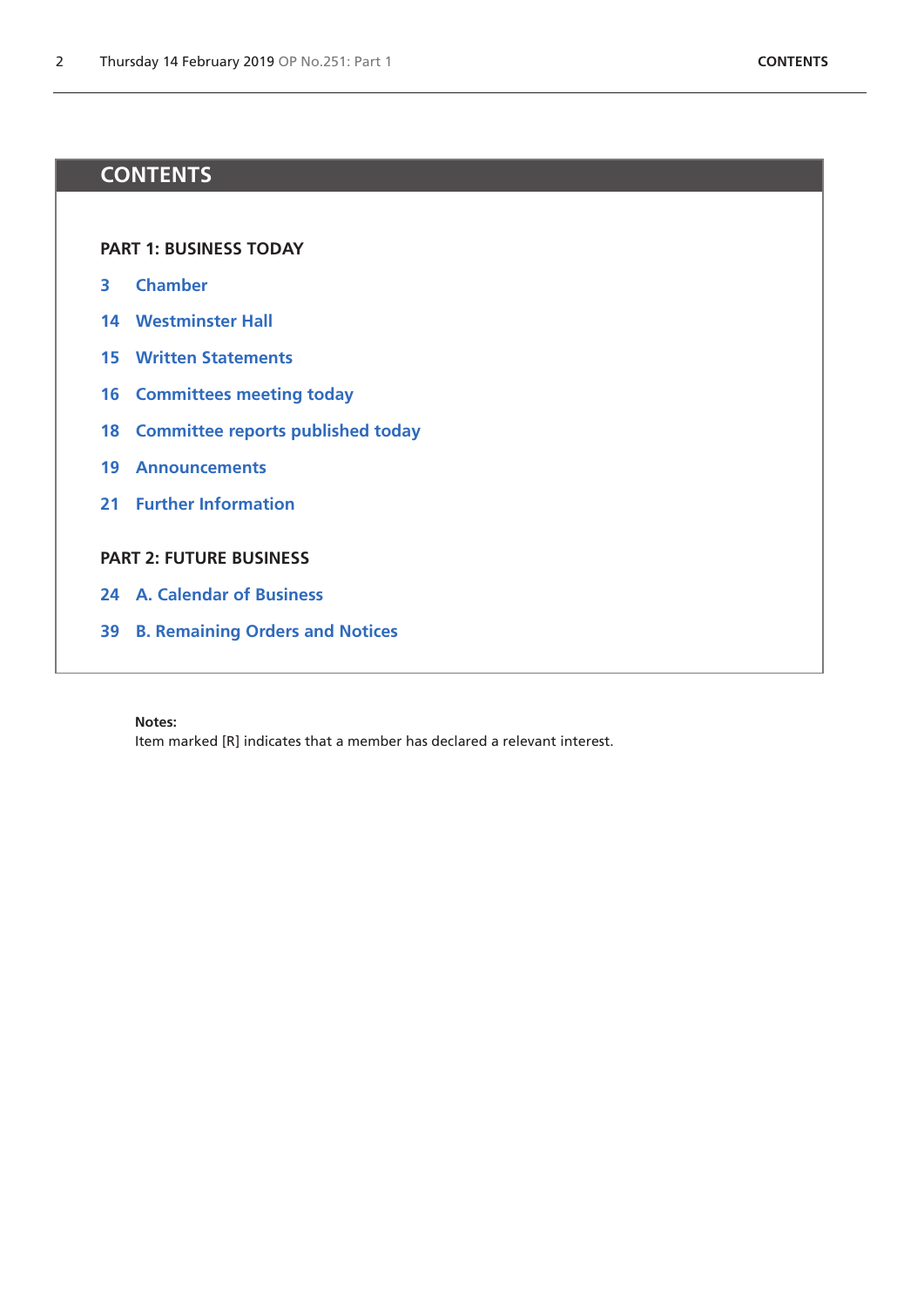# <span id="page-2-1"></span>**BUSINESS TODAY: CHAMBER**

### **9.30am Prayers**

**Followed by**

### <span id="page-2-0"></span>**QUESTIONS**

- Oral Questions to the Secretary of State for Transport
- **1 Fiona Bruce** (Congleton) What progress he has made on the (a) removal of old and (b) delivery and deployment of new rolling stock. (909215)
- **2 Sir Desmond Swayne** (New Forest West) What plans he has to repair the A35 at Redbridge. (909216)
- **3 Mr Jim Cunningham** (Coventry South) What recent steps his Department has taken to improve road safety. (909217)
- **4 James Cleverly** (Braintree) What funds he has made available for the repair of local roads. (909218)
- **5 Gavin Newlands** (Paisley and Renfrewshire North) What steps he is taking to reduce potential disruption to travel in the event of the UK leaving the EU without a deal. (909219)
- **6 Angela Crawley** (Lanark and Hamilton East) What steps he is taking to reduce potential disruption to travel in the event of the UK leaving the EU without a deal. (909220)
- **7 Jessica Morden** (Newport East) What recent discussions he has had with port operators on preparations for the UK leaving the EU. (909221)
- **8 Joan Ryan** (Enfield North) What progress has been made on four-tracking of the West Anglia Main Line. (909222)
- **9 Maria Caulfield** (Lewes) What steps he is taking to reduce HGV traffic on rural roads. (909223)
- **10 Alex Cunningham** (Stockton North) What recent assessment he has made of the potential effect on the haulage sector of the UK leaving the EU. (909224)
- **11 Simon Hoare** (North Dorset) What assessment he has made of the safety needs of horse-riders on the public highway. (909225)
- **12 Ruth Cadbury** (Brentford and Isleworth) What level of (a) direct and (b) indirect public funding will be required to support new regional connections with Heathrow Airport. (909226)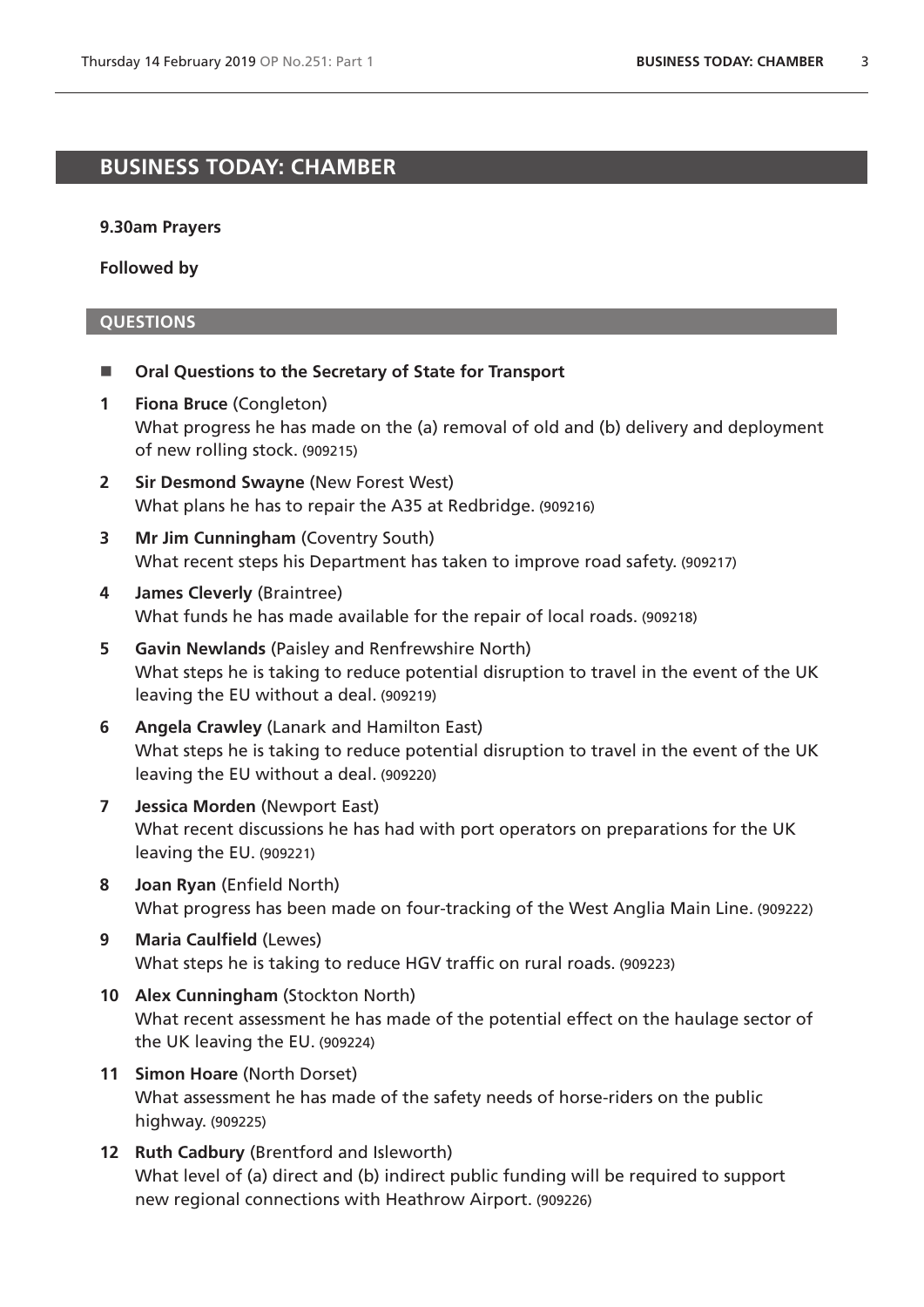# **13 Philip Davies** (Shipley)

What recent discussions he has had with Bradford Council on a Shipley eastern bypass. (909227)

- **14 Helen Goodman** (Bishop Auckland) What recent assessment he has made of trends in the number of journeys taken by bus in England. (909228)
- **15 Henry Smith** (Crawley) What plans his Department has to expand smart ticketing for rail passengers. (909229)
- **16 Tom Tugendhat** (Tonbridge and Malling) What progress he has made on the (a) removal of old and (b) delivery and deployment of new rolling stock. (909231)
- **17 Jo Platt** (Leigh) What recent assessment he has made of the importance of transport connectivity to social mobility. (909232)
- **18 John McNally** (Falkirk) What steps he is taking to reduce potential disruption to travel in the event of the UK leaving the EU without a deal. (909233)
- **19 Marion Fellows** (Motherwell and Wishaw) What steps he is taking to reduce potential disruption to travel in the event of the UK leaving the EU without a deal. (909234)
- **20 Derek Thomas** (St Ives) What plans he has to dual the A30 through to Penzance. (909235)
- **21 Carol Monaghan** (Glasgow North West) What steps he is taking to reduce potential disruption to travel in the event of the UK leaving the EU without a deal. (909236)
- **22 Mike Amesbury** (Weaver Vale) What steps he is taking to increase accessibility and capacity at local railway stations. (909237)
- **23 Dr Paul Williams** (Stockton South) What steps he is taking to improve bus services in Teesside. (909238)

# **At 10.15am**

- **Topical Questions to the Secretary of State for Transport**
- **T1 Andrea Jenkyns** (Morley and Outwood) If he will make a statement on his departmental responsibilities. (909239)
- **T2 Dr Philippa Whitford** (Central Ayrshire) (909240)
- **T3 Scott Mann** (North Cornwall) (909241)
- **T4 Sarah Jones** (Croydon Central) (909242)
- **T5 Tom Brake** (Carshalton and Wallington) (909243)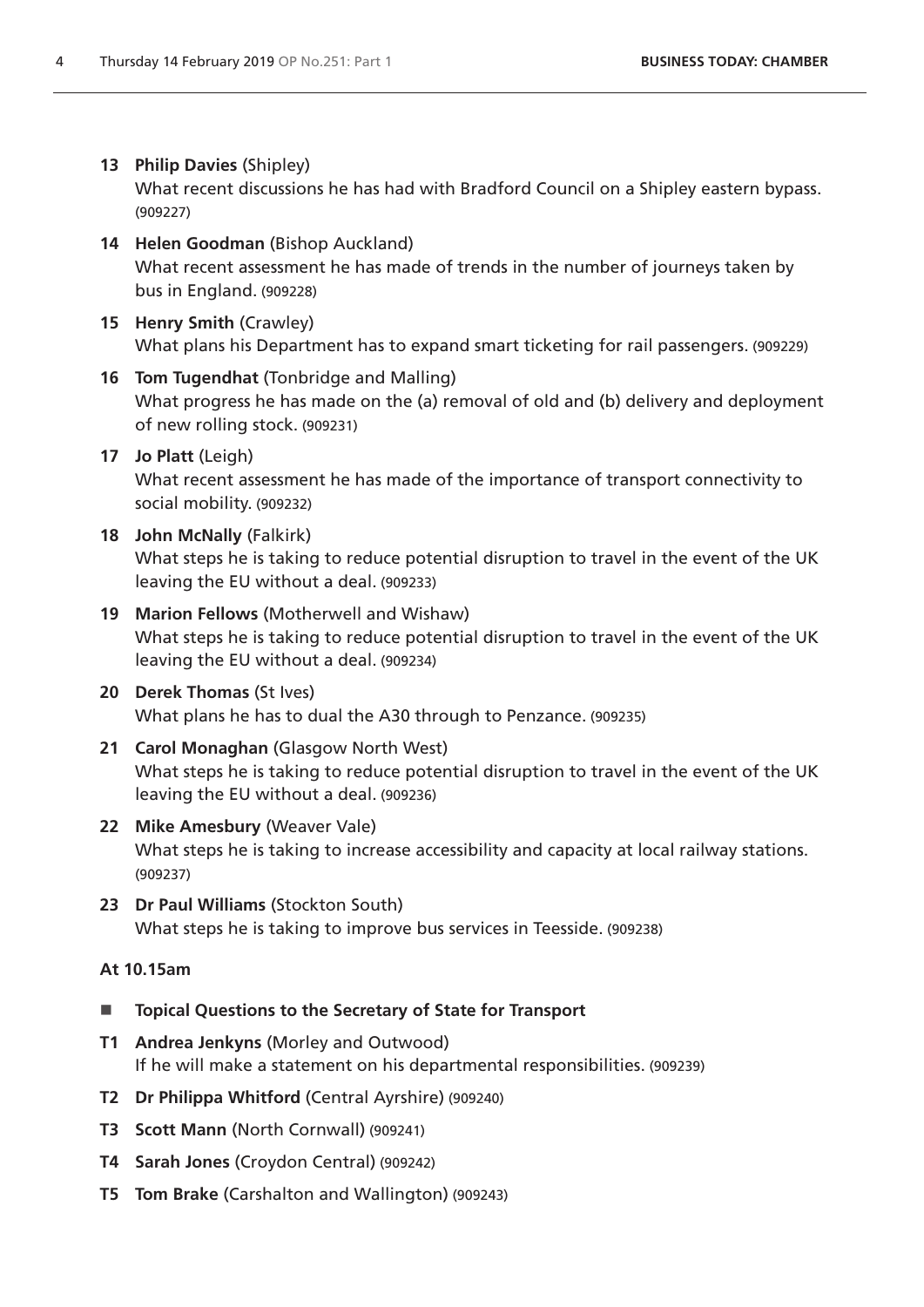- **T6 Mary Robinson** (Cheadle) (909244)
- **T7 Robert Halfon** (Harlow) (909245)
- **T8 Maria Caulfield** (Lewes) (909246)
- **T9 Dame Cheryl Gillan** (Chesham and Amersham) (909247)
- **T10 Craig Tracey** (North Warwickshire) (909248)

### <span id="page-4-0"></span>**URGENT QUESTIONS AND STATEMENTS**

#### **10.30am**

- **Urgent Questions (if any)**
- Business Ouestion to the Leader of the House
- **Ministerial Statements (if any)**

### **BUSINESS OF THE DAY**

#### <span id="page-4-1"></span>**1. BUSINESS OF THE HOUSE (TODAY)**

**Until any hour** (if the 5.00pm Business of the House Motion is agreed to)

### **The Prime Minister**

That, at this day's sitting, the Speaker shall put the questions necessary to dispose of proceedings on the motion in the name of the Prime Minister relating to the UK's withdrawal from the EU not later than 5.00pm; such questions shall include the questions on any amendments selected by the Speaker which may then be moved; the questions may be put after the moment of interruption; and Standing Order No. 41A (Deferred divisions) shall not apply.

#### **BUSINESS TO BE TAKEN AT 5.00PM**

### **BUSINESS OF THE HOUSE**

#### **No debate** ([Standing Orders No. 15](https://www.publications.parliament.uk/pa/cm201719/cmstords/1020/body.html#15) and [41A\(3\)](https://www.publications.parliament.uk/pa/cm201719/cmstords/1020/body.html#41A(3)))

### **The Prime Minister**

That, at this day's sitting, the motion in the name of the Prime Minister relating to the Business of the House (Today) may be entered upon, though opposed, at any hour; and Standing Order No. 41A (Deferred divisions) shall not apply.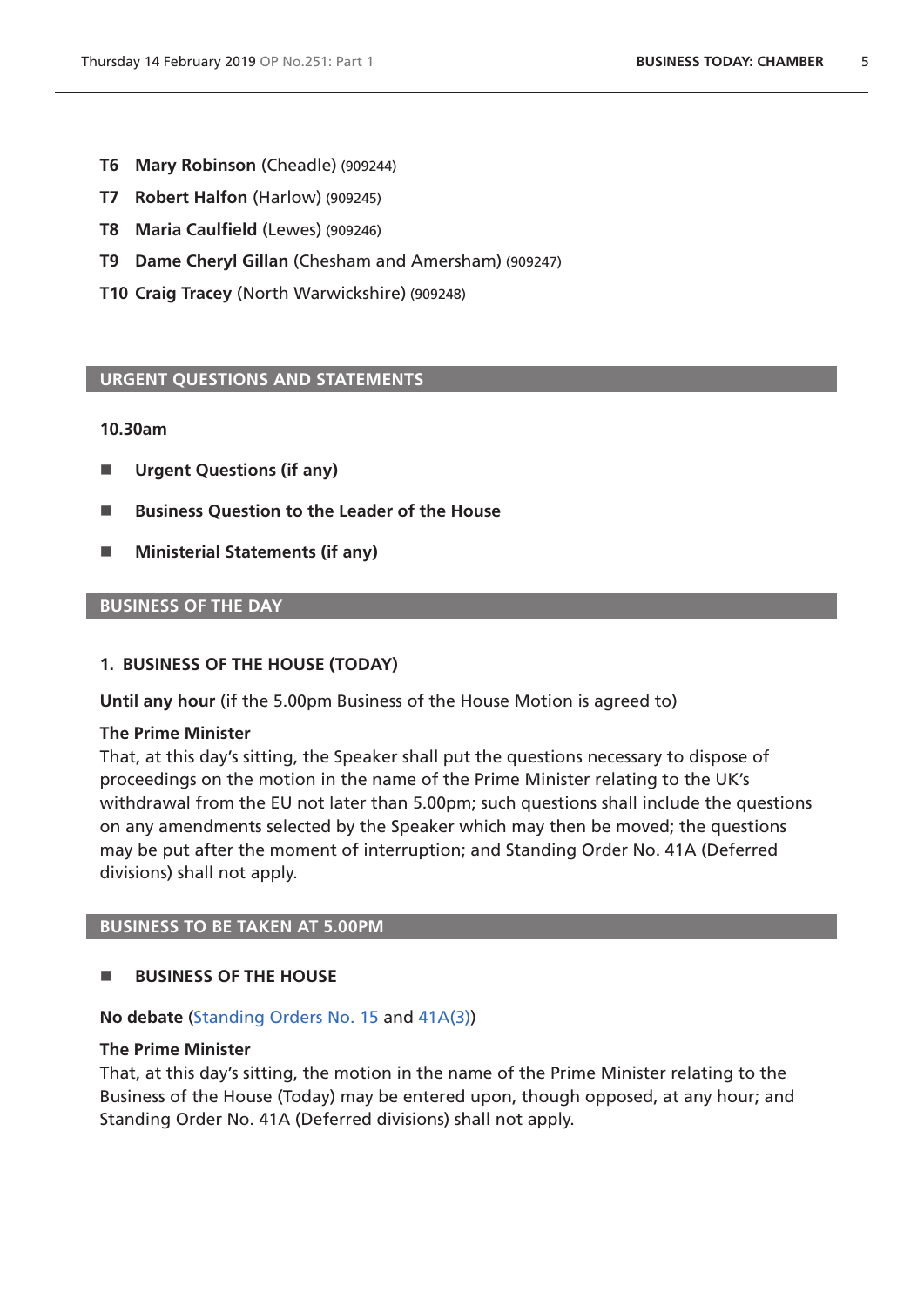#### **BUSINESS OF THE DAY**

#### **2. UK'S WITHDRAWAL FROM THE EU**

**Until 5.00pm** (if the Business of the House (Today) Motion is agreed to)

#### **The Prime Minister**

That this House welcomes the Prime Minister's statement of 12 February 2019; reiterates its support for the approach to leaving the EU expressed by this House on 29 January 2019 and notes that discussions between the UK and the EU on the Northern Ireland backstop are ongoing.

| Amendment (a)            |                     |                 |
|--------------------------|---------------------|-----------------|
| Jeremy Corbyn            |                     |                 |
| <b>Keir Starmer</b>      |                     |                 |
| <b>Emily Thornberry</b>  |                     |                 |
| <b>John McDonnell</b>    |                     |                 |
| <b>Valerie Vaz</b>       |                     |                 |
| <b>Mr Nicholas Brown</b> |                     |                 |
| <b>Stephen Doughty</b>   | <b>Steve McCabe</b> | Preet Kaur Gill |

Line 1, leave out from "House" to end and add "requires by 27 February 2019 a Minister of the Crown either (a) to move another motion under Section 13(1)(b) of the European Union (Withdrawal) Act 2018 or (b) to make a written statement declaring that there is no longer an agreement in principle in the negotiations with the European Union and to move no later than that date an amendable motion on how the Government proposes to proceed.".

Amendment to Jeremy Corbyn's proposed Amendment (a):

**Sir Vince Cable Tom Brake Jo Swinson Mr Alistair Carmichael Wera Hobhouse Tim Farron**

Lloyd Russell-Moyle Luke Pollard

Christine Jardine Jamie Stone Layla Moran Sir Edward Davey Norman Lamb Liz Saville Roberts Stephen Gethins

Line 5, leave out from "to" to end and add "seek an extension of the period of the two years specified in Article 50 (3) of the Treaty on European Union for the purposes of a public vote with the option to stay in membership of the European Union, as endorsed by the Labour Party Conference 2018.".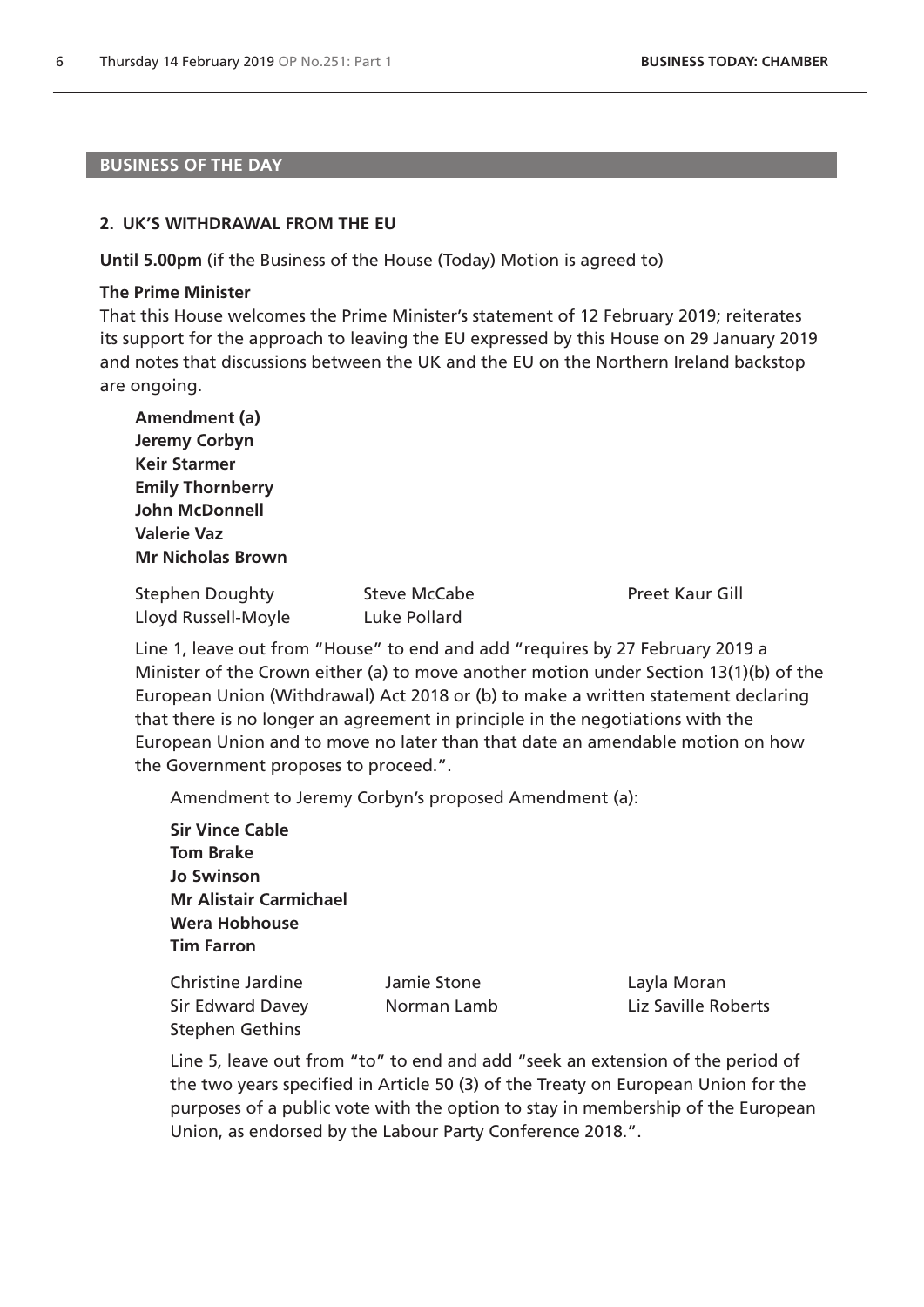**Amendment (c) Mr Kenneth Clarke Helen Goodman Jonathan Edwards John Grogan Diana Johnson Mrs Emma Lewell-Buck**

Heidi Allen and Ben Lake Mr Adrian Bailey Stephen Twigg **Ms Harriet Harman** Liz Saville Roberts Jack Dromey Debbie Abrahams Matt Western Mr Dominic Grieve Anna Soubry **Anna Soubry** Lloyd Russell-Moyle

Line 1, leave out from "House" to end and add "considers that the most effective means of determining the position of the House on any negotiated withdrawal agreement and future framework presented by the Government for approval by the House is through a ballot on all options commanding support in the House, conducted under a method in which Members may rank their preferences; and accordingly orders that, notwithstanding the practice of the House in deciding questions on motions, in relation to any motion moved by a Minister of the Crown pursuant to section 13(1) of the European Union (Withdrawal) Act 2018 ("the European Union withdrawal motion"), no amendment to the question proposed from the Chair may be selected or moved, and the question shall be decided by a ballot under the following arrangements:

(1) 90 minutes before the scheduled end of proceedings on the European Union withdrawal motion, the Speaker shall interrupt the debate and initiate the ballot on the question; and proceedings shall then be suspended until the outcome of the ballot is announced from the Chair.

(2) (a) The ballot shall take place in the lobbies.

(b) Each Member intending to vote shall be provided with a ballot paper listing each text entered into the ballot, together with the name of the Member proposing the text.

(c) Members shall vote for their preferred text using the method set out in Standing Order No. 122B (11)(d) (Election of select committee chairs).

(d) 30 minutes after the initiation of the ballot, the Speaker shall declare it closed; and counting shall then take place under arrangements made by the Clerk of the House.

(e) The Speaker shall have power to give final directions on any matter of doubt arising from the conduct of the ballot or from an individual ballot paper.

(3) The text of any question proposed from the Chair is eligible for entry in the ballot.

(4) Any text proposing an amendment to the question shall be eligible for entry in the ballot provided that: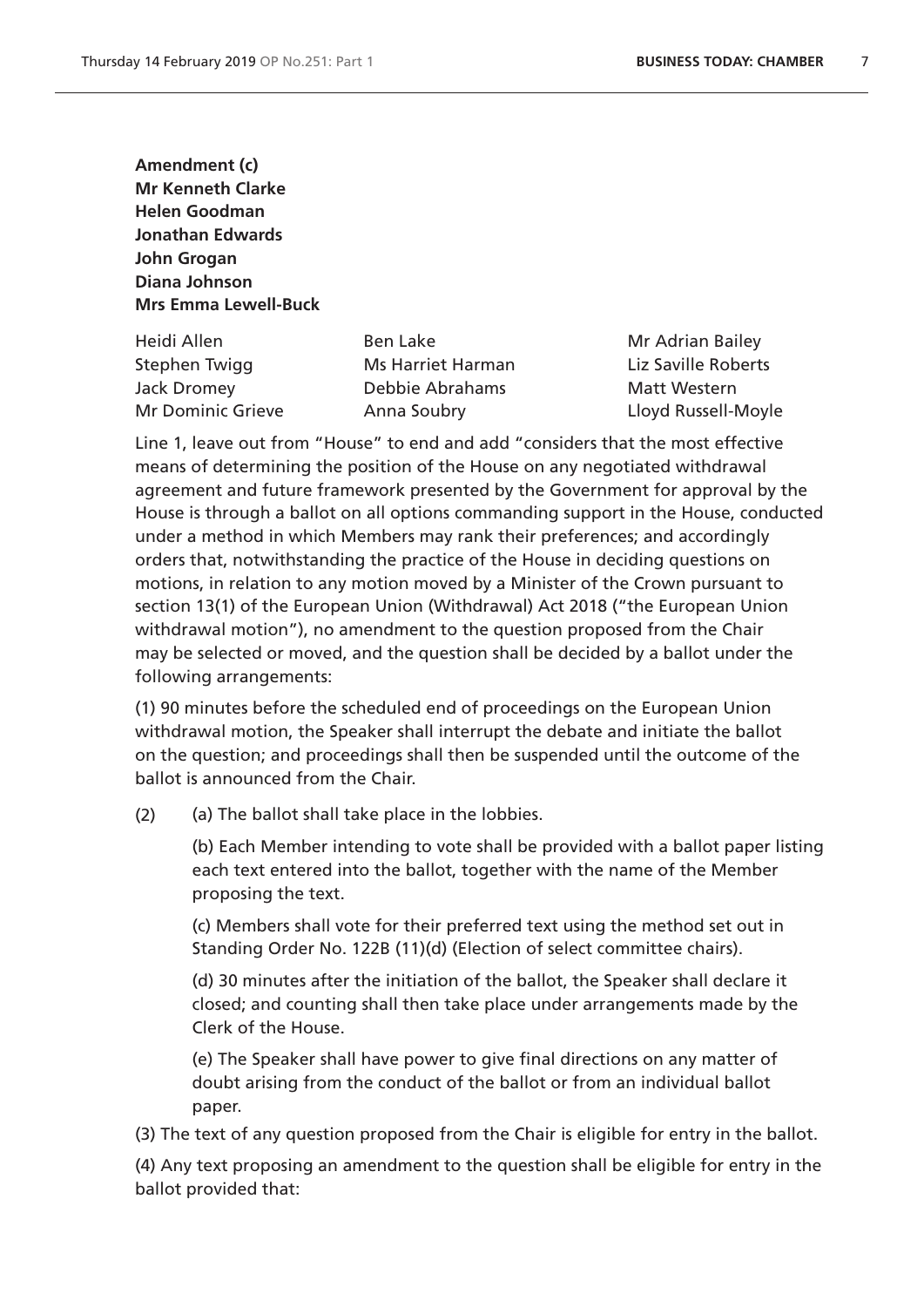(a) it has been signed by at least 50 Members; and

(b) notice of the proposed amendment has been given, and that notice has been published on the Order Paper.

- (5) As soon as practicable after the ballot has closed, the Speaker shall:
	- (a) resume proceedings on the European Union withdrawal motion;

(b) announce from the Chair the text which has received more than half the votes;

(c) put forthwith either

(i) the question originally proposed from the Chair, if the text of that question has received more than half the votes; or

(ii) the question on the European Union withdrawal motion, as amended by the text which has received more than half the votes.

(6) As soon as possible after the conclusion of the ballot the Speaker shall cause to be published a table indicating the ranking given to each text by each Member casting a ballot.".

**Amendment (d) Angus Brendan MacNeil Pete Wishart Carol Monaghan Stewart Malcolm McDonald John McNally Janet Daby**

Stuart C. McDonald Mr Kenneth Clarke

Line 1, leave out from "House" to end and add "calls on the Government to bring forward urgently the legislation necessary to require the Prime Minister to revoke before 29 March 2019 the UK's notice of intention to withdraw from the EU under Article 50 of the Treaty on European Union.".

**Amendment (e) Anna Soubry Chuka Umunna Dr Sarah Wollaston Mr Chris Leslie Heidi Allen Luciana Berger**

Rachel Reeves **Anna Turley Anna Turley** Angela Smith Darren Jones Mike Gapes Joan Ryan Siobhain McDonagh Ann Coffey **Mr Gavin Shuker** Mr Gavin Shuker Ian Murray **Stella Creasy Communist Control** Creasy Kerry McCarthy Mrs Madeleine Moon Martin Whitfield Catherine McKinnell Mr Dominic Grieve Jo Swinson Jonathan Edwards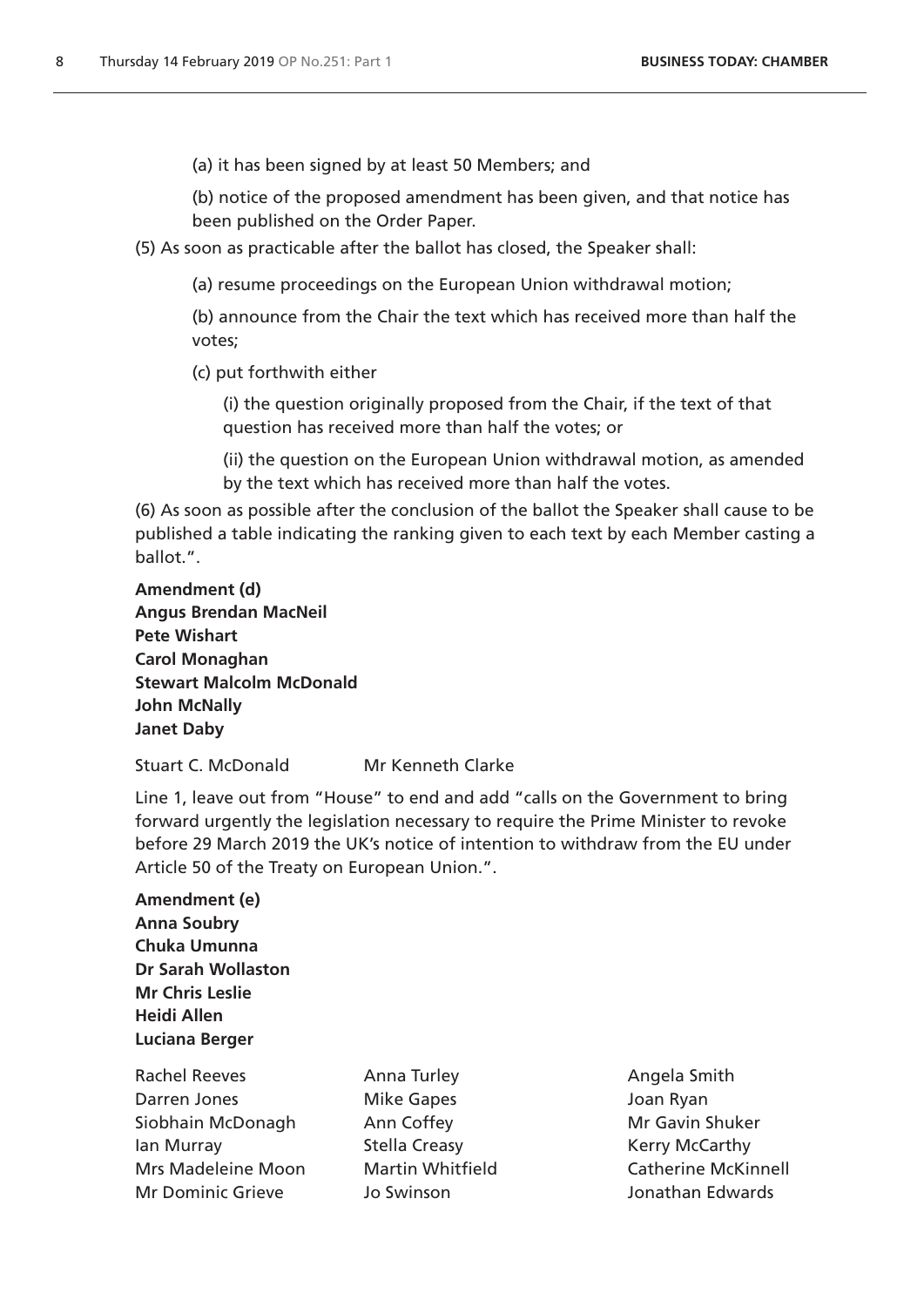| <b>Caroline Lucas</b>  | <b>Stephen Gethins</b>   | Rushanara Ali          |
|------------------------|--------------------------|------------------------|
| <b>Gareth Thomas</b>   | Mr Pat McFadden          | Peter Kyle             |
| Tonia Antoniazzi       | <b>Phil Wilson</b>       | <b>Rosie Duffield</b>  |
| <b>Ruth Cadbury</b>    | Mr Ben Bradshaw          | <b>Wes Streeting</b>   |
| Lilian Greenwood       | Debbie Abrahams          | Mr David Lammy         |
| <b>Stephen Doughty</b> | Dr Paul Williams         | Owen Smith             |
| Liz Kendall            | <b>Kate Green</b>        | Mr Jonathan Djanogly   |
| Dr Phillip Lee         | Guto Bebb                | Justine Greening       |
| Anna McMorrin          | Dr Philippa Whitford     | <b>Sir Vince Cable</b> |
| Tom Brake              | Mr Alistair Carmichael   | Wera Hobhouse          |
| <b>Tim Farron</b>      | <b>Christine Jardine</b> | Jamie Stone            |
| Layla Moran            | <b>Sir Edward Davey</b>  | Norman Lamb            |

Line 1, leave out from "House" to end and add "instructs the Government within seven days to publish in full the most recent official briefing document, relating to business and trade, on the implications of a no-deal Brexit presented to Cabinet.".

**Amendment (f) Dr Sarah Wollaston Heidi Allen Anna Soubry Angela Smith Ann Coffey John Grogan**

Guto Bebb **Joanna Cherry Dr Phillip Lee** Anna McMorrin Sir Vince Cable Tom Brake Mr Alistair Carmichael Tim Farron Christine Jardine Jamie Stone Layla Moran Jo Swinson Sir Edward Davey Norman Lamb

- 
- Ian Murray **Mr Chris Leslie** Chuka Umunna

Line 1, leave out from "House" to end and add "orders that on Tuesday 26th February–

(1) Standing Order No.14(1) (which provides that government business shall have precedence at every sitting save as provided in that order) shall not apply;

(2) The motions set out below shall be in the name of the Chairman of Ways & Means and shall be debated and the questions put without amendment at the conclusion of those proceedings:

(a) That this House approves of Option 1 (a further vote on the draft Withdrawal Agreement and Framework for the Future Relationship) as set out in paragraphs 15 to 19 of the Eleventh Report of the Exiting the European Union Select Committee Session 2017-19.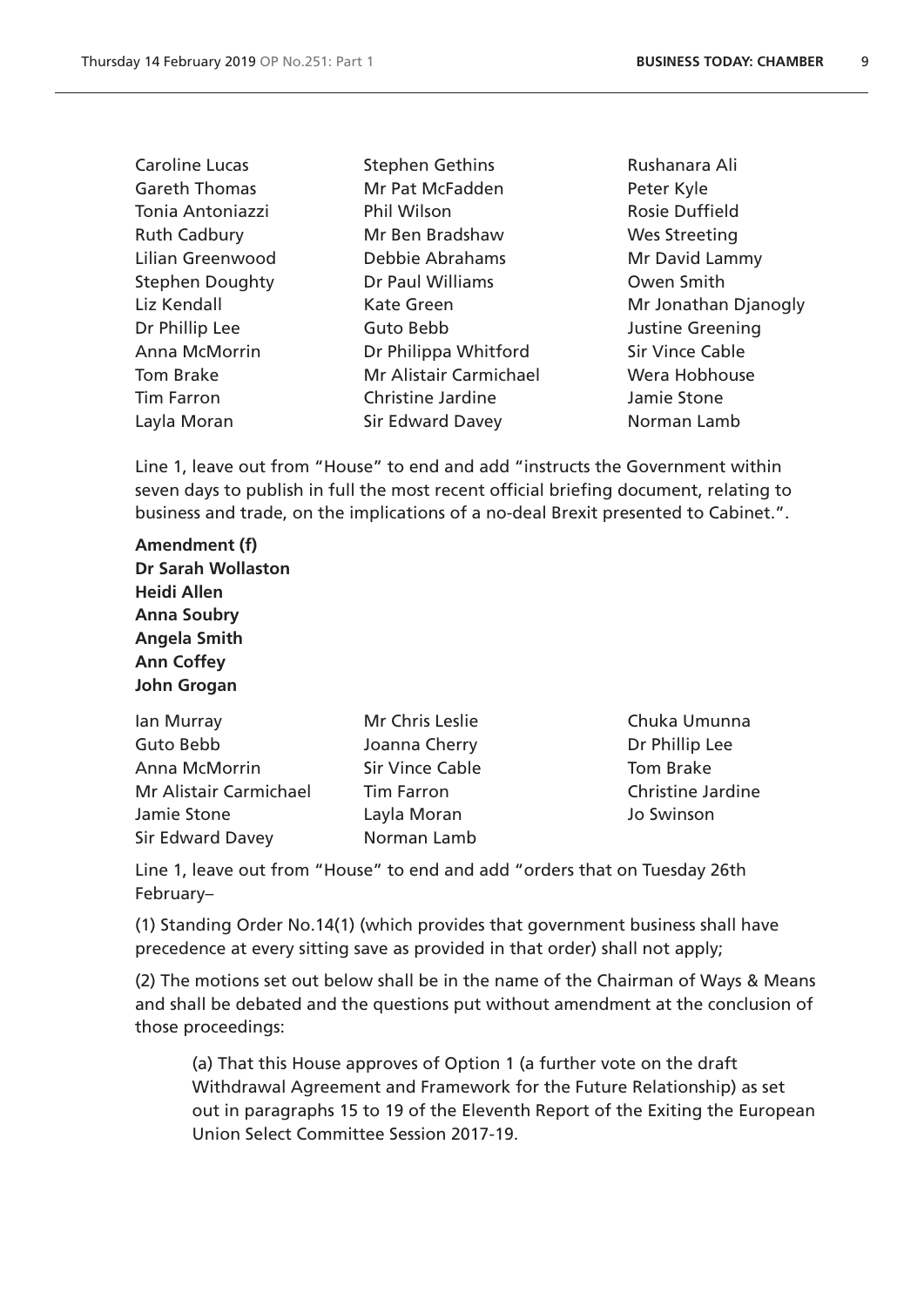(b) That this House approves of Option 2 (leaving the EU with no deal on 29 March 2019) as set out in paragraphs 15 to 19 of the Eleventh Report of the Exiting the European Union Select Committee Session 2017-19.

(c) That this House approves of Option 3(a) (seeking changes to the text of the Withdrawal Agreement on the backstop arrangements) as set out in paragraphs 15 to 19 of the Eleventh Report of the Exiting the European Union Select Committee Session 2017-19.

(d) That this House approves of Option 3(b) (seeking a Canada-style deal) as set out in paragraphs 15 to 19 of the Eleventh Report of the Exiting the European Union Select Committee Session 2017-19.

(e) That this House approves of Option 3(c) (seeking to join the EEA through the EFTA pillar and remaining in a customs union with the EU) as set out in paragraphs 15 to 19 of the Eleventh Report of the Exiting the European Union Select Committee Session 2017-19.

(f) That this House approves of Option 4 (that a public vote should be held to allow the British people the opportunity to decide either which kind of Brexit deal they want or whether they wish to remain in the EU) as set out in paragraphs 15 to 19 of the Eleventh Report of the Exiting the European Union Select Committee Session 2017-19.

(3) Debate may continue for up to six and a half hours after its commencement, though opposed, and shall not be interrupted at the moment of interruption and Standing Order No.41A (deferred divisions) shall not apply;

(4) At the conclusion of those proceedings, the Speaker shall put the question necessary to dispose of the proceedings on each motion;

(5) In the event that only one of the six motions in paragraph (2) is approved, the Prime Minister is instructed to pursue that option in good faith and report back to the House in an oral statement on Tuesday 5 March 2019 and to make a request to the European Council for an extension to the Article 50(3) timetable necessary to pursue that resolution;

(6) In the event that two or more of the six motions in paragraph (2) are approved, the Prime Minister is instructed to immediately prepare for a public referendum giving the British people the opportunity to determine which of those options should be pursued and shall introduce legislation to facilitate that referendum at the earliest opportunity and shall make a request to the European Council for an extension to the Article 50(3) timetable necessary to pursue that referendum and those resolutions;

(7) In the event that none of the six motions in paragraph (2) is approved, the Prime Minister is instructed to immediately prepare for a public referendum on whether the United Kingdom should leave the European Union on the terms of the Withdrawal Agreement and Framework for the Future Relationship agreed at the European Council on 25 November 2018, or whether the United Kingdom should remain a member of the European Union, and the Prime Minister shall introduce legislation to facilitate that referendum at the earliest opportunity and shall make a request to the European Council for an extension to the Article 50(3) timetable necessary to pursue that referendum.".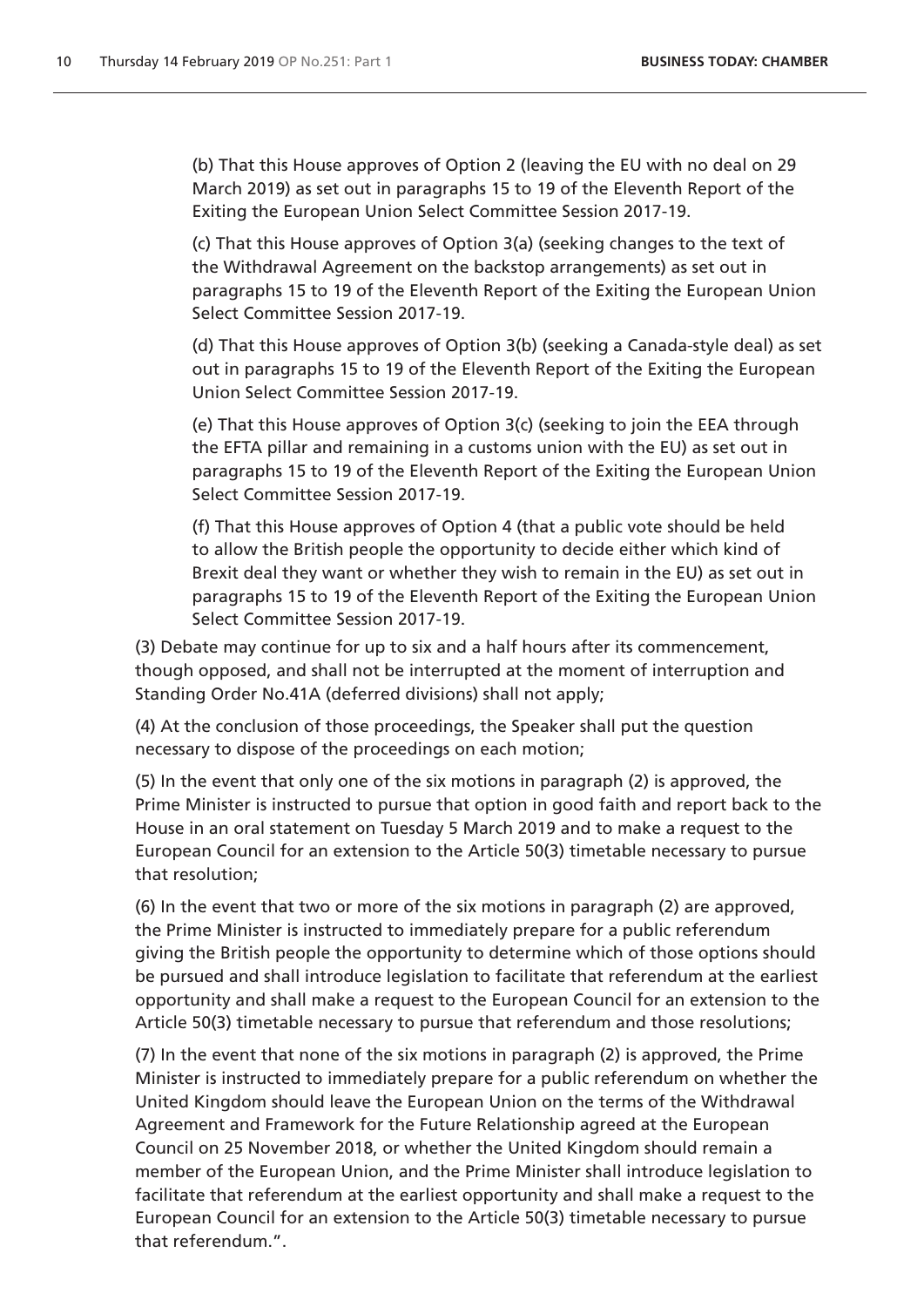# **Amendment (g) Jonathan Edwards Hywel Williams Liz Saville Roberts Ben Lake**

Line 1, leave out from "House" to end and add "notes that the National Assembly for Wales, the Scottish Parliament and the House of Commons all voted overwhelmingly to reject the Prime Minister's deal; recognises that the National Assembly for Wales and the Scottish Parliament voted convincingly in favour of a People's Vote; further notes that this House rejected the UK's leaving the EU without a withdrawal agreement and a future relationship framework; and therefore calls on the Government to honour the respective will of each Parliament by seeking more time under Article 50(3) of the Treaty on European Union to ensure passage of the necessary legislation to ratify the Withdrawal Agreement, which should include provision for a binding referendum on either accepting the Withdrawal Agreement or retaining membership of the European Union, or, if the Government is unable to secure such additional time under Article 50(3) of the Treaty on European Union for a pre-ratification referendum, seeking to include in a revised political declaration a commitment for the UK to hold a referendum at the end of the transition period on either accepting the terms of the UK's future relationship with the European Union or re-joining the European Union under the terms of the UK's existing membership, and accordingly including provision for a referendum at the end of the transition period in the Withdrawal Agreement Bill needed for ratifying the Withdrawal Agreement.".

**Amendment (h) Geraint Davies Janet Daby Tonia Antoniazzi Ruth Cadbury Jonathan Edwards Ben Lake**

### Mr Chris Leslie

Line 1, leave out from "House" to end and add "notes that the negotiated Withdrawal Agreement and framework for the future relationship between the UK and the EU were rejected by a majority of 230 votes on 15 January; notes that on 29 January this House rejected the UK's leaving the EU without a withdrawal agreement and a future relationship framework; notes that in the present circumstances no withdrawal agreement can be passed by this House without the support or at least abstention of Members on the Opposition benches; and, in the light of these facts, in order to avoid a catastrophic no-deal exit on 29 March and secure ratification of the Withdrawal Agreement, calls on the Government to make firm commitments to this House which must include: seeking more time under Article 50(3) of the Treaty on European Union to ensure passage of the necessary legislation, planning for the UK to adopt dynamic alignment after exit with EU rights and protections, continuing participation after exit in EU agencies and funding programmes, leaving options open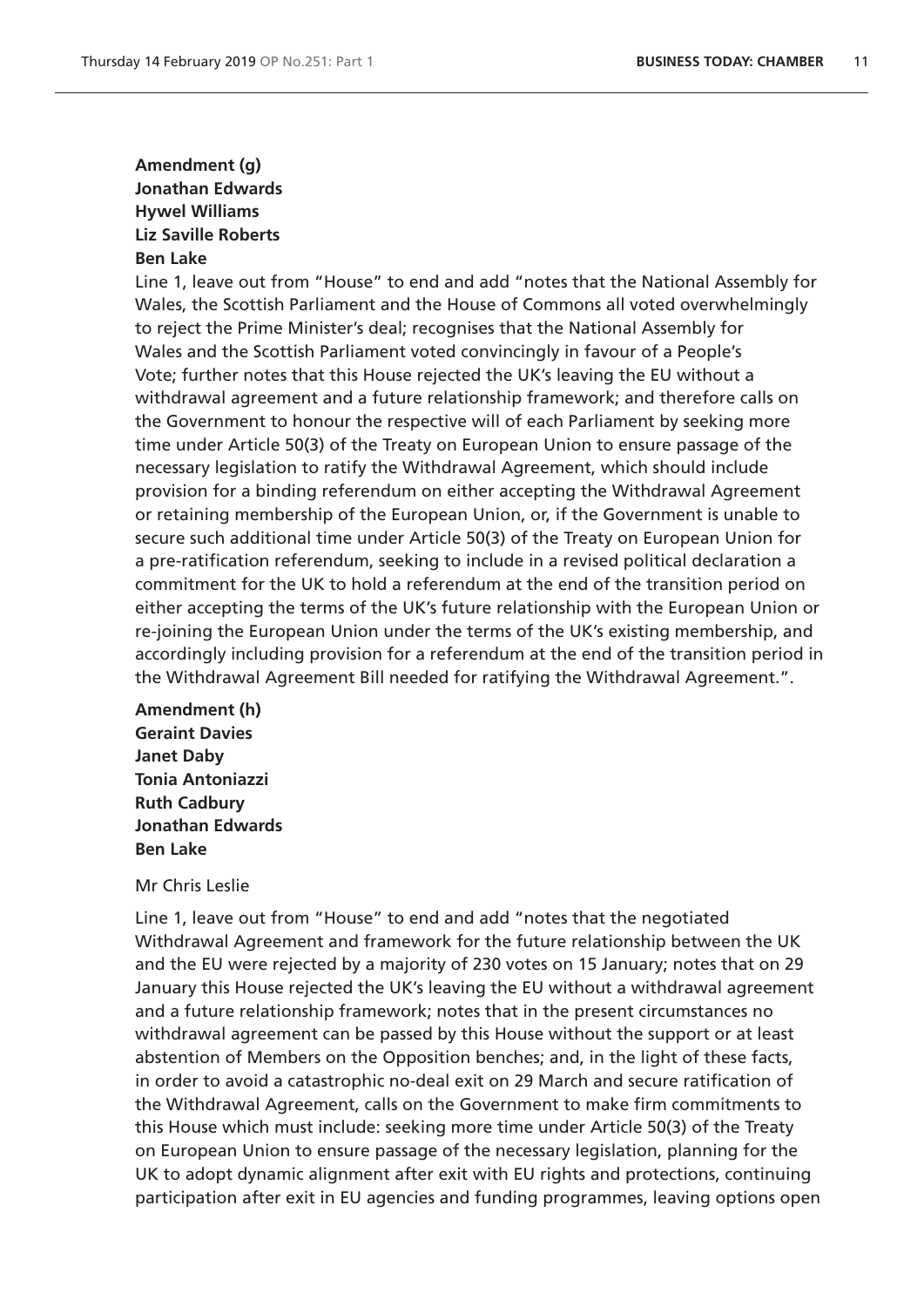for this or a future Government to seek a permanent comprehensive UK-wide customs union with the EU and a retained close alignment with the single market, and voter ratification by a public vote to either accept the Withdrawal Agreement or remain a member state of the European Union.".

**Amendment (i) Ian Blackford Kirsty Blackman Stephen Gethins Joanna Cherry Peter Grant Patrick Grady**

| Hannah Bardell                              | <b>Mhairi Black</b>   |
|---------------------------------------------|-----------------------|
| Alan Brown                                  | Dr Lisa Cameron       |
| Ronnie Cowan                                | Angela Crawley        |
| <b>Martin Docherty-Hughes</b>               | <b>Marion Fellows</b> |
| Neil Gray                                   | Drew Hendry           |
| Chris Law                                   | David Linden          |
| Stewart Malcolm McDonald Stuart C. McDonald |                       |
| Carol Monaghan                              | Gavin Newlands        |
| <b>Tommy Sheppard</b>                       | <b>Chris Stephens</b> |
| Dr Philippa Whitford                        | Pete Wishart          |
| Tom Brake                                   | Jo Swinson            |
| Wera Hobhouse                               | <b>Tim Farron</b>     |
| Jamie Stone                                 | Layla Moran           |
| Norman Lamb                                 |                       |

Deidre Brock Douglas Chapman Martyn Day Patricia Gibson Stewart Hosie Angus Brendan MacNeil John McNally Brendan O'Hara **Alison Thewliss** Sir Vince Cable Mr Alistair Carmichael Christine Jardine **Sir Edward Davey** 

Line 1, leave out from "House" to end and add "requires that a Minister of the Crown immediately begin negotiations with the European Council to extend the period specified under Article 50(3) of the Treaty on European Union by no fewer than three months from 29 March 2019, and bring forward an appropriate amendment to section 20 of the European Union (Withdrawal) Act 2018 to facilitate this change.".

**Amendment (j) Sir Vince Cable Tom Brake Jo Swinson Mr Alistair Carmichael Wera Hobhouse Tim Farron**

Christine Jardine Jamie Stone Layla Moran Sir Edward Davey Norman Lamb Stephen Gethins

Line 1, leave out from "House" to end and add "requires, in the event that the House of Commons has not passed a resolution approving the negotiated Withdrawal Agreement and the Framework for a Future Relationship for the purposes of section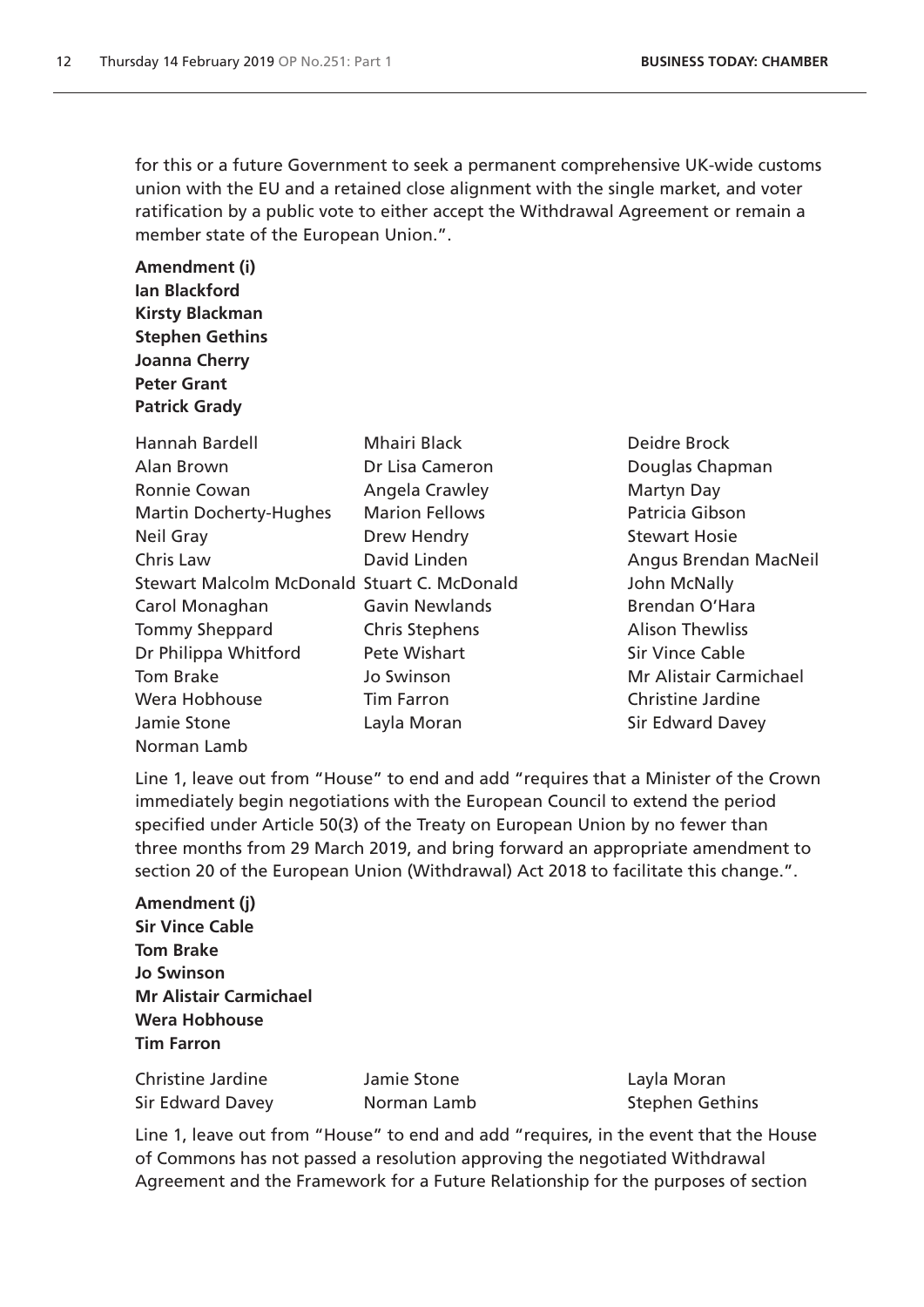13(1)(b) of the European Union (Withdrawal) Act 2018 by 27 February 2019, the Prime Minister to immediately seek an extension of the period of two years specified in Article 50 (3) of the Treaty on European Union for the purposes of a referendum on whether to exit the European Union under the terms of the negotiated Withdrawal Agreement or stay in membership of the European Union.".

# **Amendment (b) Mr Roger Godsiff**

At end, add "; and furthermore believes that an extension to Article 50 should be requested in order to enable legislation, associated with any agreement, to be enacted and to enable any final agreement between the UK Government and the EU, once it has been approved by Parliament and mindful of the fact that the original decision was made by the electorate, not Parliament, to be put to a referendum of the electorate with three questions on the ballot paper, namely to accept the agreement; to reject the agreement and to leave the EU without an agreement; or to reject the agreement and remain in the EU, and that the voting take place using the alternative vote method whereby each of the three options are voted upon in preference and if a 50 per cent majority is not achieved on the first ballot then the second preferences of the eliminated option are redistributed to achieve a majority outcome on the second ballot.".

# <span id="page-12-0"></span>**3. [CHILDREN ACT 1989 \(AMENDMENT\) \(FEMALE GENITAL MUTILATION\) BILL](https://publications.parliament.uk/pa/bills/cbill/2017-2019/0294/18294.pdf) [LORDS]: BUSINESS OF THE HOUSE**

**No debate after 5.00pm** [\(Standing Order No. 9\(6\)\)](https://www.publications.parliament.uk/pa/cm201719/cmstords/1020/body.html#9(6))

# **Andrea Leadsom**

# **Zac Goldsmith**

That the Children Act 1989 (Amendment) (Female Genital Mutilation) Bill [Lords] be referred to a Second Reading Committee as if it had been so referred under the provisions of [Standing Order No. 90\(2\).](https://www.publications.parliament.uk/pa/cm201719/cmstords/1020/body.html#90(2))

### <span id="page-12-1"></span>**ADJOURNMENT DEBATE**

### **Until 5.30pm or for half an hour (whichever is later)** [\(Standing Order No. 9\(7\)\)](https://www.publications.parliament.uk/pa/cm201719/cmstords/1020/body.html#9(7))

Mineworkers' Pension Scheme: **Stephanie Peacock**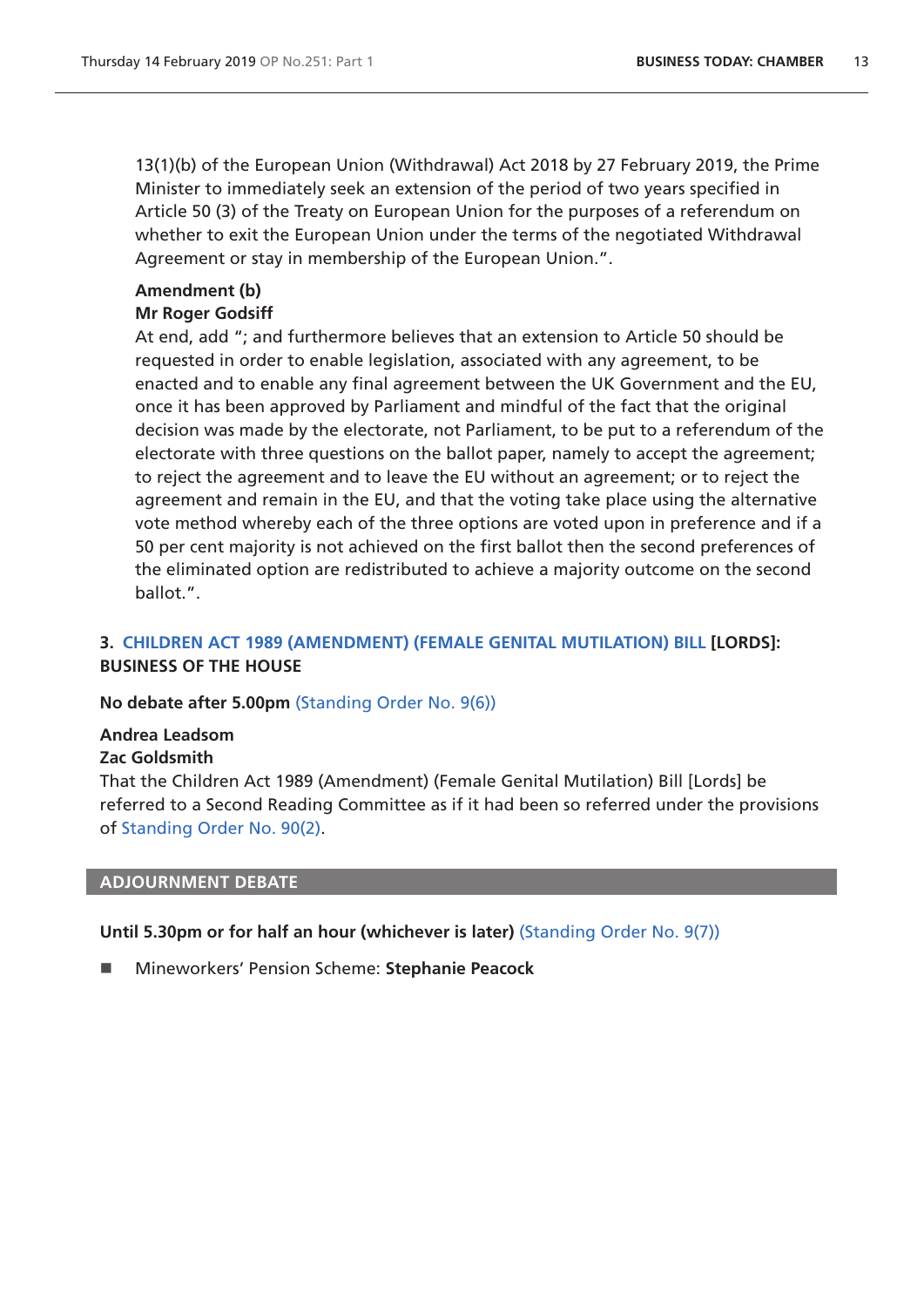# <span id="page-13-0"></span>**BUSINESS TODAY: WESTMINSTER HALL**

### **ORDER OF BUSINESS**

**The sitting will last for up to three hours** [\(Standing Order No. 10\(1\)\)](https://www.publications.parliament.uk/pa/cm201719/cmstords/1020/body.html#10(1))

### **1.30pm**

■ That this House has considered the effect of Santander branch closures on local communities: **David Linden**

#### **Notes:**

The subject for this debate was determined by the Backbench Business Committee. The sitting will be suspended and time added if divisions take place in the main Chamber [\(Standing Order No. 10\(3\)\)](https://www.publications.parliament.uk/pa/cm201719/cmstords/1020/body.html#10(3)).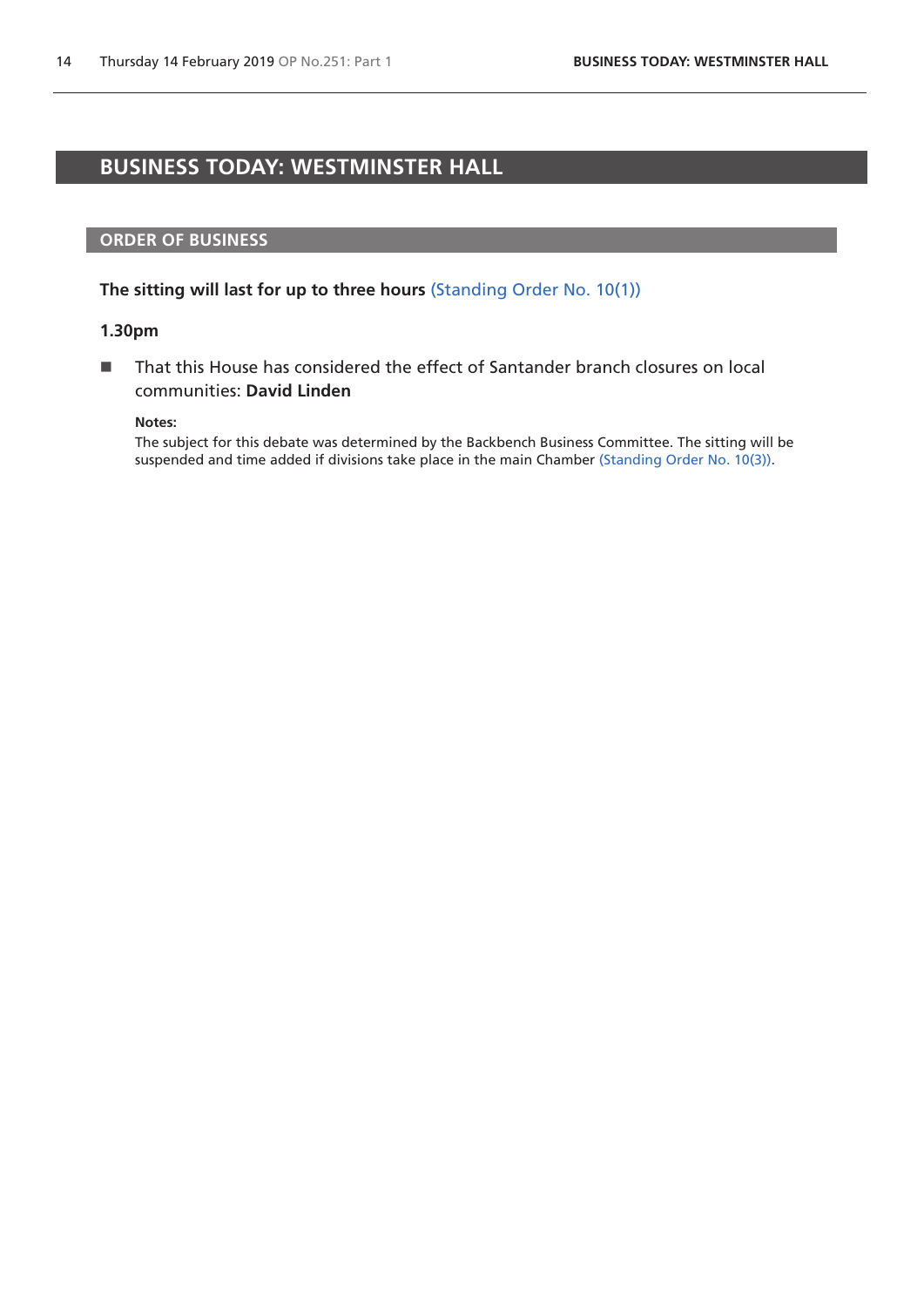# <span id="page-14-0"></span>**WRITTEN STATEMENTS**

### **STATEMENTS TO BE MADE TODAY**

### **Secretary of State for Business, Energy and Industrial Strategy**

**1.** Energy Policy

### **Secretary of State for Exiting the European Union**

**2.** General Affairs Council, February 2019

#### **Secretary of State for Foreign and Commonwealth Affairs**

**3.** Foreign Affairs Council – 18 February 2019

### **Secretary of State for Housing, Communities and Local Government**

**4.** Building safety update

### **Secretary of State for International Development**

**5.** Ebola Virus Disease Response

#### **Secretary of State for Justice**

- **6.** Contingencies Fund Advance
- **7.** Justice and Home Affairs post-Council statement

#### **Prime Minister**

**8.** Intelligence oversight: Government response to ISC reports

**Notes:**

Texts of Written Statements are available from the Vote Office and on the internet at [http://www.](http://www.parliament.uk/business/publications/written-questions-answers-statements/written-statements/) [parliament.uk/business/publications/written-questions-answers-statements/written-statements/.](http://www.parliament.uk/business/publications/written-questions-answers-statements/written-statements/)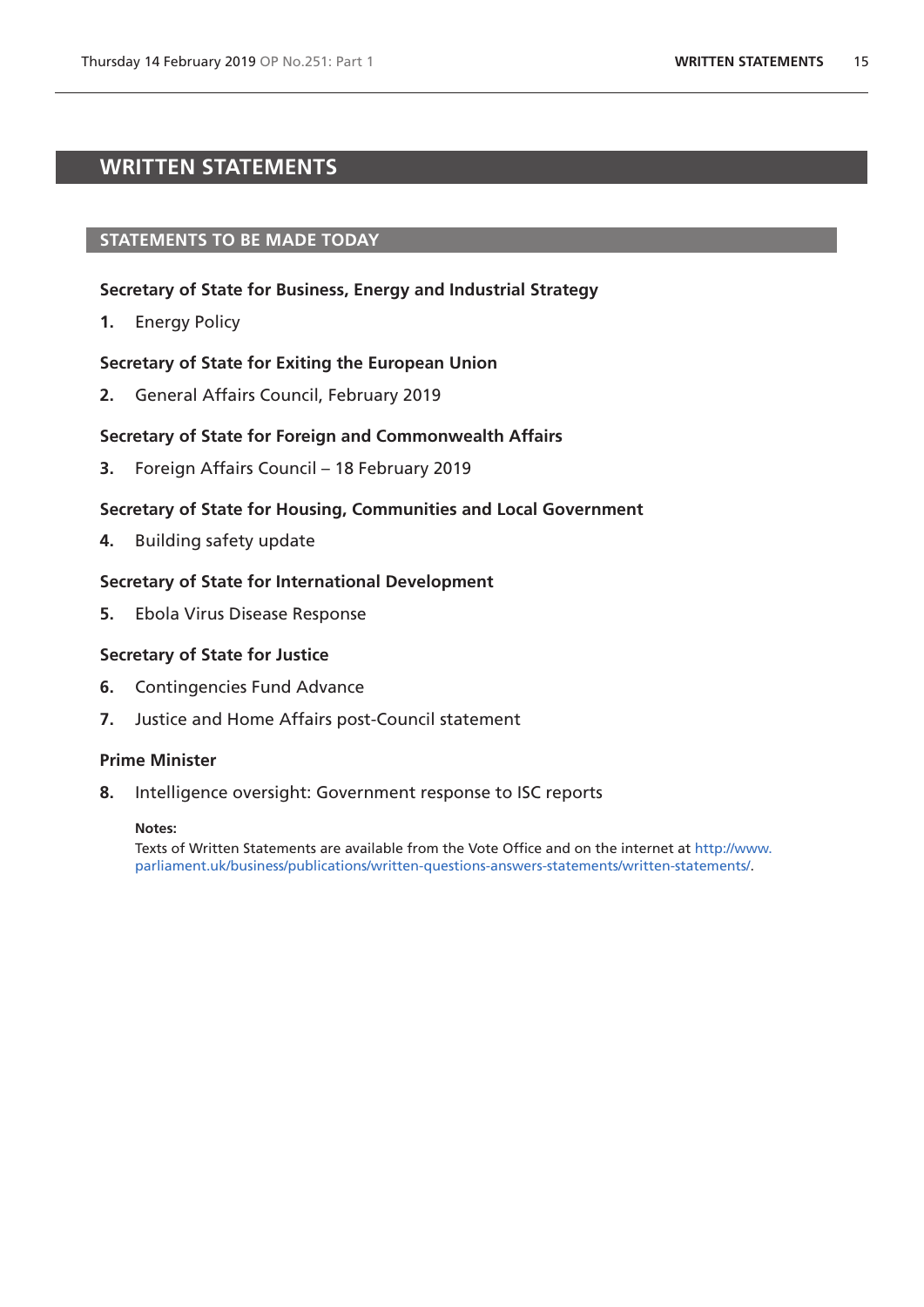# <span id="page-15-0"></span>**COMMITTEES MEETING TODAY**

The decision of a Committee to sit in public may be changed without notice.

### **PUBLIC BILL COMMITTEES**

### **Immigration and Social Security Coordination (EU Withdrawal) Bill**

### **Further to consider the Bill**

**Witnesses:** Bella Sankey, Director, Detention Action; Ilona Pinter, The Children's Society; Steve Valdez-Symonds, Refugee and Migrant Rights Programme Director, Amnesty International UK; Adrian Berry, Chair, Immigration Law Practitioners' Association; and Jurga McCluskey, Partner, Head of Immigration, Deloitte LLP (until no later than 12.30pm); Hilary Brown, Immigration Supervisor (Head of Department) and CEO of Virgo Consultancy Services Ltd, and Martin Hoare, Senior Partner, H&S Legal Solicitors (until no later than 1.00pm)

The Boothroyd Room, Portcullis House 11.30am (public)

■ Immigration and Social Security Coordination (EU Withdrawal) Bill

### **Further to consider the Bill**

**Witnesses:** James Porter, Chairman of the Horticulture Working Group, National Farmers Union Scotland (until no later than 2.30pm); Professor Steven Peers, Professor of EU, Human Rights and World Trade Law, University of Essex (until no later than 3.00 pm); Professor Stijn Smismans, Director of the Centre for European Law and Governance at Cardiff University, The 3 Million (until no later than 3.30pm); Joe Owen, Associate Director, Institute for Government (until no later than 4.00pm); Jeremy Morgan QC, Vice-chair, and Kalba Meadows, British in Europe (until no later than 4.30pm)

The Boothroyd Room, Portcullis House 2.00pm (public)

### **DELEGATED LEGISLATION COMMITTEES**

### **Fifteenth Delegated Legislation Committee**

# **To consider the draft Environment and Wildlife (Legislative Functions) (EU Exit) Regulations 2019**

Room 9 11.30am (public)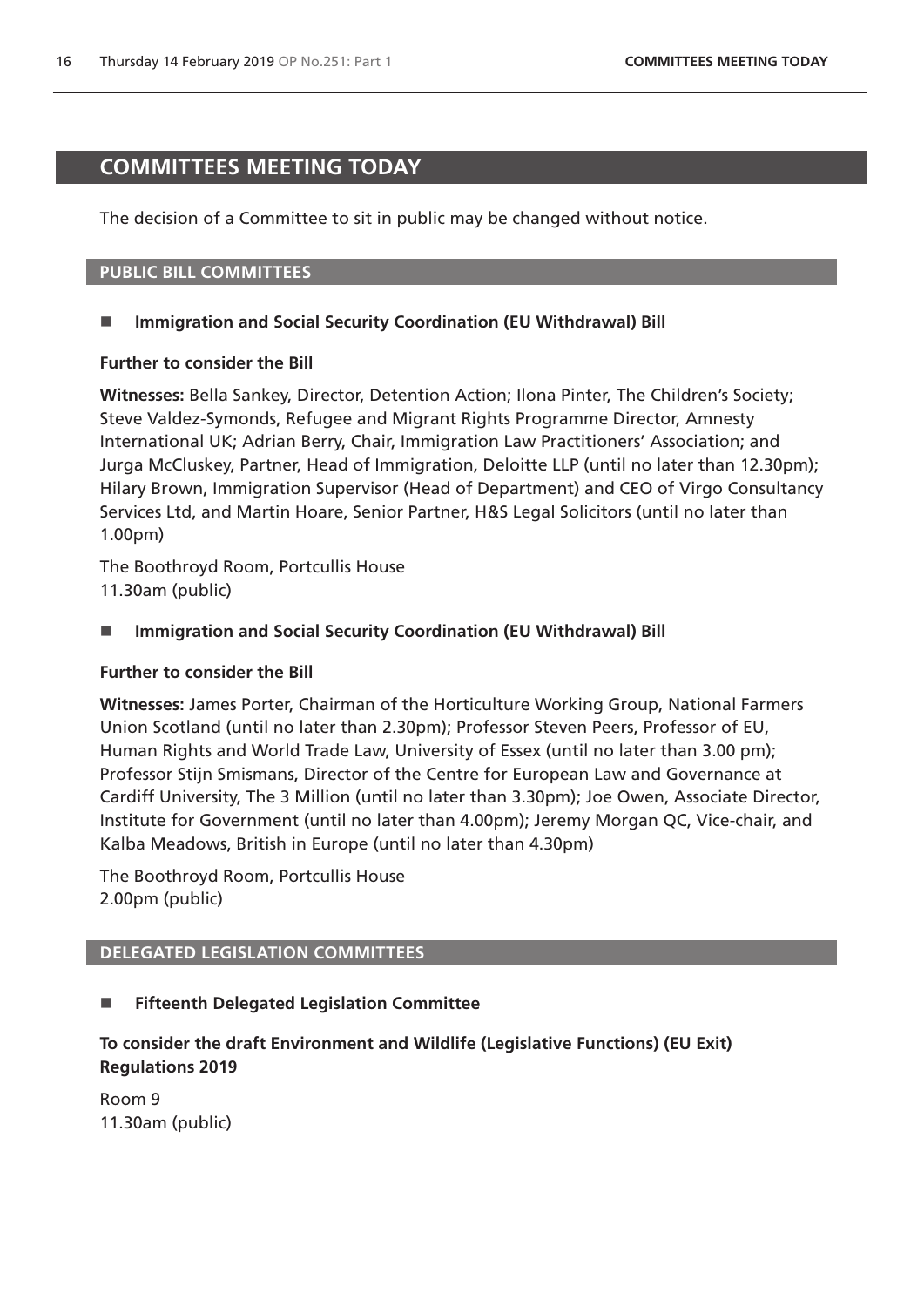# **Sixteenth Delegated Legislation Committee**

**To consider the draft Data Protection, Privacy and Electronic Communications (Amendments etc.) (EU Exit) Regulations 2019**

Room 12 11.30am (public)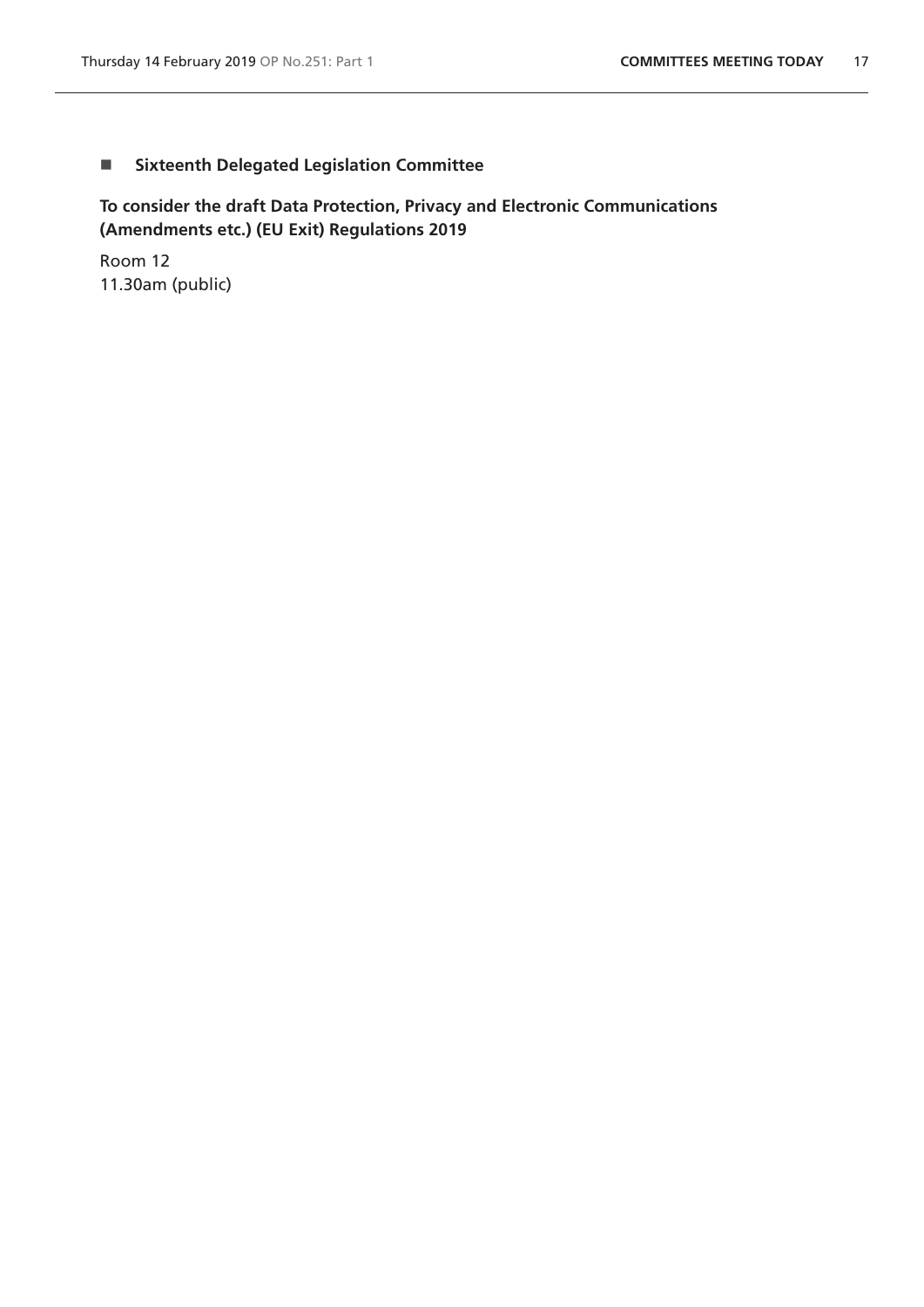# <span id="page-17-0"></span>**COMMITTEE REPORTS PUBLISHED TODAY**

### **PUBLIC ACCOUNTS**

 **79th Report: Excess Votes 2017–18,** HC 1931 Time of publication: **0.01am**

**EUROPEAN STATUTORY INSTRUMENTS**

 **Eighteenth Report of Session 2017–19,** HC 1933 Time of publication: **11.00am**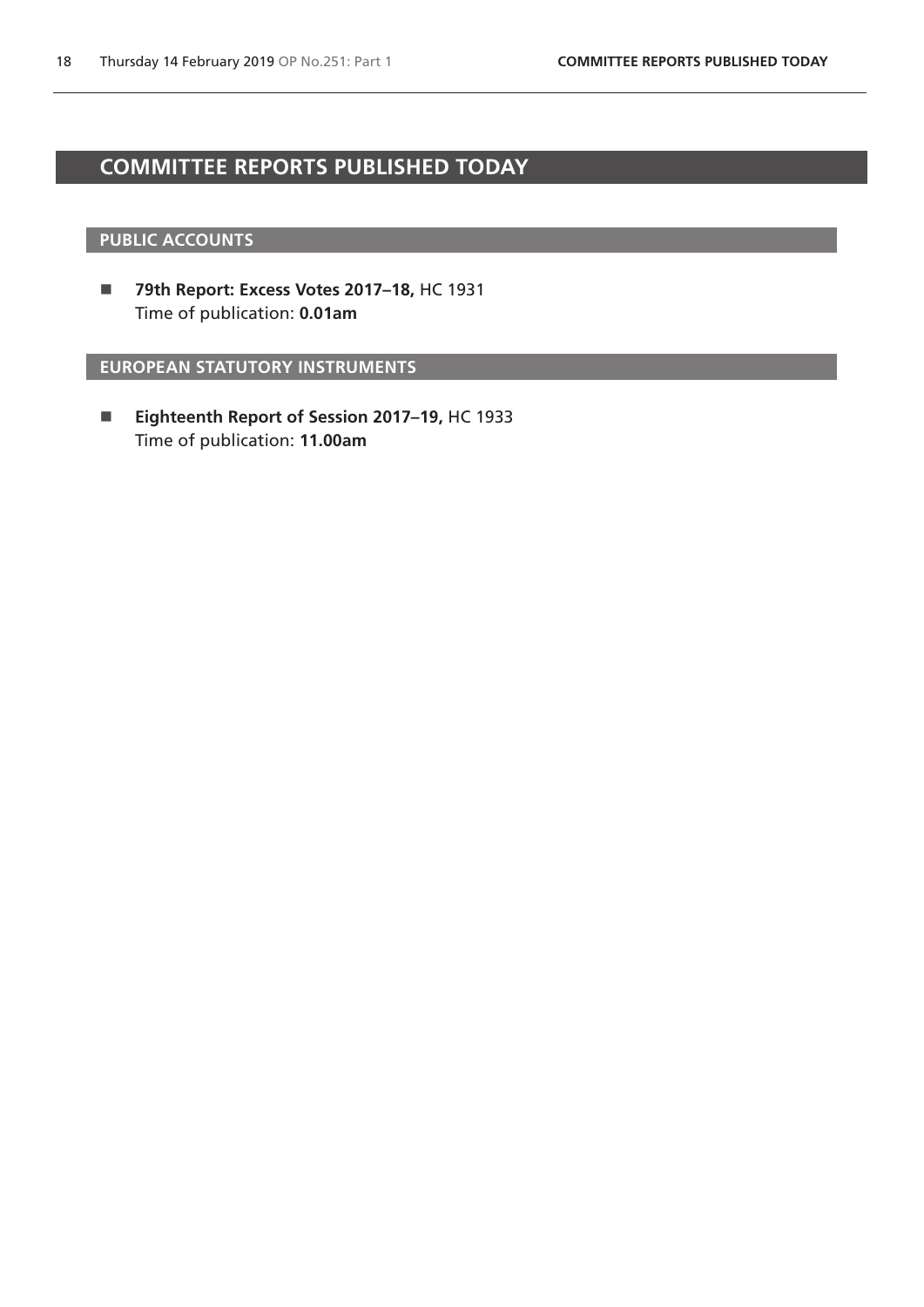# <span id="page-18-0"></span>**ANNOUNCEMENTS**

# **FORTHCOMING END OF DAY ADJOURNMENT DEBATES**

# **Tuesday 19 February to Monday 25 February (ballot closed)**

The ballot for Tuesday 19 February to Monday 25 February will take place today. Applications for this ballot have now closed.

# **Tuesday 26 February to Monday 4 March (deadline 20 February)**

Applications should be made in writing to the Table Office by 7.00pm or rise of the House, whichever is the earlier, on Wednesday 20 February. The ballot will take place on Thursday 21 February.

### **Tuesday 5 March to Monday 11 March (deadline 27 February)**

Applications should be made in writing to the Table Office by 7.00pm or rise of the House, whichever is the earlier, on Wednesday 27 February. The ballot will take place on Thursday 28 February.

### **FORTHCOMING WESTMINSTER HALL DEBATES**

Applications for 90, 60 and 30-minute debates should be made to the Table Office by 10.00pm or rise of the House, whichever is the earlier, on the deadline dates listed below. Members may submit applications to the Table Office in person, or from their own email account, or send a signed application through the post. Application forms are available from the Table Office or through the intranet at http://intranet.parliament.uk/tableoffice/.

The ballot takes place on the day following the deadline. Members will be informed of the outcome by the Speaker's Office.

# **Tuesday 26 and Wednesday 27 February (deadline 18 February)**

The following Departments will answer:

Attorney General; Defence; Digital, Culture, Media and Sport; Environment, Food and Rural Affairs; Health and Social Care; Housing, Communities and Local Government; International Development; Northern Ireland; Scotland; Treasury; Work and Pensions.

# **Tuesday 5 and Wednesday 6 March (deadline 25 February)**

The following Departments will answer:

Business, Energy and Industrial Strategy; Cabinet Office; Education; Exiting the European Union; Foreign and Commonwealth Office; Home Office; International Trade; Justice; Transport; Wales; Women and Equalities.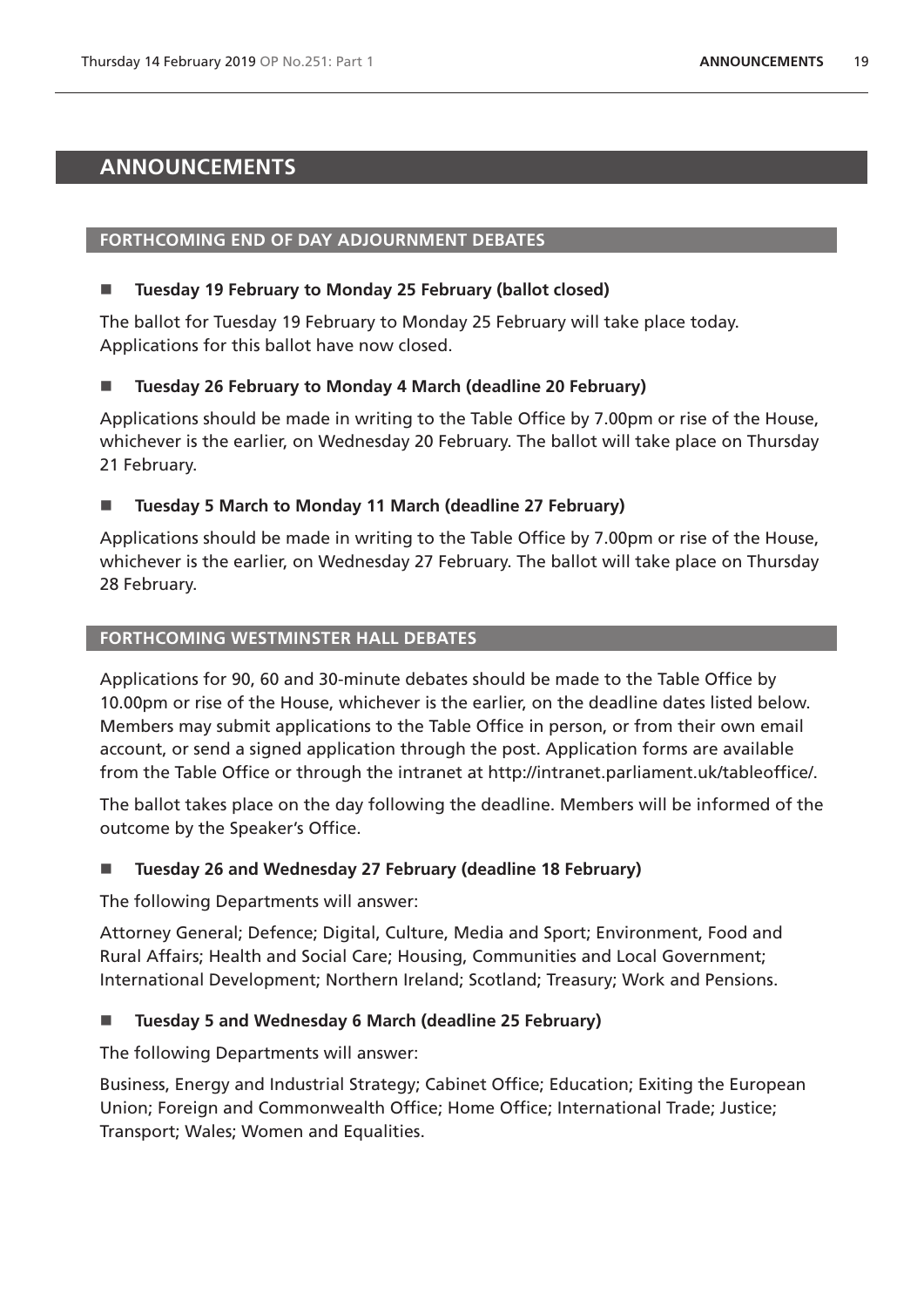### **Tuesday 12 and Wednesday 13 March (deadline 4 March)**

The following Departments will answer:

Attorney General; Defence; Digital, Culture, Media and Sport; Environment, Food and Rural Affairs; Health and Social Care; Housing, Communities and Local Government; International Development; Northern Ireland; Scotland; Treasury; Work and Pensions.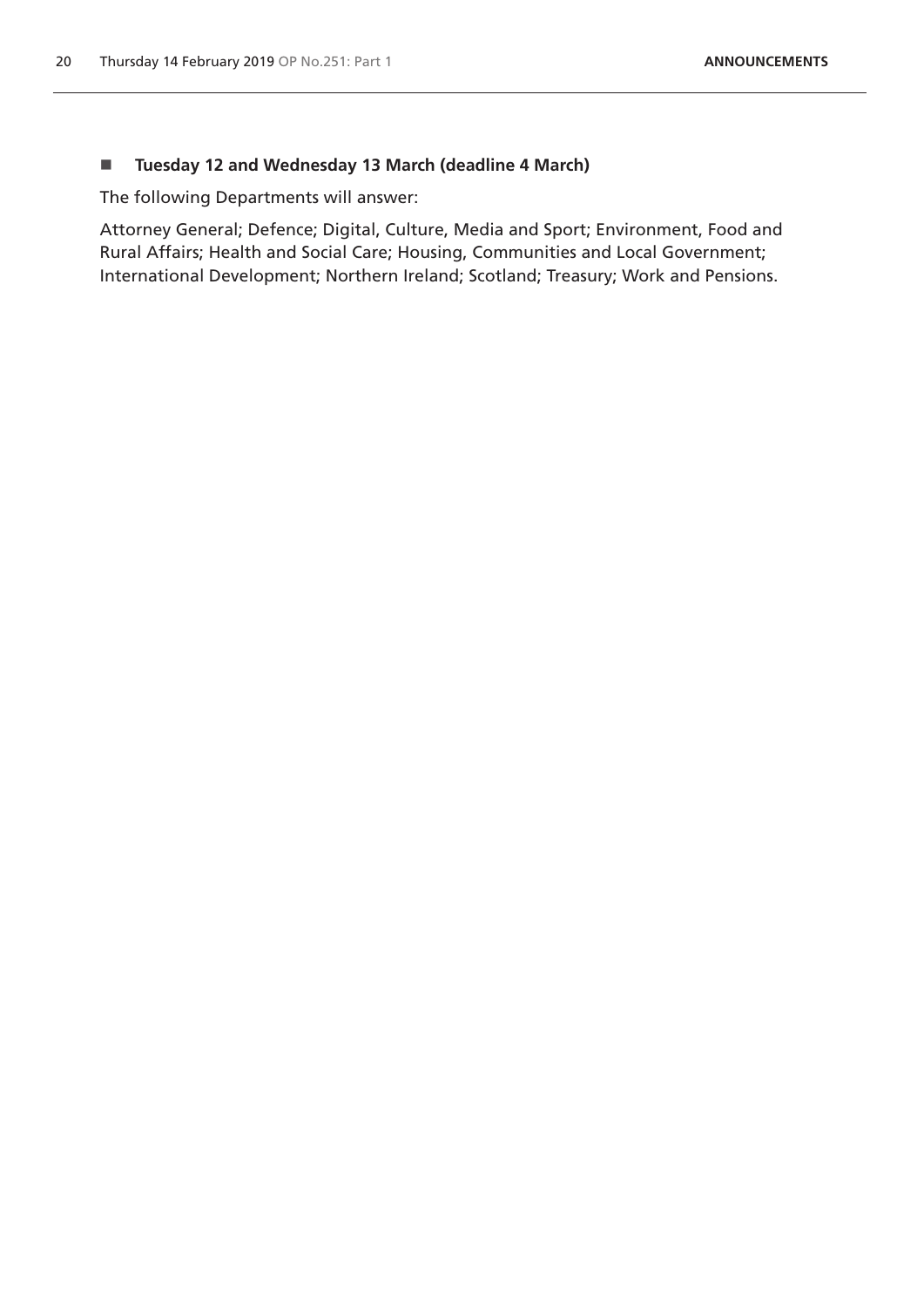# <span id="page-20-0"></span>**FURTHER INFORMATION**

### **BUSINESS OF THE DAY**

Documents and reports relating to the business being held in the Chamber are available on the Commons Business Briefings webpage: [www.parliament.uk/business/publications/](http://www.parliament.uk/business/publications/research/commons-business-briefings/) [research/commons-business-briefings/](http://www.parliament.uk/business/publications/research/commons-business-briefings/)

### **WRITTEN STATEMENTS**

Text of today's Written Statements: [www.parliament.uk/business/publications/](http://www.parliament.uk/business/publications/written-questions-answers-statements/written-statements/) [written-questions-answers-statements/written-statements/](http://www.parliament.uk/business/publications/written-questions-answers-statements/written-statements/)

# **SELECT COMMITTEES**

Select Committees Webpage: [www.parliament.uk/business/committees/committees-a-z/](http://www.parliament.uk/business/committees/committees-a-z/commons-select/) [commons-select/](http://www.parliament.uk/business/committees/committees-a-z/commons-select/)

Recent Select Committee Reports: [www.parliament.uk/business/publications/committees/](http://www.parliament.uk/business/publications/committees/recent-reports/) [recent-reports/](http://www.parliament.uk/business/publications/committees/recent-reports/)

### **STANDING ORDERS RELATING TO PUBLIC BUSINESS**

Text of Standing Orders relating to public business: www.parliament.uk/business/ [publications.parliament.uk/pa/cm201719/cmstords/1020/body.html](http://publications.parliament.uk/pa/cm201719/cmstords/1020/body.html)

### **EUROPEAN BUSINESS**

European Business Referrals and Motion documents for consideration by European Committees or on the Floor of the House are available on the European Business webpage: [www.parliament.uk/business/publications/business-papers/commons/](http://www.parliament.uk/business/publications/business-papers/commons/european-business1/) [european-business1/](http://www.parliament.uk/business/publications/business-papers/commons/european-business1/)

### **DIGITAL ENGAGEMENT**

Information about digital engagement opportunities for debates is available on the parliamentary website: [www.parliament.uk/digital-engagement-programme.](https://www.parliament.uk/digital-engagement-programme)

All business papers are available via the HousePapers app on mobile devices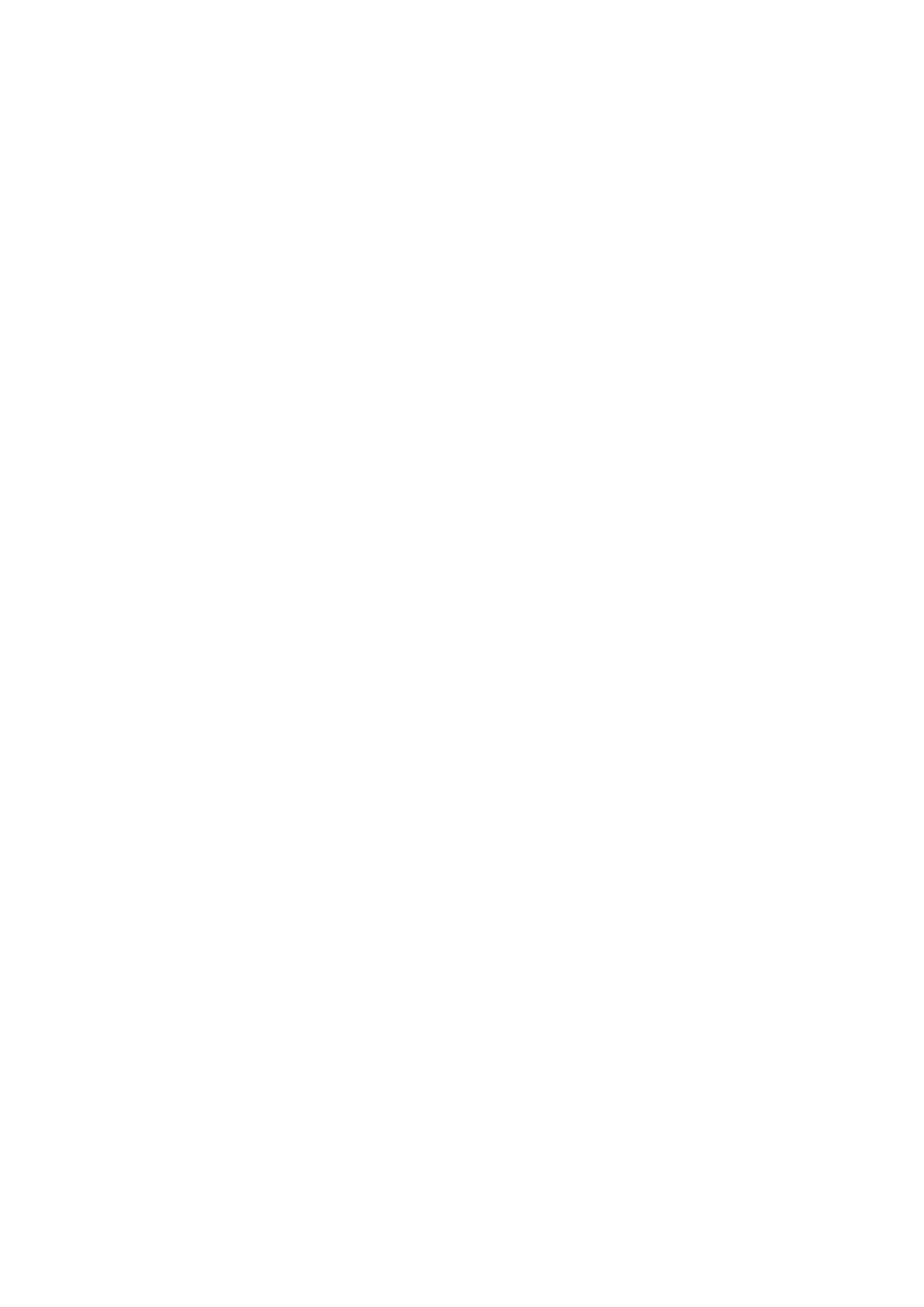<span id="page-22-0"></span>

# **Thursday 14 February 2019** Order Paper No.251: Part 2

# **FUTURE BUSINESS**

# **A. CALENDAR OF BUSINESS**

Business in either Chamber may be changed, and further business added, up to the rising of the House on the day before it is to be taken, and is therefore provisional.

Government items of business in this section have nominally been set down for today, but are expected to be taken on the dates stated.

# **B. REMAINING ORDERS AND NOTICES**

Business in this section has not yet been scheduled for a specific date. It has been nominally set down for today but is not expected to be taken today.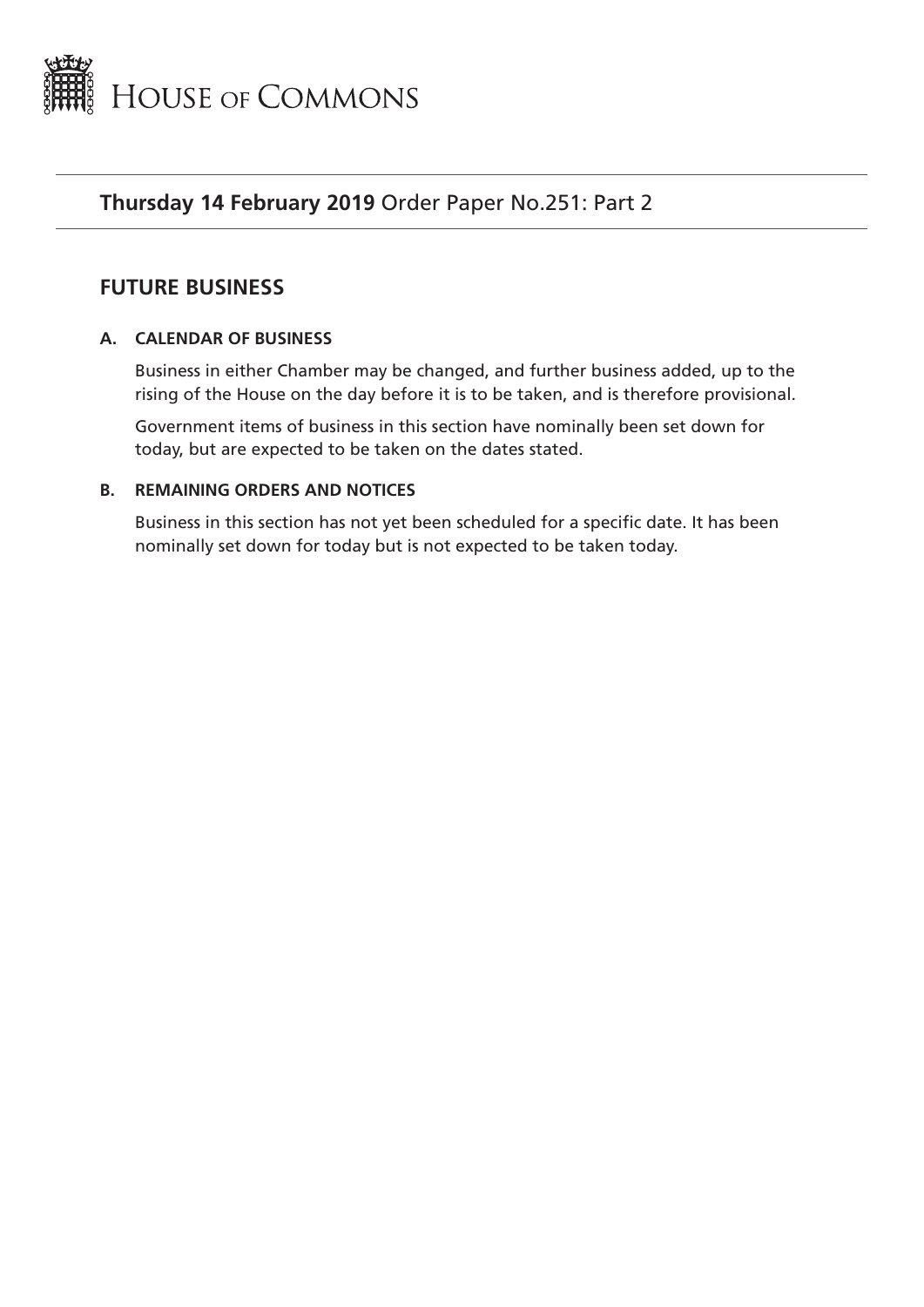# <span id="page-23-0"></span>**A. CALENDAR OF BUSINESS**

Business in either Chamber may be changed, and further business added, up to the rising of the House on the day before it is to be taken, and is therefore provisional.

A number of Private Members' bills have been set down for dates when the House is currently not expected to sit. These bills can be found in the Private Members' bills [notice](https://publications.parliament.uk/pa/cm201719/cmagenda/pmbpaper190214.pdf)  [paper](https://publications.parliament.uk/pa/cm201719/cmagenda/pmbpaper190214.pdf) online. Items from the notice paper will be moved to this calendar if any of the dates listed in that paper are confirmed as sitting days.

### **MONDAY 18 FEBRUARY**

# **CHAMBER**

### **QUESTIONS**

- **2.30pm [Questions to the Secretary of State for Defence](http://www.publications.parliament.uk/pa/cm/cmfutoral/futoral.htm#fdo1)**
- **3.15pm [Topical Questions to the Secretary of State for Defence](http://www.publications.parliament.uk/pa/cm/cmfutoral/futoral.htm#fdo2)**

Afterwards

### **FINANCE COMMITTEE**

# **Bill Wiggin, on behalf of the Selection Committee**

That Helen Jones be discharged from the Finance Committee and Bambos Charalambous be added.

# **ADJOURNMENT DEBATE**

■ Stirling and Clackmannanshire City region deal: Stephen Kerr

### **TUESDAY 19 FEBRUARY**

# **CHAMBER**

# **QUESTIONS**

- **11.30am [Questions to the Secretary of State for Health and Social Care](http://www.publications.parliament.uk/pa/cm/cmfutoral/futoral.htm#fdo3)**
- **12.15pm [Topical Questions to the Secretary of State for Health and Social Care](http://www.publications.parliament.uk/pa/cm/cmfutoral/futoral.htm#fdo4)**

Afterwards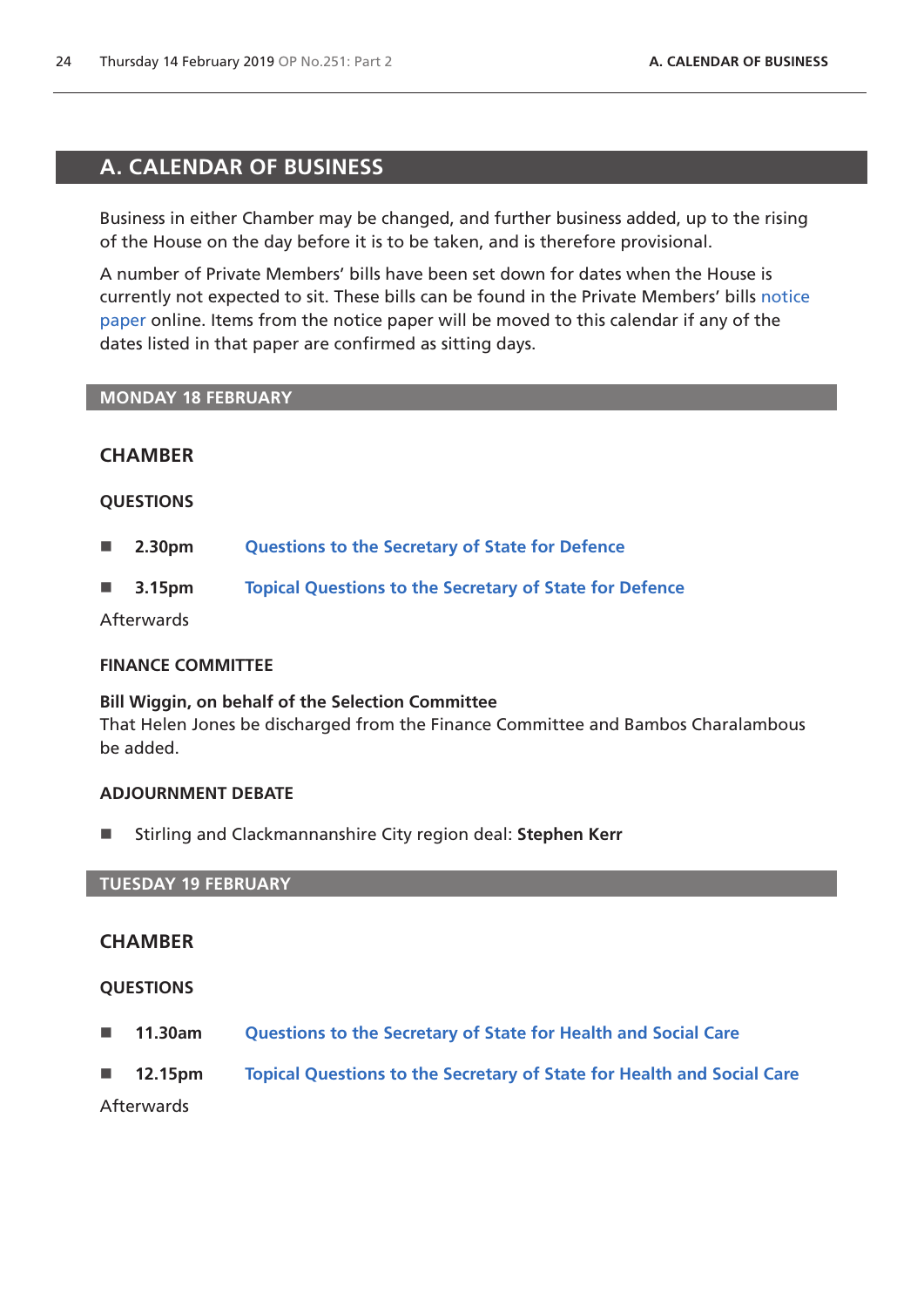# **DOG MEAT (CONSUMPTION) (OFFENCES): TEN MINUTE RULE MOTION**

### **Bill Wiggin**

That leave be given to bring in a Bill to make it an offence to consume dog meat and to transport, possess or donate dog meat for the purpose of consumption; and for connected purposes.

#### **Notes:**

The Member moving and a Member opposing this Motion may each speak for up to 10 minutes.

# **WESTMINSTER HALL**

- **9.30am** That this House has considered the costs and benefits of free childcare: **Darren Jones**
- **11.00am** That this House has considered heat networks in Greenwich and Woolwich: **Matthew Pennycook**

#### **Notes:**

The sitting will be suspended from 11.30am to 2.30pm.

- **2.30pm** That this House has considered the funding of Merseyside Police: **Stephen Twigg**
- **4.00pm** That this House has considered prison transfers of foreign national offenders: **Mr Philip Hollobone**
- **4.30pm** That this House has considered transport for towns: **Caroline Flint**

**Notes:**

The second part of the sitting will be suspended and time added if divisions take place in the main Chamber [\(Standing Order No. 10\(3\)\).](https://www.publications.parliament.uk/pa/cm201719/cmstords/1020/body.html#10(3))

The debate at 4.30pm will last for up to an hour.

# **WEDNESDAY 20 FEBRUARY**

# **CHAMBER**

# **QUESTIONS**

- **11.30am [Questions to the Secretary of State for Scotland](http://www.publications.parliament.uk/pa/cm/cmfutoral/futoral.htm#fdo5)**
- **12 noon Questions to the Prime Minister**

**Afterwards**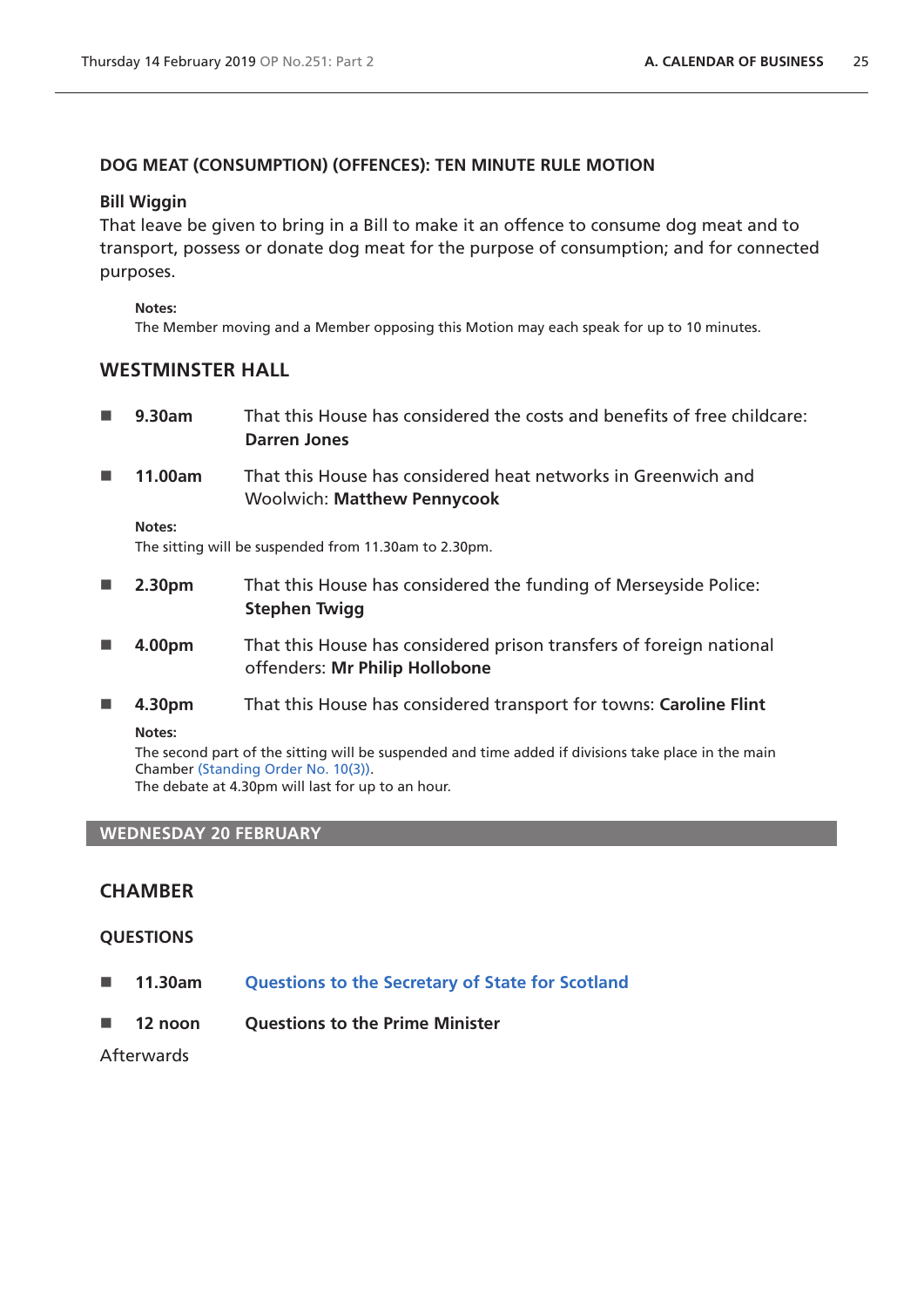### **ASYLUM SEEKERS (PERMISSION TO WORK) (NO. 2): TEN MINUTE RULE MOTION**

### **Catherine West**

That leave be given to bring in a Bill to make provision for certain asylum seekers to be granted permission to work; and for connected purposes.

#### **Notes:**

The Member moving and a Member opposing this Motion may each speak for up to 10 minutes.

### **PRESENTATION OF PUBLIC PETITIONS**

■ Knife crime in Edmonton: **Kate Osamor** 

# **WESTMINSTER HALL**

- **9.30am** That this House has considered the effect of reductions in funding to police, fire and rescue services: **Grahame Morris**
- **11.00am** That this House has considered the UK deep sea mining industry: **Mrs Sheryll Murray**

#### **Notes:**

The sitting will be suspended from 11.30am to 2.30pm.

- **2.30pm** That this House has considered the recall of women to prisons: **Carolyn Harris**
- **4.00pm** That this House has considered re-opening the railway between Aberystwyth and Carmarthen: **Jonathan Edwards**
- **4.30pm** That this House has considered small modular reactors: **Trudy Harrison Notes:**

The second part of the sitting will be suspended and time added if divisions take place in the main Chamber [\(Standing Order No. 10\(3\)\).](https://www.publications.parliament.uk/pa/cm201719/cmstords/1020/body.html#10(3)) The debate at 4.30pm will last for up to an hour.

# **THURSDAY 21 FEBRUARY**

# **CHAMBER**

### **QUESTIONS**

 **9.30am Questions to the Secretary of State for Environment, Food and Rural Affairs 10.00am Topical Questions to the Secretary of State for Environment, Food and Rural Affairs 10.10am Questions to the Church Commissioners, the House of Commons Commission, the Public Accounts Commission and the Speaker's Committee on the Electoral Commission**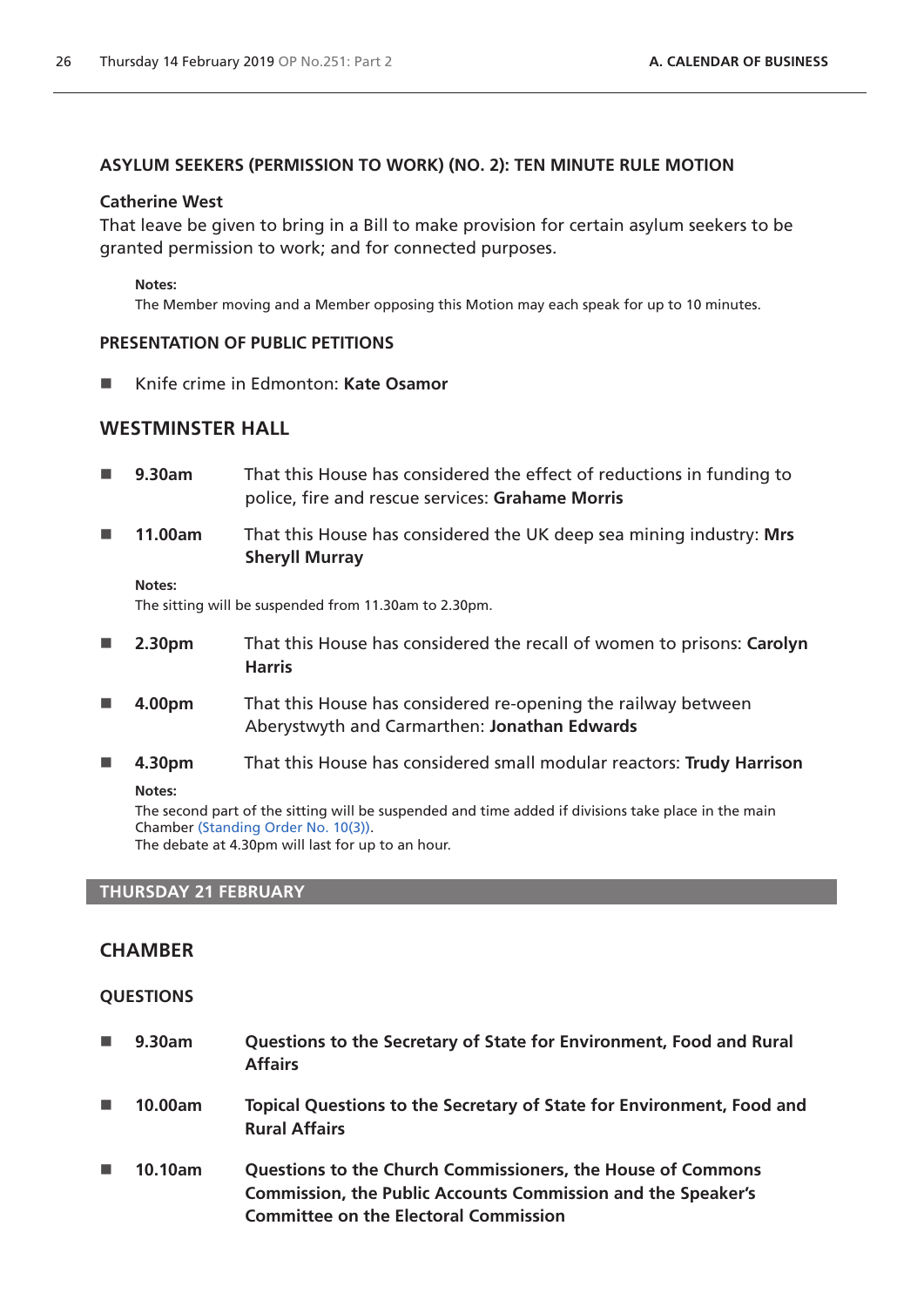### **WESTMINSTER HALL**

- **1.30pm** That this House has considered the Greater Manchester Spatial Framework: **Mr William Wragg**
- **That this House has considered banning the consumption of dog meat in** the UK: **Jim Shannon**

#### **Notes:**

The subjects for these debates were determined by the Backbench Business Committee. The sitting will be suspended and time added if divisions take place in the main Chamber [\(Standing Order No. 10\(3\)](https://www.publications.parliament.uk/pa/cm201719/cmstords/1020/body.html#10(3))).

### **MONDAY 25 FEBRUARY**

### **CHAMBER**

#### **QUESTIONS**

- **2.30pm Questions to the Secretary of State for the Home Department**
- **3.15pm Topical Questions to the Secretary of State for the Home Department**

### **WESTMINSTER HALL**

 **4.30pm** That this House has considered [e-petition 235053](https://petition.parliament.uk/petitions/235053) relating to relationship and sex education: **Helen Jones** 

#### **Notes:**

The subject for this debate was determined by the Petitions Committee. The sitting will last for up to three hours. The sitting will be suspended and time added if divisions take place in the main Chamber ([Standing Order No. 10\(3\)\)](https://www.publications.parliament.uk/pa/cm201719/cmstords/1020/body.html#10(3)).

#### **TUESDAY 26 FEBRUARY**

### **CHAMBER**

### **QUESTIONS**

- **11.30am Questions to the Secretary of State for Foreign and Commonwealth Affairs**
- **12.15pm Topical Questions to the Secretary of State for Foreign and Commonwealth Affairs**

### Afterwards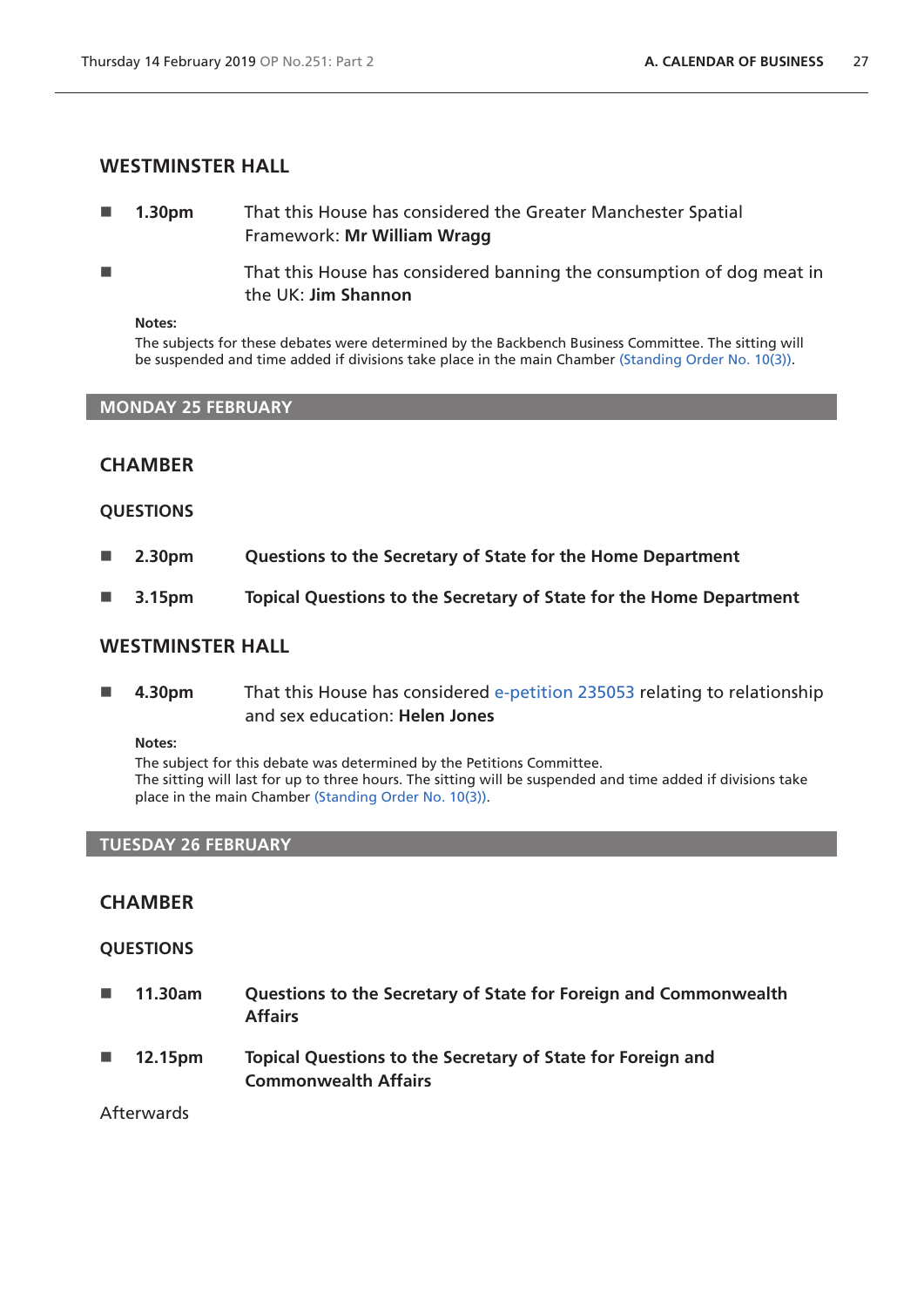# **NATIONAL HEALTH SERVICE (PROHIBITION OF FAX MACHINES AND PAGERS): TEN MINUTE RULE MOTION**

### **Alan Mak**

That leave be given to bring in a Bill to prohibit the use of fax machines and pagers by National Health Service bodies; and for connected purposes.

#### **Notes:**

The Member moving and a Member opposing this Motion may each speak for up to 10 minutes.

# **WESTMINSTER HALL**

### **9.30am** That this House has considered the cost of unhealthy housing to the NHS: **Jim Shannon**

**Notes:**

The Chairman of Ways and Means appointed this debate on the recommendation of the Backbench Business Committee. Subsequent debates in Westminster Hall on this day will be drawn by Speaker's ballot on 18 February.

The sitting will be suspended and time added if divisions take place in the main Chamber [\(Standing Order](https://www.publications.parliament.uk/pa/cm201719/cmstords/1020/body.html#10(3))  [No. 10\(3\)](https://www.publications.parliament.uk/pa/cm201719/cmstords/1020/body.html#10(3))).

# **WEDNESDAY 27 FEBRUARY**

# **CHAMBER**

### **QUESTIONS**

- **11.30am Questions to the Secretary of State for Wales**
- 12 noon Ouestions to the Prime Minister

Afterwards

### **TEN MINUTE RULE MOTION**

### **Helen Hayes**

That leave be given to bring in a Bill under [S.O. No. 23](https://www.publications.parliament.uk/pa/cm201719/cmstords/1020/body.html#23) [details to be provided].

#### **Notes:**

The Member moving and a Member opposing this Motion may each speak for up to 10 minutes.

# **THURSDAY 28 FEBRUARY**

# **CHAMBER**

### **QUESTIONS**

- **9.30am Questions to the Secretary of State for Exiting the European Union**
- **10.15am Topical Questions to the Secretary of State for Exiting the European Union**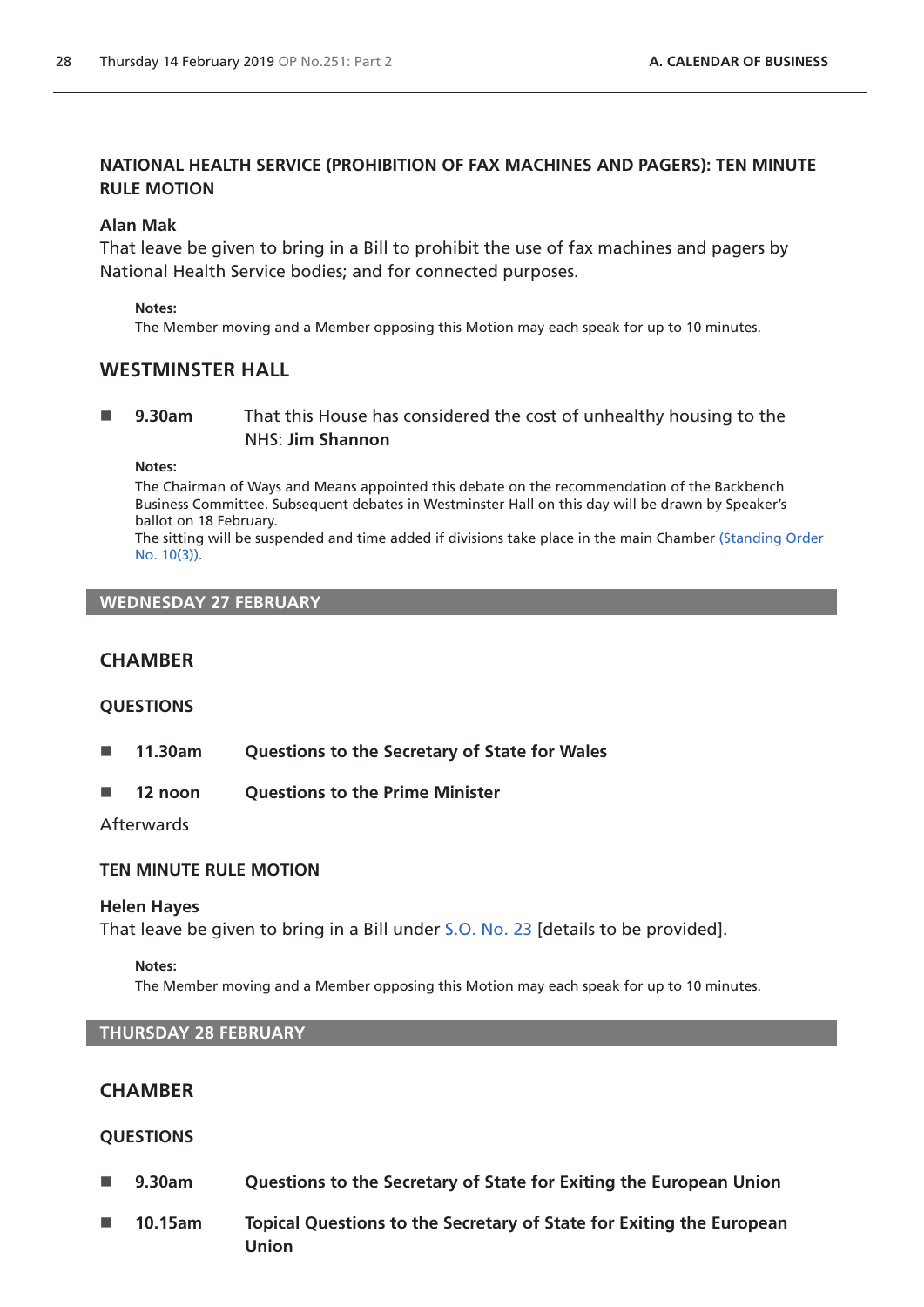### **MONDAY 4 MARCH**

### **WESTMINSTER HALL**

 **4.30pm** That this House has considered [e-petition 232220](https://petition.parliament.uk/petitions/232220) relating to school funding: **Liz Twist** 

**Notes:**

The subject for this debate was determined by the Petitions Committee. The sitting will last for up to three hours. The sitting will be suspended and time added if divisions take place in the main Chamber ([Standing Order No. 10\(3\)\)](https://www.publications.parliament.uk/pa/cm201719/cmstords/1020/body.html#10(3)).

### **TUESDAY 5 MARCH**

### **CHAMBER**

### **HEREDITARY TITLES (FEMALE SUCCESSION): TEN MINUTE RULE MOTION**

#### **Philip Davies**

That leave be given to bring in a Bill to make provision for the succession of female heirs to hereditary titles; and for connected purposes.

**Notes:**

The Member moving and a Member opposing this Motion may each speak for up to 10 minutes.

### **WESTMINSTER HALL**

 **9.30am** That this House has considered the future of Catholic sixth form colleges: **Gareth Thomas**

#### **Notes:**

The Chairman of Ways and Means appointed this debate on the recommendation of the Backbench Business Committee.

### **WEDNESDAY 6 MARCH**

# **CHAMBER**

#### **PRESENTATION OF BILLS**

■ School Uniforms (Gender Neutrality)

#### **Layla Moran**

Bill to require school uniform policies to be gender-neutral; and for connected purposes.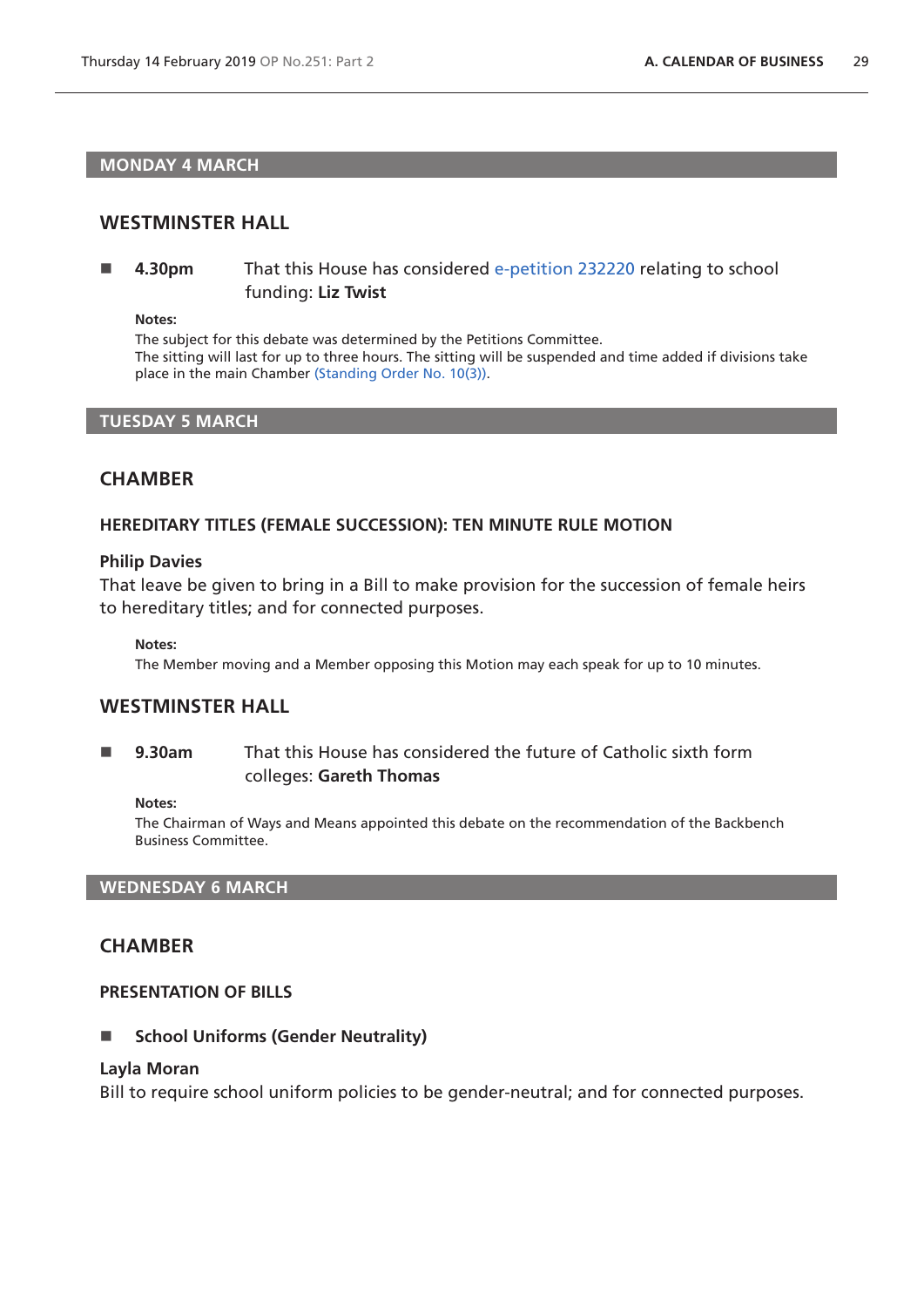# **CHARITY TRUSTEES (TIME OFF FOR DUTIES): TEN MINUTE RULE MOTION**

### **Susan Elan Jones**

That leave be given to bring in a Bill to amend the Employment Rights Act 1996 to give charity trustees the right to time off work for the purposes of carrying out the duties of that office; and for connected purposes.

### **Notes:**

The Member moving and a Member opposing this Motion may each speak for up to 10 minutes.

### **FRIDAY 15 MARCH**

# **CHAMBER**

 **PRIME MINISTER (ACCOUNTABILITY TO HOUSE OF COMMONS) BILL: SECOND READING**

Member in Charge: **Mr Peter Bone**

**Notes:** Bill not yet printed.

**GENERAL ELECTION (LEADERS' DEBATE) BILL: SECOND READING**

Member in Charge: **Mr Peter Bone**

**Notes:** Bill not yet printed.

 **[VOTER REGISTRATION BILL](https://publications.parliament.uk/pa/bills/cbill/2017-2019/0027/180027.pdf): ADJOURNED DEBATE ON SECOND READING [23 NOVEMBER 2018]**

Member in Charge: **Sir Christopher Chope**

**[BORDER CONTROL BILL:](https://publications.parliament.uk/pa/bills/cbill/2017-2019/0042/18042.pdf) SECOND READING**

Member in Charge: **Sir Christopher Chope**

**[GREEN BELT \(PROTECTION\) BILL:](https://publications.parliament.uk/pa/bills/cbill/2017-2019/0050/18050.pdf) SECOND READING**

Member in Charge: **Sir Christopher Chope**

**[EMERGENCY RESPONSE DRIVERS \(PROTECTIONS\) BILL:](https://publications.parliament.uk/pa/bills/cbill/2017-2019/0145/0145.pdf) SECOND READING**

Member in Charge: **Sir Henry Bellingham**

# **[COASTAL PATH \(DEFINITION\) BILL](https://publications.parliament.uk/pa/bills/cbill/2017-2019/0070/18070.pdf): SECOND READING**

Member in Charge: **Sir Christopher Chope**

#### **Notes:**

Queen's consent and Prince of Wales's consent to be signified on Third Reading.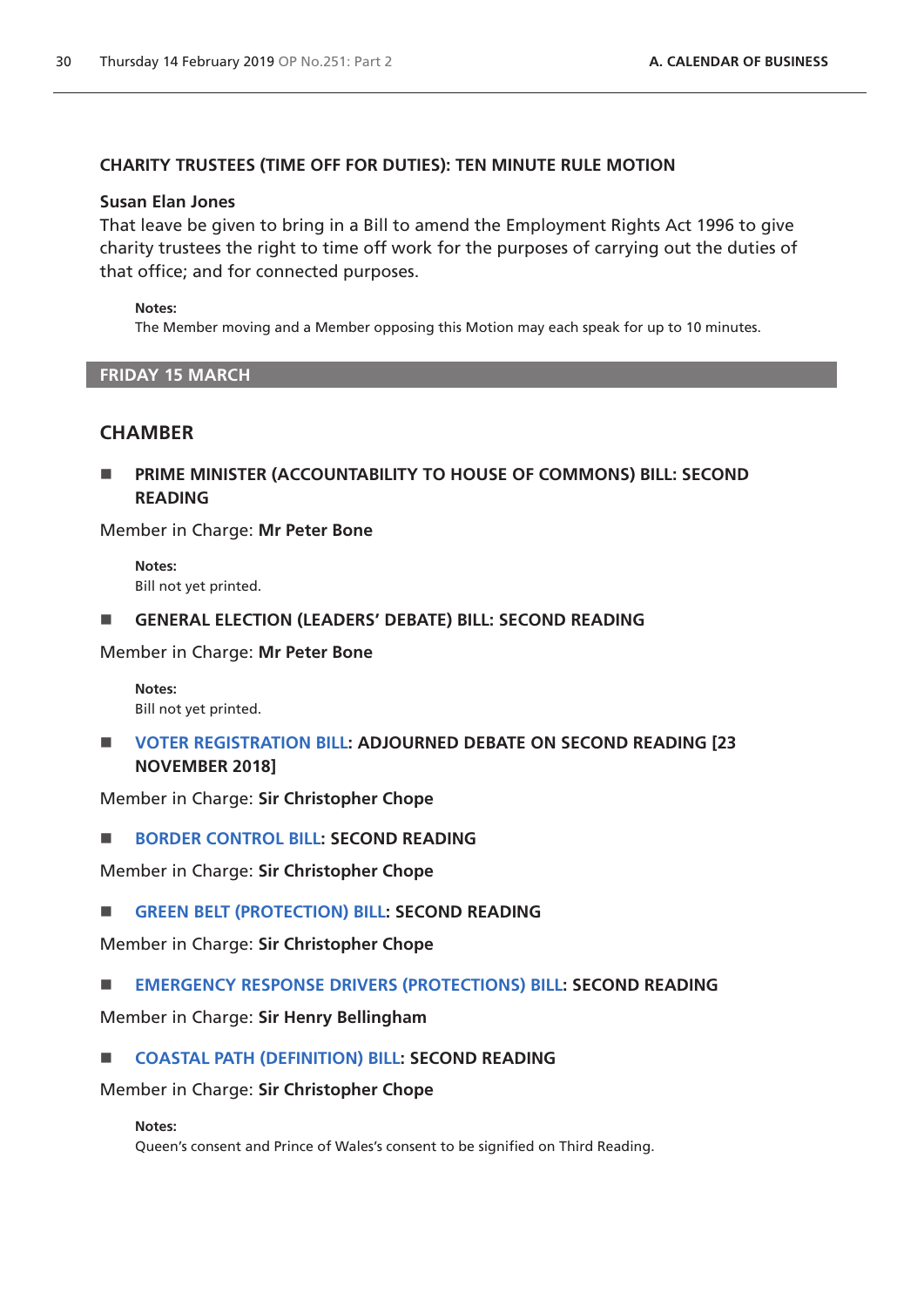### **BATHING WATERS BILL: SECOND READING**

Member in Charge: **Scott Mann**

**Notes:** Bill not yet printed.

#### **TOILETS (PROVISION AND ACCESSIBILITY) BILL: SECOND READING**

Member in Charge: **Paula Sherriff**

**Notes:** Bill not yet printed.

#### **[DEFIBRILLATORS \(AVAILABILITY\) BILL](https://publications.parliament.uk/pa/bills/cbill/2017-2019/0308/19308.pdf): SECOND READING**

Member in Charge: **Maria Caulfield**

#### **ANCIENT WOODLAND INVENTORY (ENGLAND) BILL: SECOND READING**

Member in Charge: **Michael Fabricant**

**Notes:** Bill not yet printed.

#### **[PARENTAL LEAVE AND PAY ARRANGEMENTS \(PUBLICATION\) BILL:](https://publications.parliament.uk/pa/bills/cbill/2017-2019/0220/18220.pdf) SECOND READING**

Member in Charge: **Jo Swinson**

### **[HOUSE OF PEERS BILL:](https://publications.parliament.uk/pa/bills/cbill/2017-2019/0179/18179.pdf) SECOND READING**

Member in Charge: **Christine Jardine**

**CATS BILL: SECOND READING** 

Member in Charge: **Rehman Chishti**

**Notes:** Bill not yet printed.

# **BANKING (CASH MACHINE CHARGES AND FINANCIAL INCLUSION) BILL: SECOND READING**

Member in Charge: **Ged Killen**

**Notes:** Bill not yet printed.

# **GYPSY AND TRAVELLER COMMUNITIES (HOUSING, PLANNING AND EDUCATION) BILL: SECOND READING**

Member in Charge: **Andrew Selous**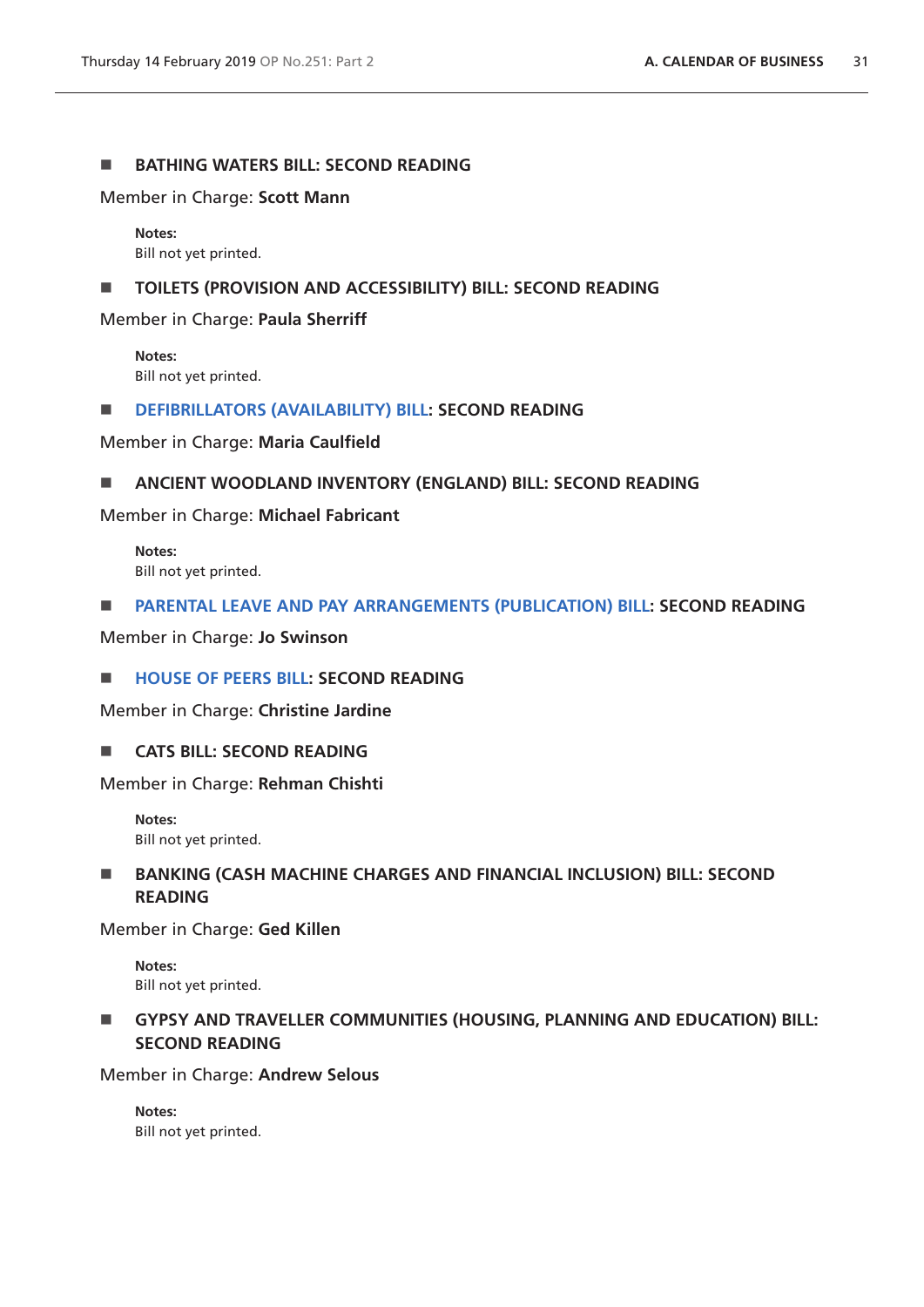### **MARRIAGE AND CIVIL PARTNERSHIP (CONSENT) BILL: SECOND READING**

Member in Charge: **Fabian Hamilton**

#### **Notes:**

Bill not yet printed.

### **ACCESS TO FERTILITY SERVICES BILL: SECOND READING**

Member in Charge: **Steve McCabe**

**Notes:** Bill not yet printed.

 **INTERNATIONAL DEVELOPMENT (SAFEGUARDING VULNERABLE GROUPS) BILL: SECOND READING**

Member in Charge: **Stephen Twigg**

**Notes:** Bill not yet printed

**SMOKING PROHIBITION (NATIONAL HEALTH SERVICE PREMISES) BILL: SECOND READING**

Member in Charge: **Tracy Brabin**

**Notes:** Bill not yet printed.

 **ARMED FORCES (DEROGATION FROM EUROPEAN CONVENTION ON HUMAN RIGHTS) BILL: SECOND READING**

Member in Charge: **Leo Docherty**

**Notes:** Bill not yet printed.

# **[HOME EDUCATION \(DUTY OF LOCAL AUTHORITIES\) BILL \[LORDS\]](https://publications.parliament.uk/pa/bills/cbill/2017-2019/0258/18258.pdf): SECOND READING**

### Member in Charge: **Frank Field**

# **SCHOOL UNIFORMS BILL: SECOND READING**

Member in Charge: **Frank Field**

**Notes:** Bill not yet printed.

### **EMPLOYMENT GUARANTEE BILL: SECOND READING**

Member in Charge: **Frank Field**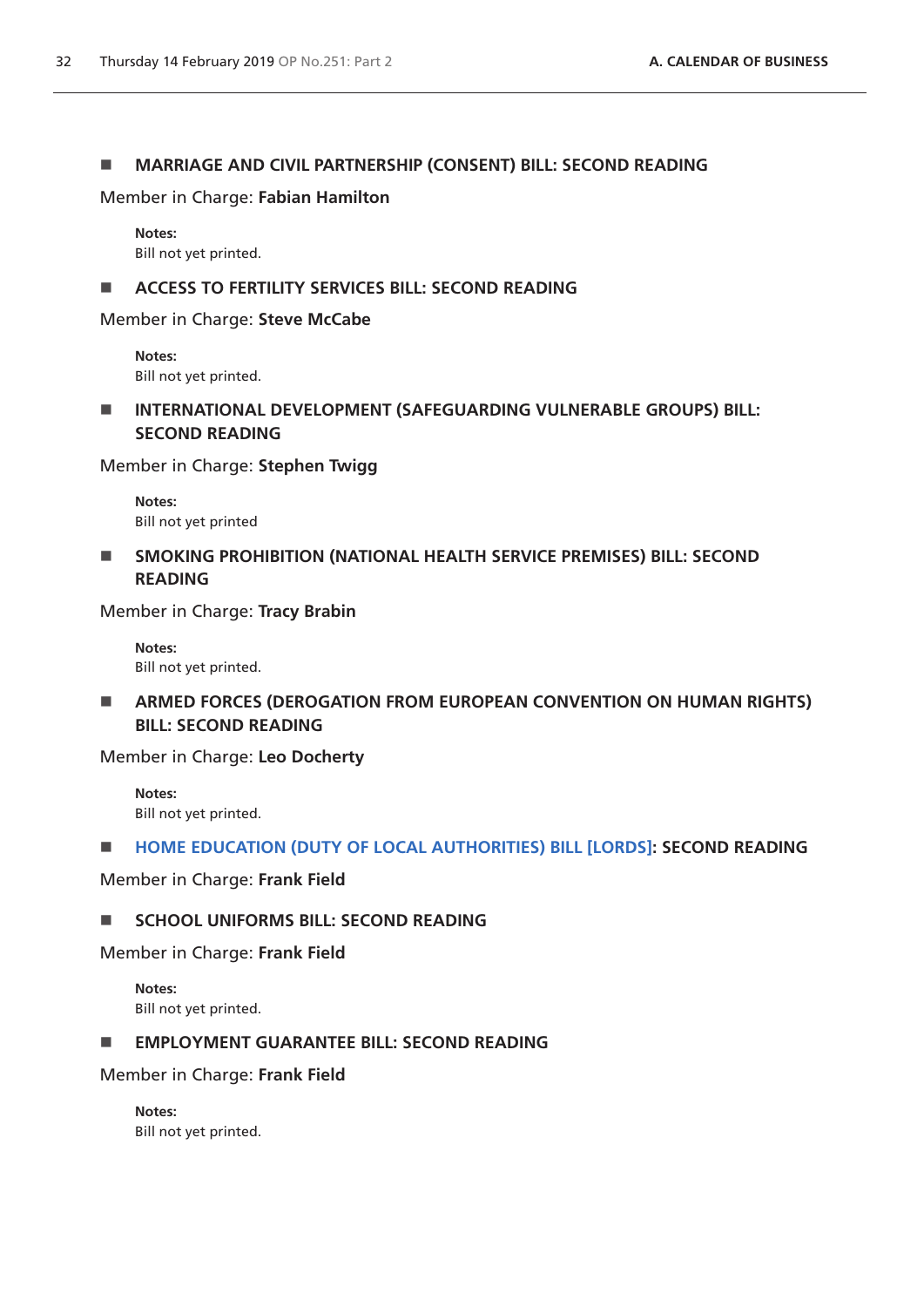# **HOUSE OF LORDS (ABOLITION AND REPLACEMENT) BILL: SECOND READING**

Member in Charge: **Frank Field**

#### **Notes:**

Bill not yet printed.

#### **[PACKAGING \(EXTENDED PRODUCER RESPONSIBILITY\) BILL](https://publications.parliament.uk/pa/bills/cbill/2017-2019/0226/18226.pdf): SECOND READING**

Member in Charge: **Anna McMorrin** 

**Notes:** Queen's and Prince of Wales's consent to be signified on Third Reading.

### **LOW-LEVEL LETTER BOXES (PROHIBITION) BILL: SECOND READING**

Member in Charge: **Vicky Ford** 

**Notes:** Bill not yet printed.

#### **[NATIONAL HEALTH SERVICE BILL:](https://publications.parliament.uk/pa/bills/cbill/2017-2019/0250/180250.pdf) SECOND READING**

Member in Charge: **Eleanor Smith**

**KITCHENS IN RENTED ACCOMMODATION (BENEFIT CLAIMANTS) BILL: SECOND READING** 

Member in Charge: **Frank Field**

**Notes:** Bill not yet printed.

**ENERGY CONSUMPTION (INNOVATIVE TECHNOLOGIES) BILL: SECOND READING** 

Member in Charge: **Rebecca Pow** 

**Notes:** Bill not yet printed.

# **[EUROPEAN UNION \(REVOCATION OF NOTIFICATION OF WITHDRAWAL\) BILL:](https://publications.parliament.uk/pa/bills/cbill/2017-2019/0306/19306.pdf) SECOND READING**

Member in Charge: **Geraint Davies**

**[TERMS OF WITHDRAWAL FROM EU \(REFERENDUM\) BILL](https://publications.parliament.uk/pa/bills/cbill/2017-2019/0103/18103.pdf): SECOND READING**

Member in Charge: **Geraint Davies**

**[PLASTICS BILL:](https://publications.parliament.uk/pa/bills/cbill/2017-2019/0207/18207.pdf) SECOND READING**

Member in Charge: **Geraint Davies**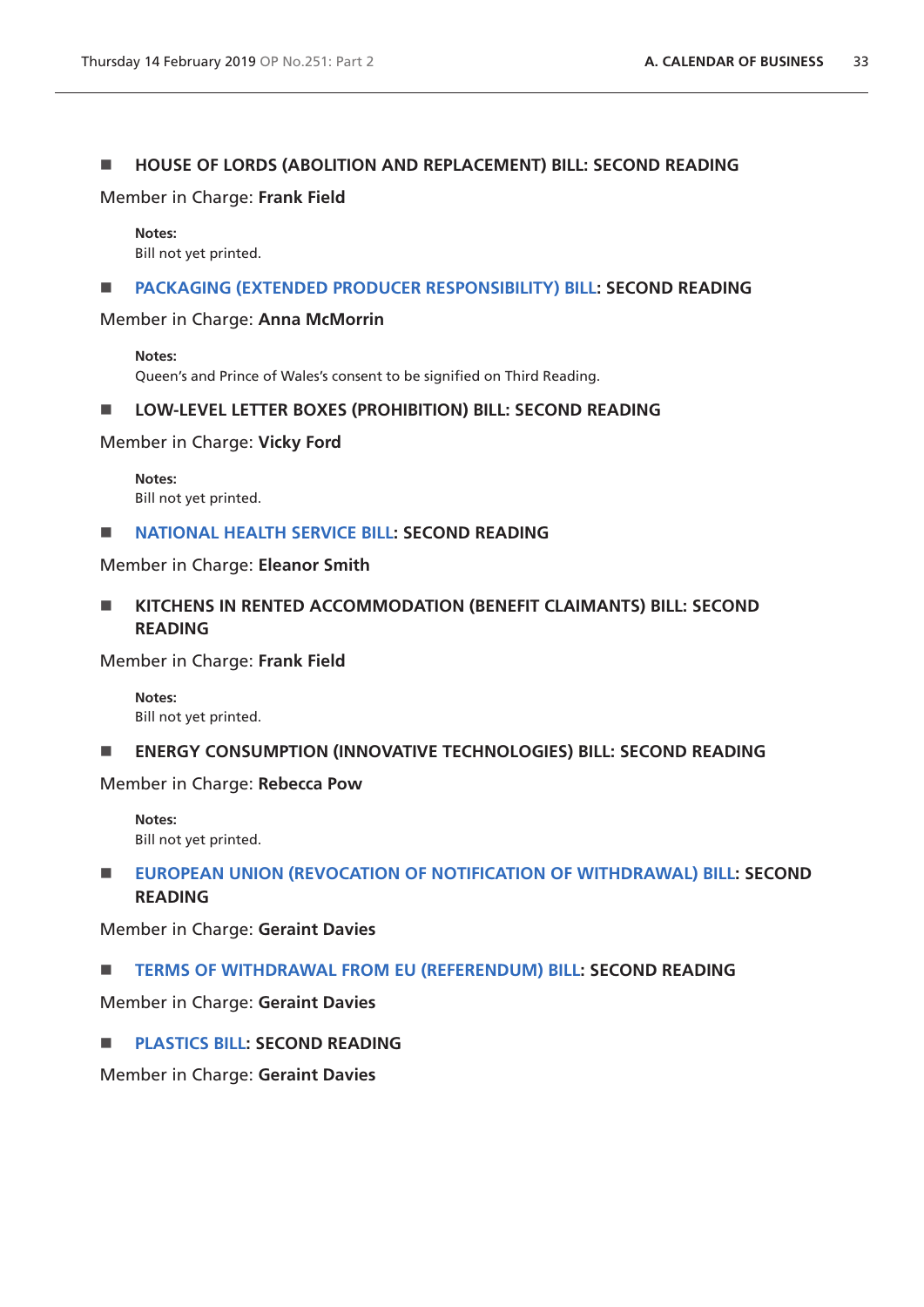### **ENDING CLEAN AIR BILL: SECOND READING**

Member in Charge: **Geraint Davies**

**Notes:** Bill not yet printed.

 **EUROPEAN UNION (REVOCATION OF NOTIFICATION OF WITHDRAWAL) (NO. 2) BILL: SECOND READING**

Member in Charge: **Angus Brendan MacNeil**

**Notes:** Bill not yet printed.

**[POSTAL VOTING BILL](https://publications.parliament.uk/pa/bills/cbill/2017-2019/0166/18166.pdf): SECOND READING**

Member in Charge: **Damien Moore**

**[VOTER REGISTRATION \(NO.2\) BILL](https://publications.parliament.uk/pa/bills/cbill/2017-2019/0081/18081.pdf): SECOND READING**

Member in Charge: **Mr Peter Bone**

**[HOSPITAL \(PARKING CHARGES AND BUSINESS RATES\) BILL:](https://publications.parliament.uk/pa/bills/cbill/2017-2019/0082/18082.pdf) SECOND READING**

Member in Charge: **Mr Peter Bone**

**[DRONE \(REGULATION\) \(NO. 2\) BILL:](https://publications.parliament.uk/pa/bills/cbill/2017-2019/0325/19325.pdf) SECOND READING**

Member in Charge: **Mr Peter Bone**

**[KEW GARDENS \(LEASES\) \(NO. 2\) BILL](https://publications.parliament.uk/pa/bills/cbill/2017-2019/0158/18158.pdf): SECOND READING**

Member in Charge: **Zac Goldsmith**

**Notes:** Queen's consent to be signified on Third Reading.

 **[CHILDREN ACT 1989 \(AMENDMENT\) \(FEMALE GENITAL MUTILATION\) BILL \[LORDS\]](https://publications.parliament.uk/pa/bills/cbill/2017-2019/0294/18294.pdf): SECOND READING**

Member in Charge: **Zac Goldsmith**

**[CREDITWORTHINESS ASSESSMENT BILL \[LORDS\]](https://publications.parliament.uk/pa/bills/cbill/2017-2019/0269/18269.pdf): SECOND READING**

Member in Charge: **Justine Greening**

**[ACCESS TO WELFARE \(TERMINAL ILLNESS DEFINITION\) BILL:](https://publications.parliament.uk/pa/bills/cbill/2017-2019/0253/18253.pdf) SECOND READING**

Member in Charge: **Mrs Madeleine Moon**

**[FORENSIC SCIENCE REGULATOR BILL](https://publications.parliament.uk/pa/bills/cbill/2017-2019/0180/18180.pdf): SECOND READING** 

Member in Charge: **Chris Green**

**[TYRES \(BUSES AND COACHES\) BILL:](https://publications.parliament.uk/pa/bills/cbill/2017-2019/0119/18119.pdf) SECOND READING**

Member in Charge: **Maria Eagle**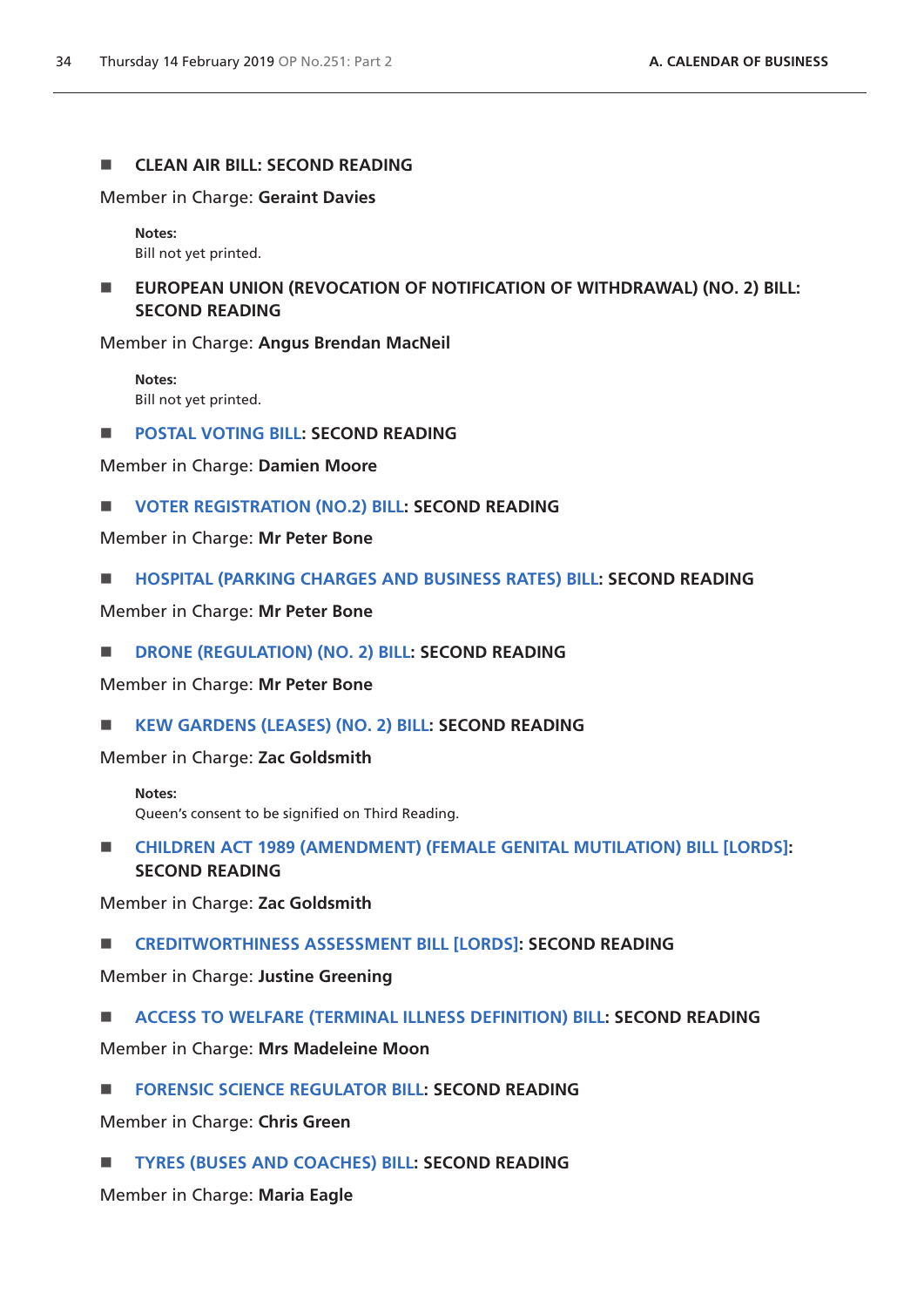### **CHILD CRUELTY (SENTENCES) BILL: SECOND READING**

Member in Charge: **Tom Tugendhat**

**Notes:** Bill not yet printed.

#### **THURSDAY 21 MARCH**

### **WESTMINSTER HALL**

 **1.30pm** That this House has considered the Eleventh Report of the Science and Technology Committee, Evidence-based early years intervention, [HC](https://publications.parliament.uk/pa/cm201719/cmselect/cmsctech/506/506.pdf)  [506](https://publications.parliament.uk/pa/cm201719/cmselect/cmsctech/506/506.pdf), and the Committee's Fifteenth Report, Government response to the Committee's Eleventh Report, [HC1898](https://publications.parliament.uk/pa/cm201719/cmselect/cmsctech/1898/1898.pdf): **Norman Lamb** 

**Notes:**

The subject for this debate was determined by the Liaison Committee.

### **FRIDAY 22 MARCH**

### **CHAMBER**

#### **[OVERSEAS ELECTORS BILL:](https://publications.parliament.uk/pa/bills/cbill/2017-2019/0016/18016.pdf) REMAINING STAGES**

Member in Charge: **Glyn Davies**

Not amended in Public Bill Committee, to be considered.

#### **FREE TRADE (EDUCATION AND REPORTING) BILL: SECOND READING**

Member in Charge: **Sir Christopher Chope**

**Notes:** Bill not yet printed.

**[PEDICABS \(LONDON\) BILL](https://publications.parliament.uk/pa/bills/cbill/2017-2019/0154/18154.pdf): SECOND READING**

Member in Charge: **Paul Scully**

#### **PALESTINIAN STATEHOOD (RECOGNITION) BILL: SECOND READING**

Member in Charge: **Layla Moran**

**Notes:** Bill not yet printed.

**[HOMELESSNESS \(END OF LIFE CARE\) BILL](https://publications.parliament.uk/pa/bills/cbill/2017-2019/0163/18163.pdf): SECOND READING**

Member in Charge: **Sir Edward Davey**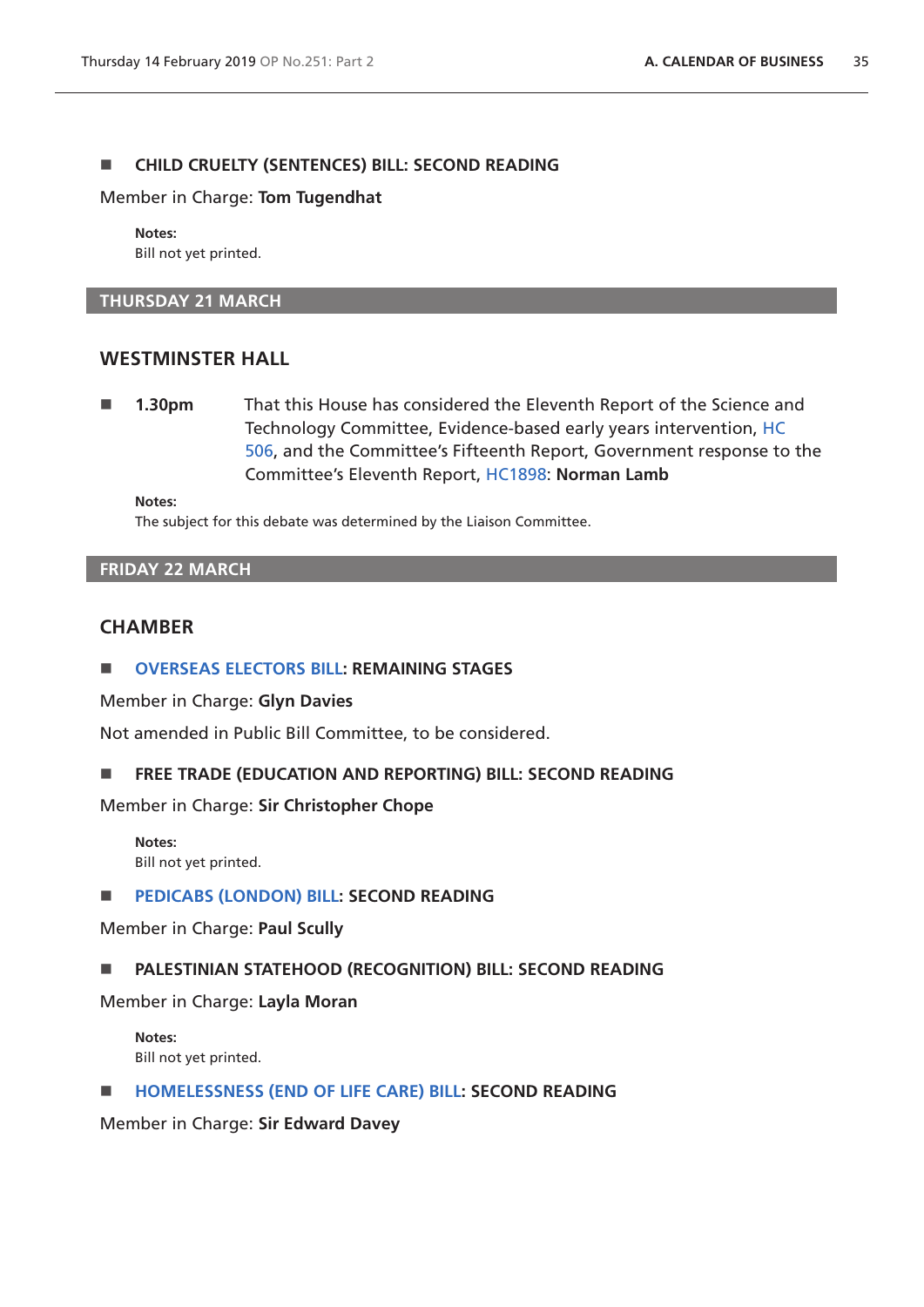# **BANKING AND POST OFFICE SERVICES (RURAL AREAS AND SMALL COMMUNITIES) BILL: SECOND READING**

# Member in Charge: **Luke Graham**

**Notes:** Bill not yet printed.

# **ACCESS TO RADIOTHERAPY BILL: SECOND READING**

Member in Charge: **Tim Farron**

**Notes:** Bill not yet printed.

# **HOSPITAL PATIENTS (TRANSPORT) BILL: SECOND READING**

Member in Charge: **Tim Farron**

**Notes:** Bill not yet printed.

# **RAILWAYS (FRANCHISES) BILL: SECOND READING**

Member in Charge: **Tim Farron**

**Notes:** Bill not yet printed.

# **[REFUGEES \(FAMILY REUNION\) BILL \[LORDS\]:](https://publications.parliament.uk/pa/bills/cbill/2017-2019/0246/18246.pdf) SECOND READING**

Member in Charge: **Tim Farron**

# **MARRIAGE AND CIVIL PARTNERSHIP (MINIMUM AGE) BILL: SECOND READING**

Member in Charge: **Mrs Pauline Latham**

**Notes:** Bill not yet printed.

# **PLANNING (APPEALS) BILL: SECOND READING : SECOND READING**

Member in Charge: **John Howell** 

**Notes:** Bill not yet printed.

# **GOVERNMENT DEPARTMENTS (ABOLITION) BILL: SECOND READING**

Member in Charge: **Mr Peter Bone**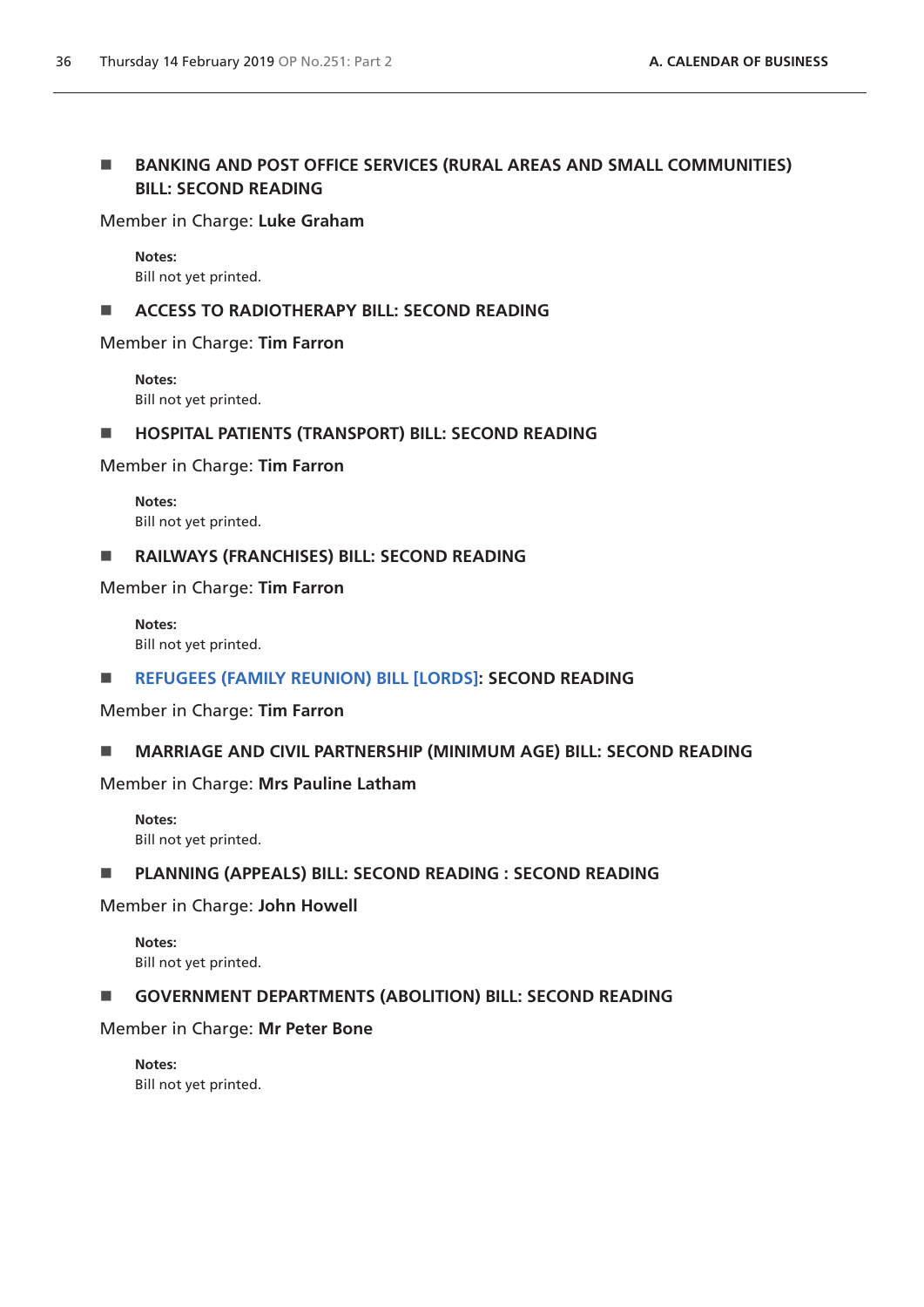### **INTERNATIONAL DEVELOPMENT ASSISTANCE (LIMIT) BILL: SECOND READING**

Member in Charge: **Mr Peter Bone**

**Notes:** Bill not yet printed.

### **EXECUTE: CRIME (IMPACT STATEMENTS) BILL: SECOND READING**

Member in Charge: **Melanie Onn** 

**Notes:** Bill not yet printed.

### **HOUSING REFORM BILL: SECOND READING**

Member in Charge: **Mr Richard Bacon**

**Notes:** Bill not yet printed.

### **UNSOLICITED CALLS (PREVENTION) BILL: SECOND READING**

Member in Charge: **Stephen Kerr**

**Notes:**  Bill not yet printed.

### **E** [CONSTRUCTION \(RETENTION DEPOSIT SCHEMES\) BILL](https://publications.parliament.uk/pa/bills/cbill/2017-2019/0148/18148.pdf): SECOND READING

Member in Charge: **Peter Aldous**

# **ARMED FORCES COVENANT (DUTY OF PUBLIC AUTHORITIES) BILL: SECOND READING**

Member in Charge: **Gavin Robinson**

**Notes:**  Bill not yet printed.

# **EUROPEAN UNION (REFERENDUM ON WITHDRAWAL AGREEMENT) BILL: SECOND READING**

Member in Charge: **Tom Brake**

**Notes:**  Bill not yet printed.

**[SUPERVISED DRUG CONSUMPTION FACILITIES BILL](https://publications.parliament.uk/pa/bills/cbill/2017-2019/0184/18184.pdf): SECOND READING**

Member in Charge: **Alison Thewliss**

 **IMMIGRATION DETENTION OF VICTIMS OF TORTURE AND OTHER VULNERABLE PEOPLE (SAFEGUARDS) BILL: SECOND READING**

Member in Charge: **Joan Ryan**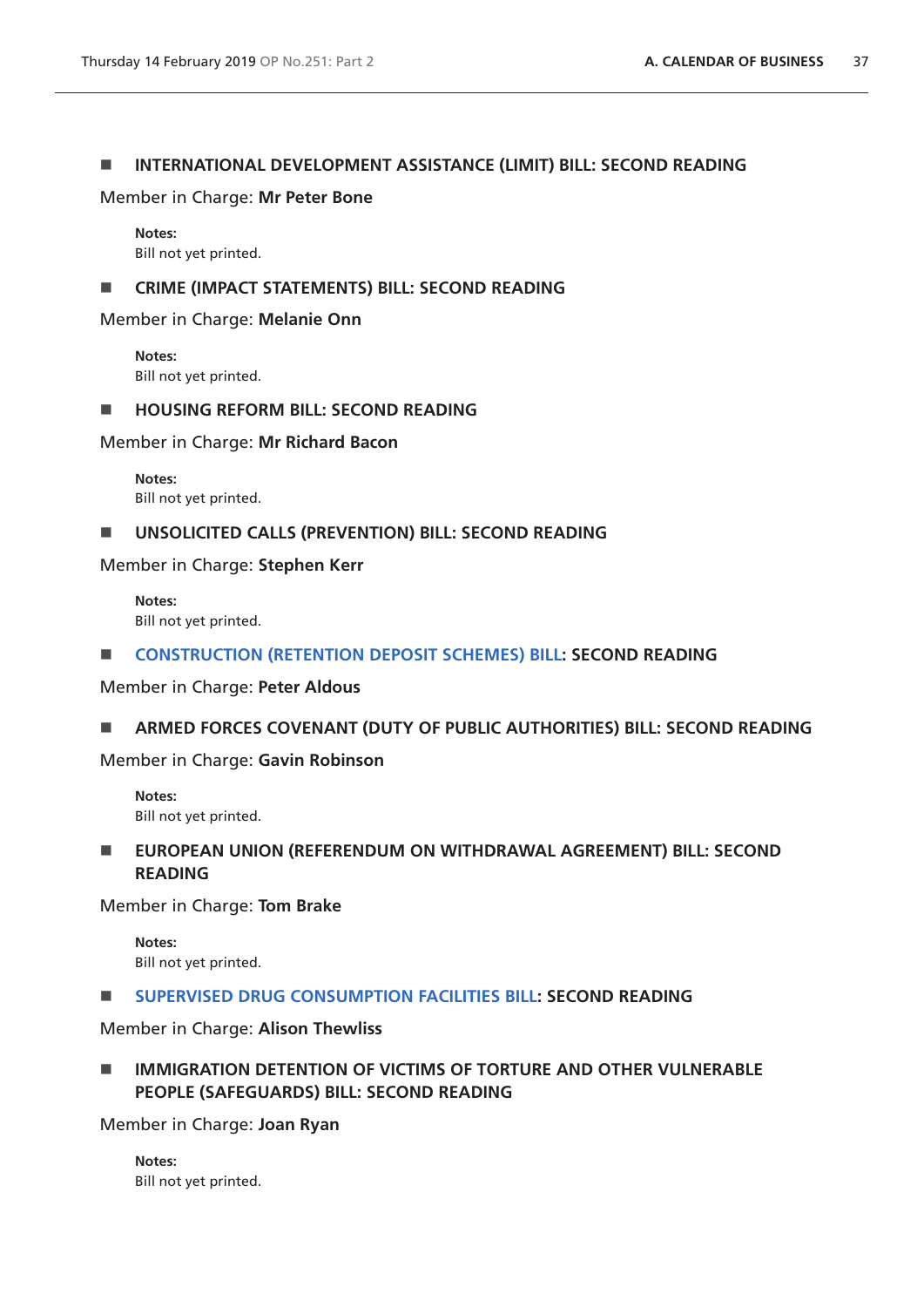### **FIRE SAFETY (LEASEHOLD PROPERTIES) BILL: SECOND READING**

Member in Charge: **Marsha De Cordova**

**Notes:** Bill not yet printed.

**FREEHOLD PROPERTIES (MANAGEMENT CHARGES AND SHARED FACILITIES) BILL: SECOND READING**

Member in Charge: **Helen Goodman**

**Notes:** Bill not yet printed.

**[FREEDOM OF INFORMATION \(EXTENSION\) BILL:](https://publications.parliament.uk/pa/bills/cbill/2017-2019/0023/18023.pdf) SECOND READING** 

Member in Charge: **Andy Slaughter**

**HUMAN FERTILISATION AND EMBRYOLOGY (WELFARE OF WOMEN) BILL: SECOND READING**

Member in Charge: **Siobhain McDonagh**

**Notes:**

Bill not yet printed.

**[HEALTH IMPACTS \(PUBLIC SECTOR DUTY\) BILL](https://publications.parliament.uk/pa/bills/cbill/2017-2019/0198/18198.pdf): SECOND READING**

Member in Charge: **Luciana Berger**

**[FOOD INSECURITY BILL:](https://publications.parliament.uk/pa/bills/cbill/2017-2019/0136/18136.pdf) SECOND READING** 

Member in Charge: **Mrs Emma Lewell-Buck** 

**EUROPEAN UNION WITHDRAWAL (EVALUATION OF EFFECTS ON HEALTH AND SOCIAL [CARE SECTORS\) BILL:](https://publications.parliament.uk/pa/bills/cbill/2017-2019/0288/18288.pdf) SECOND READING** 

Member in Charge: Brendan O'**Hara** 

**BUS DRIVERS (WORKING HOURS ON LOCAL ROUTES) BILL: SECOND READING**

Member in Charge: **Matt Western**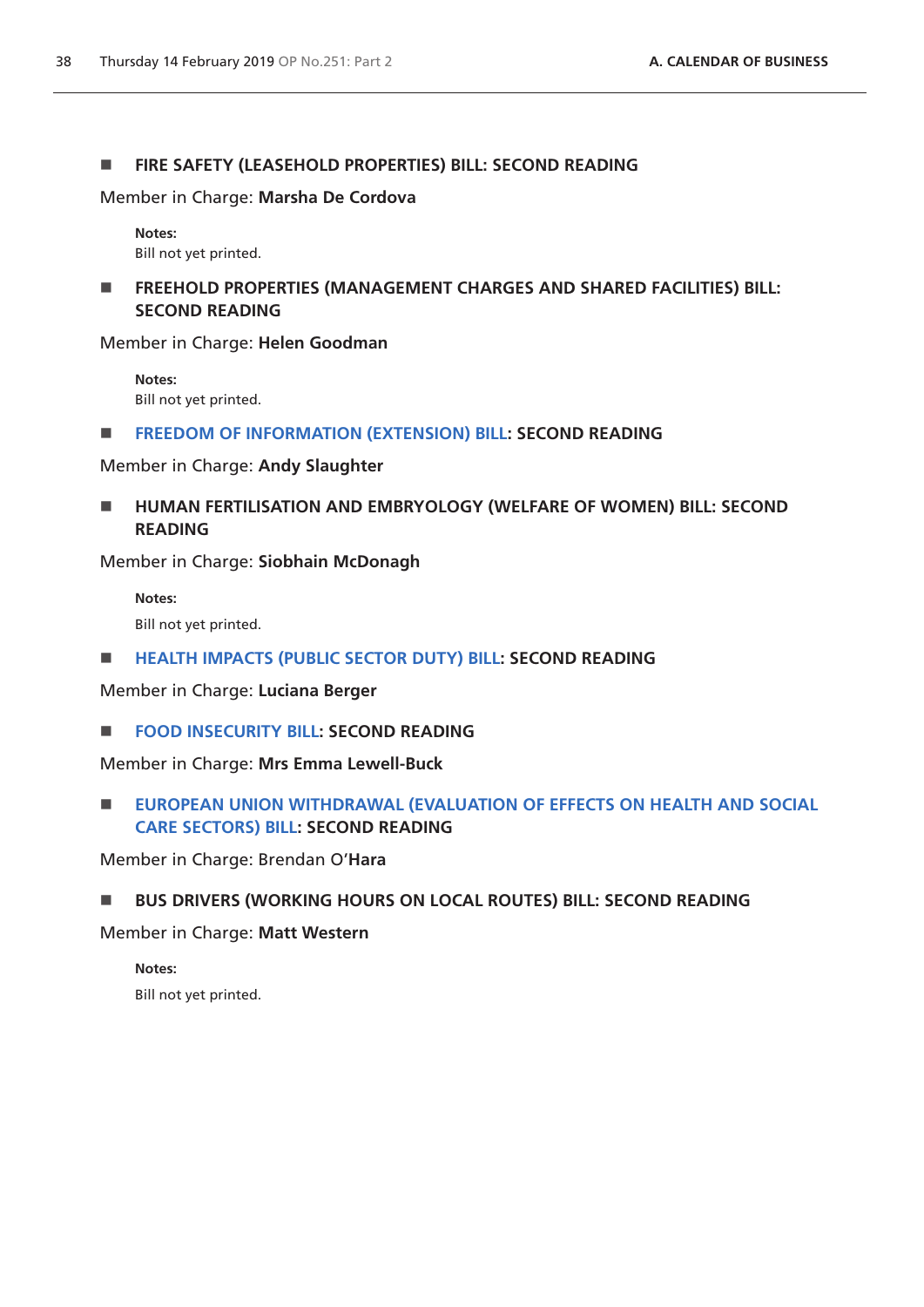# <span id="page-38-0"></span>**B. REMAINING ORDERS AND NOTICES**

Business in this section has not yet been scheduled for a specific date. It has therefore been set down formally to be taken in the Chamber today but is not expected to be taken today.

# **1. IMMIGRATION**

# **Secretary Sajid Javid**

That the draft [Immigration \(Alcohol Licensing and Late Hours Catering\) \(Scotland\)](http://www.legislation.gov.uk/ukdsi/2018/9780111167991/pdfs/ukdsi_9780111167991_en.pdf)  [Regulations 2018](http://www.legislation.gov.uk/ukdsi/2018/9780111167991/pdfs/ukdsi_9780111167991_en.pdf), which were laid before this House on 28 March 2018, be approved.

# **2. EXITING THE EUROPEAN UNION (ANIMALS)**

# **Secretary Michael Gove**

That the draft [Livestock \(Records, Identification and Movement\) \(Amendment\) \(EU Exit\)](http://www.legislation.gov.uk/ukdsi/2019/9780111178133/pdfs/ukdsi_9780111178133_en.pdf)  [Regulations 2019](http://www.legislation.gov.uk/ukdsi/2019/9780111178133/pdfs/ukdsi_9780111178133_en.pdf), which were laid before this House on 10 January, be approved.

#### **Notes:**

The Instrument has not yet been considered by the Joint Committee on Statutory Instruments.

# **3. EXITING THE EUROPEAN UNION (TERMS AND CONDITIONS OF EMPLOYMENT)**

# **Secretary Greg Clark**

That the draft [Employment Rights \(Amendment\) \(EU Exit\) \(No. 2\) Regulations 2018,](http://www.legislation.gov.uk/ukdsi/2018/9780111174081/pdfs/ukdsi_9780111174081_en.pdf) which were laid before this House on 31 October 2018, be approved.

# **4. EXITING THE EUROPEAN UNION (ANIMALS)**

# **Secretary Michael Gove**

That the draft [Equine \(Records, Identification and Movement\) \(Amendment\) \(EU Exit\)](http://www.legislation.gov.uk/ukdsi/2019/9780111178089/pdfs/ukdsi_9780111178089_en.pdf)  [Regulations 2019](http://www.legislation.gov.uk/ukdsi/2019/9780111178089/pdfs/ukdsi_9780111178089_en.pdf), which were laid before this House on 10 January, be approved.

# **5. EXITING THE EUROPEAN UNION (ANIMALS)**

# **Secretary Michael Gove**

That the draft [Trade in Animals and Related Products \(Amendment\) \(EU Exit\) Regulations](http://www.legislation.gov.uk/ukdsi/2019/9780111178621/pdfs/ukdsi_9780111178621_en.pdf)  [2019,](http://www.legislation.gov.uk/ukdsi/2019/9780111178621/pdfs/ukdsi_9780111178621_en.pdf) which were laid before this House on 16 January, be approved.

# **6. EXITING THE EUROPEAN UNION (TERMS AND CONDITIONS OF EMPLOYMENT)**

# **Secretary Greg Clark**

That the draft [Employment Rights \(Amendment\) \(Northern Ireland\) \(EU Exit\) \(No. 2\)](http://www.legislation.gov.uk/ukdsi/2018/9780111174098/pdfs/ukdsi_9780111174098_en.pdf)  [Regulations 2018](http://www.legislation.gov.uk/ukdsi/2018/9780111174098/pdfs/ukdsi_9780111174098_en.pdf), which were laid before this House on 31 October 2018, be approved.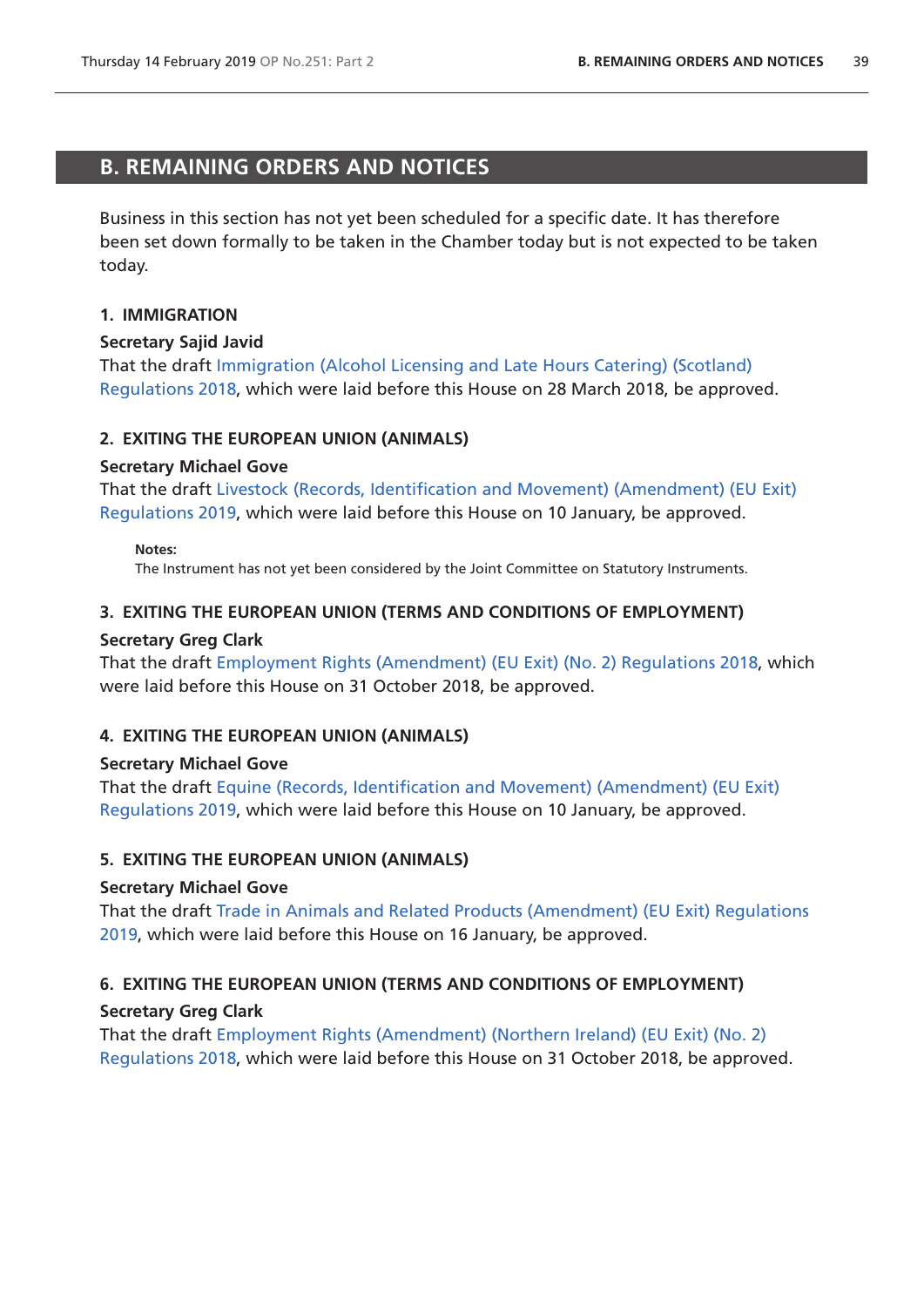# **7. EXITING THE EUROPEAN UNION (ANIMALS)**

### **Secretary Liam Fox**

That the draft [Cat and Dog Fur \(Control of Import, Export and Placing on the Market\)](http://www.legislation.gov.uk/ukdsi/2019/9780111178515/pdfs/ukdsi_9780111178515_en.pdf)  [\(Amendment\) \(EU Exit\) Regulations 2019](http://www.legislation.gov.uk/ukdsi/2019/9780111178515/pdfs/ukdsi_9780111178515_en.pdf), which were laid before this House on 17 January, be approved.

### **Notes:**

The Instrument has not yet been considered by the Joint Committee on Statutory Instruments.

# **8. EXITING THE EUROPEAN UNION (ANIMALS)**

### **Secretary Michael Gove**

That the [Animals \(Legislative Functions\) \(EU Exit\) Regulations 2019](http://www.legislation.gov.uk/ukdsi/2019/9780111178737/pdfs/ukdsi_9780111178737_en.pdf), which were laid before this House on 21 January, be approved.

# **9. SENIOR COURTS OF ENGLAND AND WALES**

### **Secretary David Gauke**

That the draft [Non-Contentious Probate \(Fees\) Order 2018](http://www.legislation.gov.uk/ukdsi/2018/9780111174319/pdfs/ukdsi_9780111174319_en.pdf), which was laid before this House on 5 November 2018, be approved.

#### **Notes:**

The Joint Committee on Statutory Instruments has drawn the special attention of both Houses to the instrument in its 40th report of 2017-19 ([HC 542-xl](https://publications.parliament.uk/pa/jt201719/jtselect/jtstatin/247/247.pdf)). The Speaker has certified that the Instrument relates exclusively to England and Wales and is within devolved legislative competence ([Standing Order No. 83P\)](https://www.publications.parliament.uk/pa/cm201719/cmstords/1020/body.html#83P).

# **10. [AGRICULTURE BILL:](https://publications.parliament.uk/pa/bills/cbill/2017-2019/0292/18292.pdf) REMAINING STAGES**

As amended in Public Bill Committee, to be considered.

### **Notes:**

For amendments, see separate paper (also available on the [documents webpage](https://services.parliament.uk/Bills/2017-19/agriculture/documents.html) for the Bill). The Speaker certified before Second Reading that Clauses 1 to 3, 12 to 18 and 20 of the Bill as introduced (Bill 266) related exclusively to England and were within devolved legislative competence [\(Standing Order](https://www.publications.parliament.uk/pa/cm201719/cmstords/1020/body.html#83J)  [No. 83J\)](https://www.publications.parliament.uk/pa/cm201719/cmstords/1020/body.html#83J).

Queen's consent to be signified on Third reading.

# **11. EXITING THE EUROPEAN UNION (PUBLIC PROCUREMENT)**

# **Oliver Dowden**

That the draft [Public Procurement \(Amendment etc.\) \(EU Exit\) Regulations 2019,](http://www.legislation.gov.uk/ukdsi/2019/9780111176788/pdfs/ukdsi_9780111176788_en.pdf) which were laid before this House on 13 December 2018, be approved.

# **12. EXITING THE EUROPEAN UNION (AGRICULTURE)**

# **Secretary Michael Gove**

That the draft [Pesticides \(Maximum Residue Levels\) \(Amendment etc.\) \(EU Exit\)](http://www.legislation.gov.uk/ukdsi/2019/9780111176924/pdfs/ukdsi_9780111176924_en.pdf)  [Regulations 2019](http://www.legislation.gov.uk/ukdsi/2019/9780111176924/pdfs/ukdsi_9780111176924_en.pdf), which were laid before this House on 13 December 2018, be approved.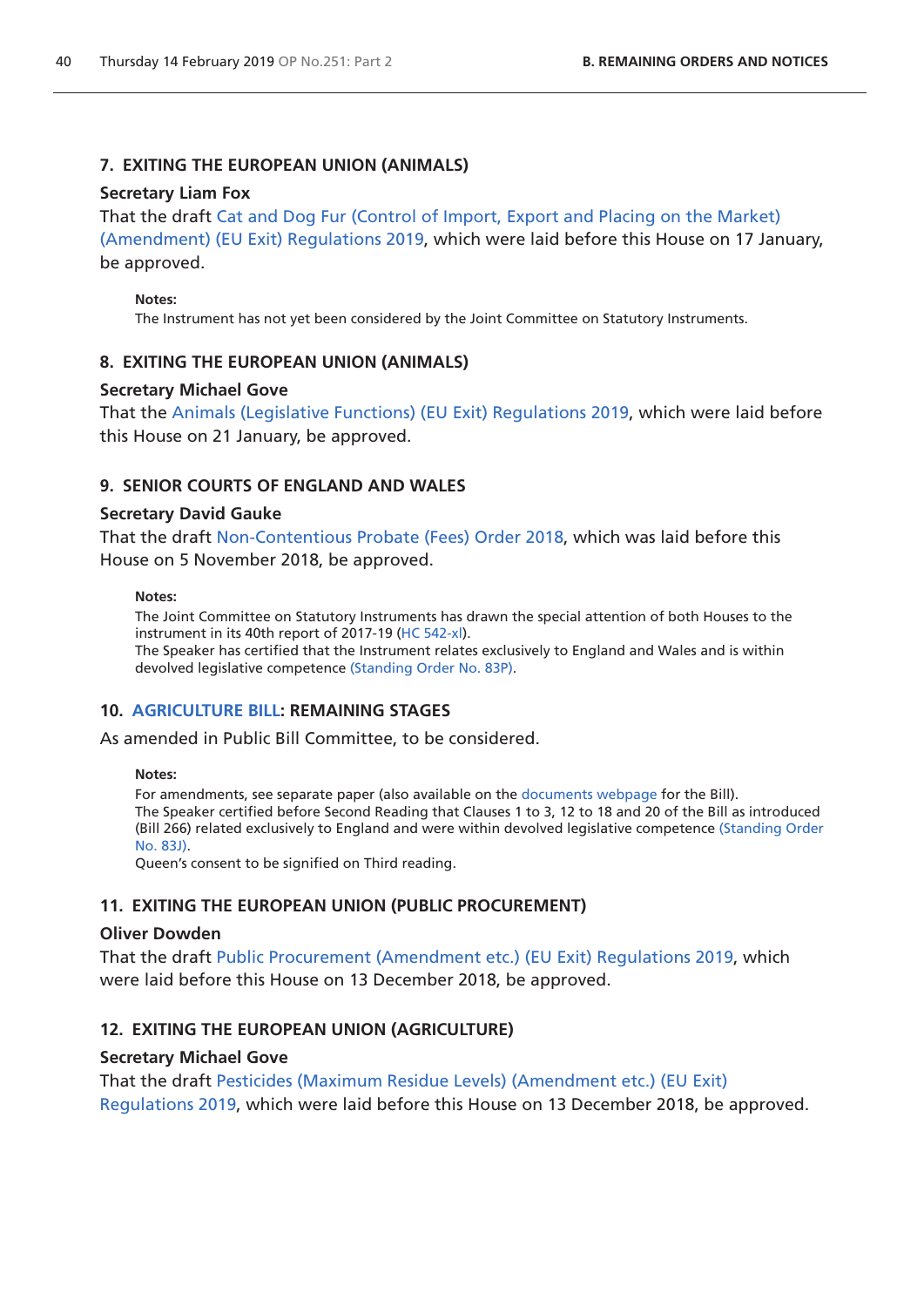### **13. EXITING THE EUROPEAN UNION (PESTICIDES)**

#### **Secretary Michael Gove**

That the draft [Plant Protection Products \(Miscellaneous Amendments\) \(EU Exit\)](http://www.legislation.gov.uk/ukdsi/2019/9780111176931/pdfs/ukdsi_9780111176931_en.pdf)  [Regulations 2019](http://www.legislation.gov.uk/ukdsi/2019/9780111176931/pdfs/ukdsi_9780111176931_en.pdf), which were laid before this House on 13 December 2018, be approved.

### **14. EXITING THE EUROPEAN UNION (ENVIRONMENTAL PROTECTION)**

#### **Secretary Michael Gove**

That the draft [Waste \(Miscellaneous Amendments\) \(EU Exit\) Regulations 2019](http://www.legislation.gov.uk/ukdsi/2019/9780111177228/pdfs/ukdsi_9780111177228_en.pdf), which were laid before this House on 17 December 2018, be approved.

#### **Notes:**

The Instrument has not yet been considered by the Joint Committee on Statutory Instruments.

### **15. TERMS AND CONDITIONS OF EMPLOYMENT**

### **Secretary Greg Clark**

That the draft [Agency Workers \(Amendment\) Regulations 2019,](https://www.legislation.gov.uk/ukdsi/2019/9780111177297/pdfs/ukdsi_9780111177297_en.pdf) which were laid before this House on 17 December 2018, be approved.

#### **Notes:**

The Joint Committee on Statutory Instruments has drawn the special attention of both Houses to the Instrument in its Forty-Sixth report of 2017–19 [\(HC 542-xlvi\)](https://publications.parliament.uk/pa/jt201719/jtselect/jtstatin/277/277.pdf).

### **16. EMPLOYMENT TRIBUNALS**

### **Secretary Greg Clark**

That the draft [Employment Rights \(Miscellaneous Amendments\) Regulations 2019,](https://www.legislation.gov.uk/ukdsi/2019/9780111177457/pdfs/ukdsi_9780111177457_en.pdf) which were laid before this House on 17 December 2018, be approved.

### **17. [FISHERIES BILL:](https://publications.parliament.uk/pa/bills/cbill/2017-2019/0305/18305.pdf) REMAINING STAGES**

As amended in Public Bill Committee, to be considered.

#### **Notes:**

Queen's Consent to be signified on Third Reading.

### **18. EXITING THE EUROPEAN UNION (ROAD TRAFFIC)**

### **Secretary Chris Grayling**

That the draft [Road Vehicle Emission Performance Standards \(Cars and Vans\) \(Amendment\)](http://www.legislation.gov.uk/ukdsi/2019/9780111177419/pdfs/ukdsi_9780111177419_en.pdf)  [\(EU Exit\) Regulations 2019,](http://www.legislation.gov.uk/ukdsi/2019/9780111177419/pdfs/ukdsi_9780111177419_en.pdf) which were laid before this House on 18 December 2018, be approved.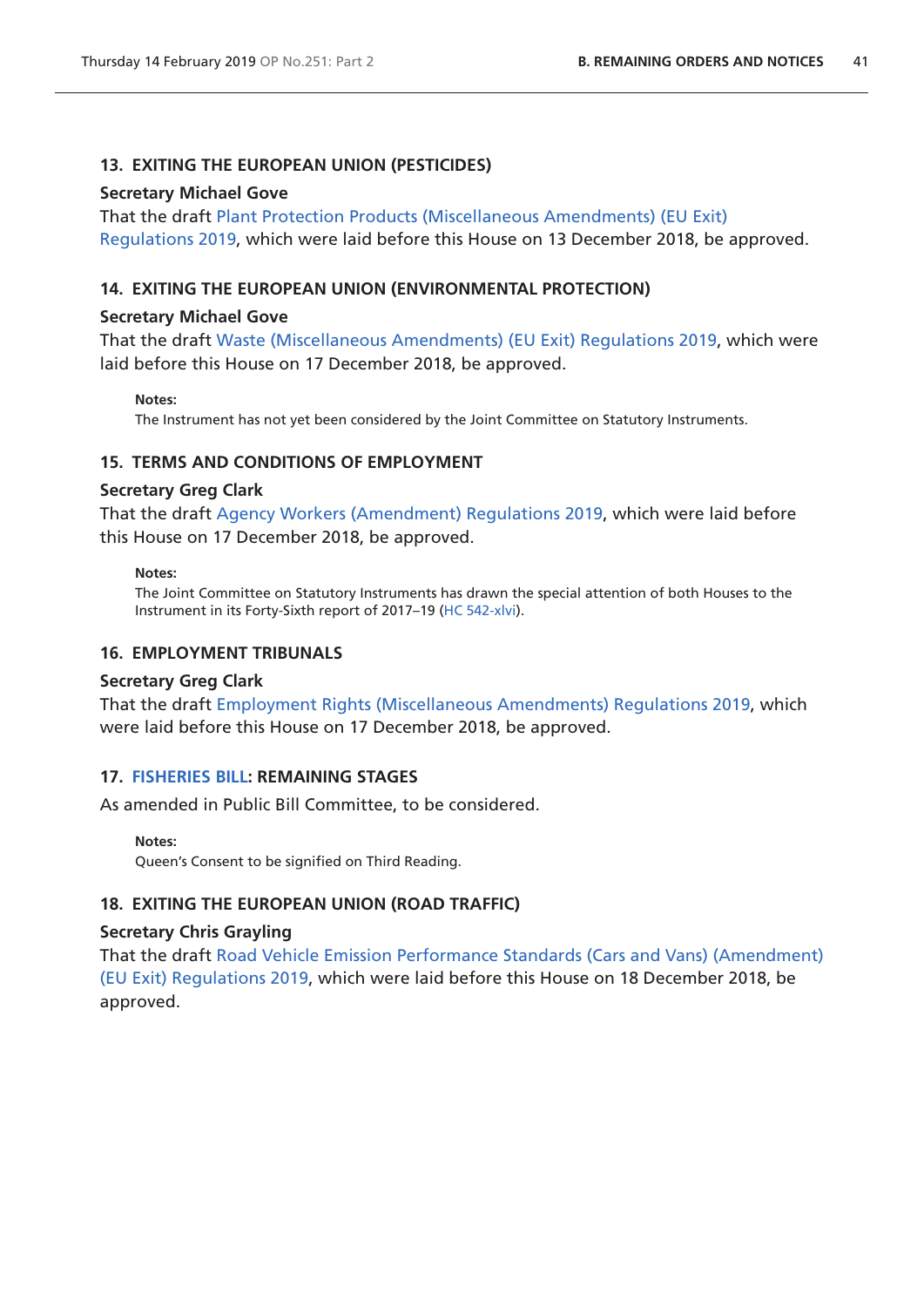# **19. EXITING THE EUROPEAN UNION (PLANT HEALTH)**

### **Secretary Michael Gove**

That the draft [Plant Health \(Amendment\) \(England\) \(EU Exit\) Regulations 2019,](http://www.legislation.gov.uk/ukdsi/2019/9780111177556/pdfs/ukdsi_9780111177556_en.pdf) which were laid before this House on 19 December 2018, be approved.

#### **Notes:**

The Instrument has not yet been considered by the Joint Committee on Statutory Instruments. The Speaker has certified that the Instrument relates exclusively to England and is within devolved legislative competence [\(Standing Order No. 83P](https://www.publications.parliament.uk/pa/cm201719/cmstords/1020/body.html#83P)).

# **20. EXITING THE EUROPEAN UNION (FINANCIAL SERVICES AND MARKETS)**

### **John Glen**

That the draft [Mortgage Credit \(Amendment\) \(EU Exit\) Regulations 2019](http://www.legislation.gov.uk/ukdsi/2019/9780111177532/pdfs/ukdsi_9780111177532_en.pdf), which were laid before this House on 19 December 2018, be approved.

# **21. EXITING THE EUROPEAN UNION (PLANT HEALTH)**

### **Secretary Michael Gove**

That the draft [Plant Health \(EU Exit\) Regulations 2019,](http://www.legislation.gov.uk/ukdsi/2019/9780111177563/pdfs/ukdsi_9780111177563_en.pdf) which were laid before this House on 19 December 2018, be approved.

### **Notes:**

The Instrument has not yet been considered by the Joint Committee on Statutory Instruments.

# **22. PUBLIC SERVICE PENSIONS**

### **Secretary David Gauke**

That the draft [Judicial Pensions and Fee-Paid Judges' Pension Schemes \(Amendment\)](http://www.legislation.gov.uk/ukdsi/2019/9780111177914/pdfs/ukdsi_9780111177914_en.pdf)  [Regulations 2019](http://www.legislation.gov.uk/ukdsi/2019/9780111177914/pdfs/ukdsi_9780111177914_en.pdf), which were laid before this House on 7 January, be approved.

# **23. EXITING THE EUROPEAN UNION (ENVIRONMENTAL PROTECTION)**

# **Secretary Michael Gove**

That the draft [Environment and Wildlife \(Legislative Functions\) \(EU Exit\) Regulations 2019](http://www.legislation.gov.uk/ukdsi/2019/9780111177952/pdfs/ukdsi_9780111177952_en.pdf), which were laid before this House on 8 January, be approved.

# **24. EXITING THE EUROPEAN UNION (FINANCIAL SERVICES)**

### **John Glen**

That the draft [Packaged Retail and Insurance-based Investment Products \(Amendment\)](http://www.legislation.gov.uk/ukdsi/2019/9780111178003/pdfs/ukdsi_9780111178003_en.pdf)  [\(EU Exit\) Regulations 2019,](http://www.legislation.gov.uk/ukdsi/2019/9780111178003/pdfs/ukdsi_9780111178003_en.pdf) which were laid before this House on 9 January, be approved.

# **25. EXITING THE EUROPEAN UNION (FOOD)**

# **Secretary Michael Gove**

That the draft [Veterinary Medicines and Animals and Animal Products \(Examination](http://www.legislation.gov.uk/ukdsi/2019/9780111178096/pdfs/ukdsi_9780111178096_en.pdf)  [of Residues and Maximum Residue Limits\) \(Amendment etc.\) \(EU Exit\) Regulations](http://www.legislation.gov.uk/ukdsi/2019/9780111178096/pdfs/ukdsi_9780111178096_en.pdf)  [2019,](http://www.legislation.gov.uk/ukdsi/2019/9780111178096/pdfs/ukdsi_9780111178096_en.pdf) which were laid before this House on 10 January, be approved.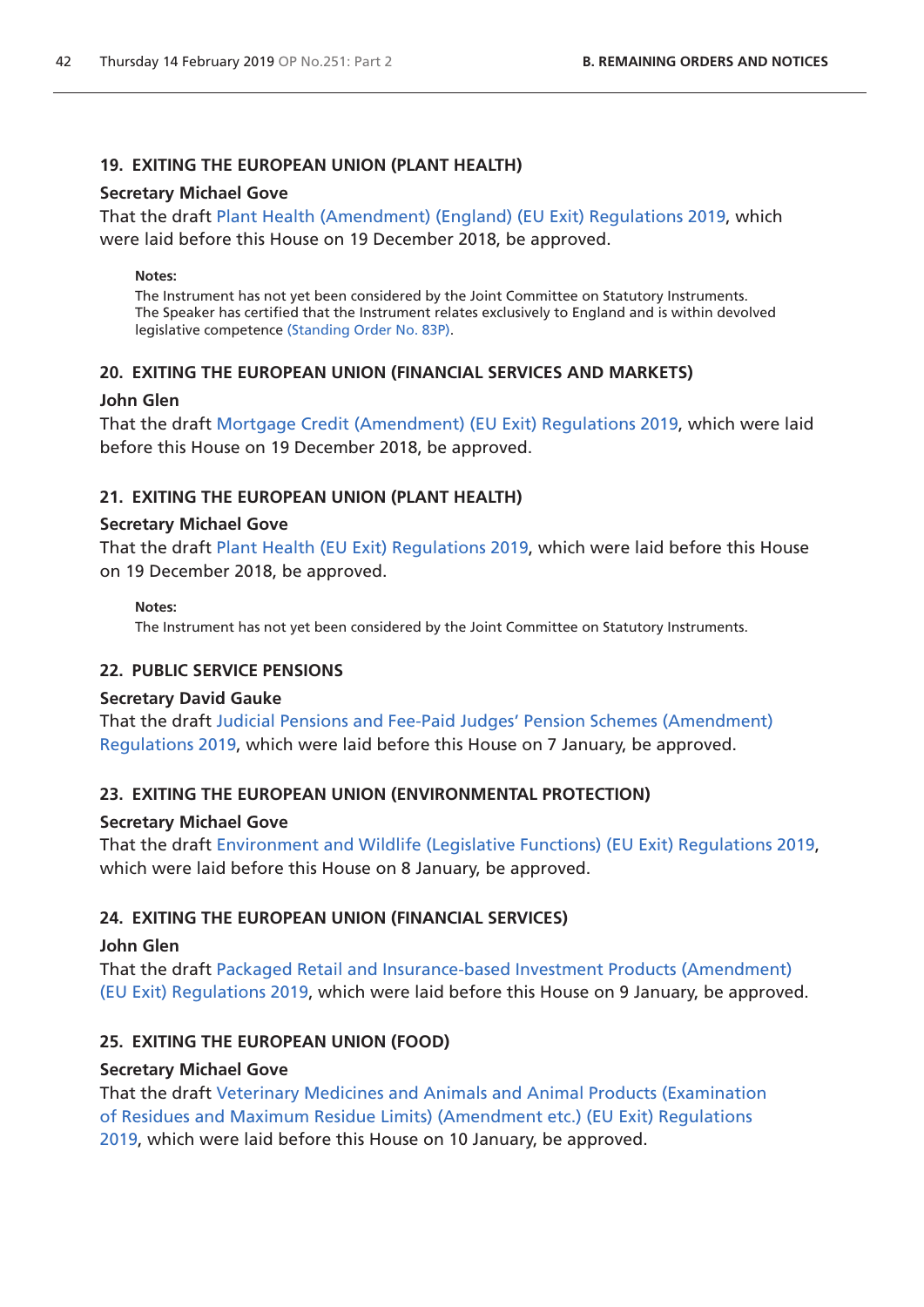# **26. EXITING THE EUROPEAN UNION (DATA PROTECTION)**

### **Margot James**

That the draft [Data Protection, Privacy and Electronic Communications \(Amendments etc.\)](http://www.legislation.gov.uk/ukdsi/2019/9780111177594/pdfs/ukdsi_9780111177594_en.pdf)  [\(EU Exit\) Regulations 2019,](http://www.legislation.gov.uk/ukdsi/2019/9780111177594/pdfs/ukdsi_9780111177594_en.pdf) which were laid before this House on 11 January, be approved.

### **Notes:**

The Speaker has not yet considered this instrument for certification [\(Standing Order No. 83P](https://www.publications.parliament.uk/pa/cm201719/cmstords/1020/body.html#83P)).

# **27. CHARITIES**

# **Mel Stride**

That the draft [Small Charitable Donations Act \(Amendment\) Order 2019](http://www.legislation.gov.uk/ukdsi/2019/9780111178164/pdfs/ukdsi_9780111178164_en.pdf), which was laid before this House on 14 January, be approved.

# **28. SOCIAL SECURITY**

# **Alok Sharma**

That the draft [Universal Credit \(Managed Migration Pilot and Miscellaneous Amendments\)](http://www.legislation.gov.uk/ukdsi/2019/9780111178317/pdfs/ukdsi_9780111178317_en.pdf)  [Regulations 2019](http://www.legislation.gov.uk/ukdsi/2019/9780111178317/pdfs/ukdsi_9780111178317_en.pdf), which were laid before this House on 14 January, be approved.

# **29. EXITING THE EUROPEAN UNION (TERMS AND CONDITIONS OF EMPLOYMENT)**

# **Secretary Greg Clark**

That the draft [Employment Rights \(Amendment\) \(Northern Ireland\) \(EU Exit\) Regulations](http://www.legislation.gov.uk/ukdsi/2019/9780111178201/pdfs/ukdsi_9780111178201_en.pdf)  [2019,](http://www.legislation.gov.uk/ukdsi/2019/9780111178201/pdfs/ukdsi_9780111178201_en.pdf) which were laid before this House on 14 January, be approved.

# **30. EXITING THE EUROPEAN UNION (TERMS AND CONDITIONS OF EMPLOYMENT)**

# **Kelly Tolhurst**

That the draft [Employment Rights \(Amendment\) \(EU Exit\) Regulations 2019](http://www.legislation.gov.uk/ukdsi/2019/9780111178225/pdfs/ukdsi_9780111178225_en.pdf), which were laid before this House on 14 January, be approved.

# **31. EXITING THE EUROPEAN UNION (ARMS AND AMMUNITION)**

# **Secretary Sajid Javid**

That the draft [Law Enforcement and Security \(Amendment\) \(EU Exit\) Regulations 2019](http://www.legislation.gov.uk/ukdsi/2019/9780111178102/pdfs/ukdsi_9780111178102_en.pdf), which were laid before this House on 15 January, be approved.

# **32. EXITING THE EUROPEAN UNION (AQUACULTURE)**

# **Secretary Michael Gove**

That the draft [Aquatic Animal Health and Alien Species in Aquaculture \(Amendment\)](http://www.legislation.gov.uk/ukdsi/2019/9780111178546/pdfs/ukdsi_9780111178546_en.pdf)  [\(Northern Ireland\) \(EU Exit\) Regulations 2019](http://www.legislation.gov.uk/ukdsi/2019/9780111178546/pdfs/ukdsi_9780111178546_en.pdf), which were laid before this House on 15 January, be approved.

# **33. EXITING THE EUROPEAN UNION (MERCHANT SHIPPING)**

# **Secretary Chris Grayling**

That the draft [Merchant Shipping \(Marine Equipment\) \(Amendment etc.\) \(EU Exit\)](http://www.legislation.gov.uk/ukdsi/2019/9780111178645/pdfs/ukdsi_9780111178645_en.pdf)  [Regulations 2019](http://www.legislation.gov.uk/ukdsi/2019/9780111178645/pdfs/ukdsi_9780111178645_en.pdf), which were laid before this House on 16 January, be approved.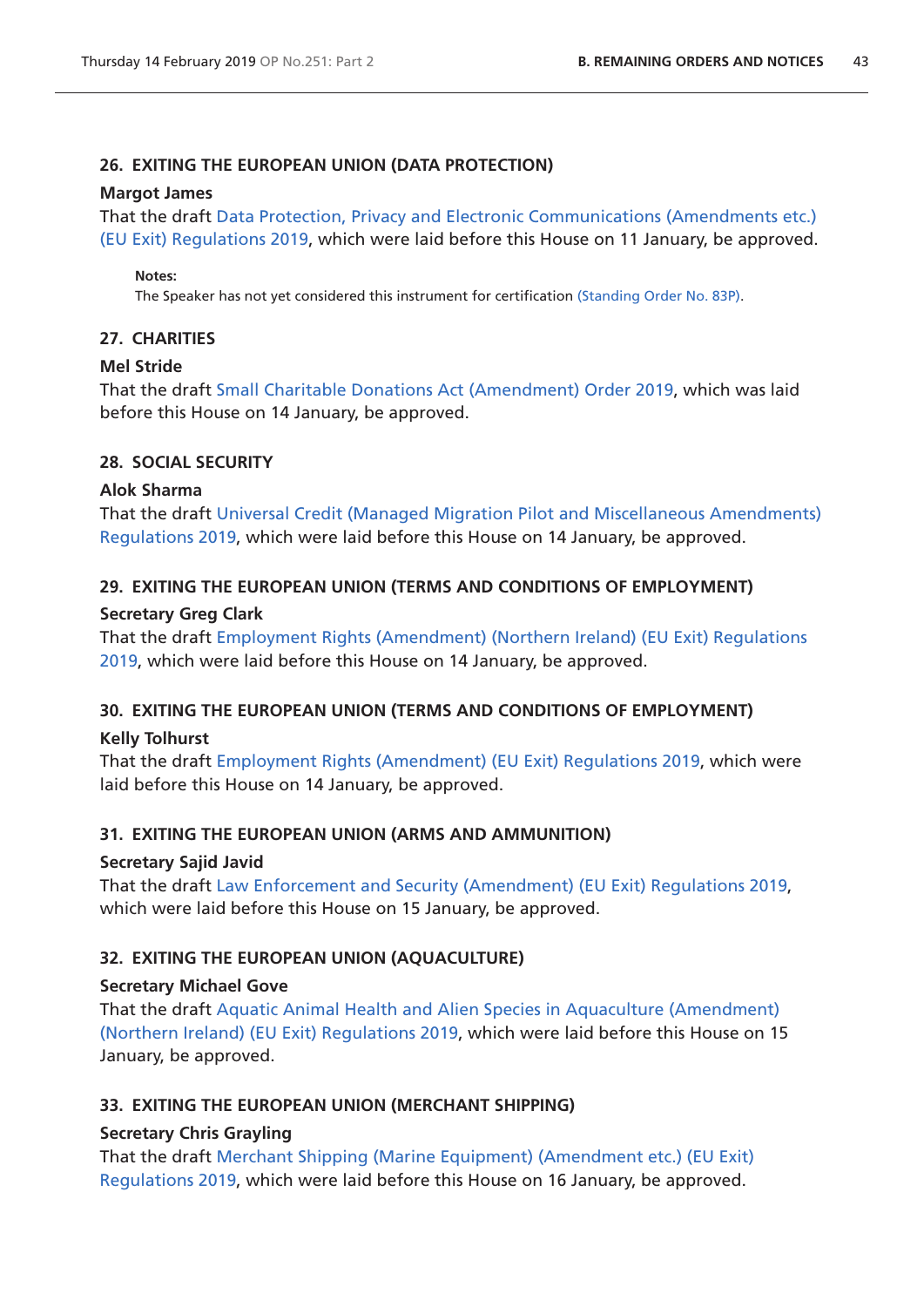#### **34. PENSIONS**

#### **Justin Tomlinson**

That the draft [Guaranteed Minimum Pensions Increase Order 2019](http://www.legislation.gov.uk/ukdsi/2019/9780111178423/pdfs/ukdsi_9780111178423_en.pdf), which was laid before this House on 16 January, be approved.

### **35. PENSIONS**

#### **Guy Opperman**

That the draft [Automatic Enrolment \(Earnings Trigger and Qualifying Earnings Band\)](http://www.legislation.gov.uk/ukdsi/2019/9780111178447/pdfs/ukdsi_9780111178447_en.pdf)  [Order 2019,](http://www.legislation.gov.uk/ukdsi/2019/9780111178447/pdfs/ukdsi_9780111178447_en.pdf) which was laid before this House on 16 January, be approved.

#### **36. LOCAL GOVERNMENT**

#### **Rishi Sunak**

That the draft [Local Government \(Structural and Boundary Changes\) \(Supplementary](http://www.legislation.gov.uk/ukdsi/2019/9780111178058/pdfs/ukdsi_9780111178058_en.pdf)  [Provisions and Miscellaneous Amendments\) Order 2019,](http://www.legislation.gov.uk/ukdsi/2019/9780111178058/pdfs/ukdsi_9780111178058_en.pdf) which was laid before this House on 16 January, be approved.

#### **Notes:**

The Speaker has certified that the Instrument relates exclusively to England and is within devolved legislative competence [\(Standing Order No. 83P](https://www.publications.parliament.uk/pa/cm201719/cmstords/1020/body.html#83P)).

#### **37. EXITING THE EUROPEAN UNION (AGRICULTURE)**

#### **Secretary Michael Gove**

That the draft [Fertilisers and Ammonium Nitrate Material \(Amendment\) \(EU Exit\)](http://www.legislation.gov.uk/ukdsi/2019/9780111178577/pdfs/ukdsi_9780111178577_en.pdf)  [Regulations 2019](http://www.legislation.gov.uk/ukdsi/2019/9780111178577/pdfs/ukdsi_9780111178577_en.pdf), which were laid before this House on 16 January, be approved.

#### **38. EXITING THE EUROPEAN UNION (FINANCIAL SERVICES)**

#### **John Glen**

That the draft I[nvestment Exchanges, Clearing Houses and Central Securities Depositories](http://www.legislation.gov.uk/ukdsi/2019/9780111178683/pdfs/ukdsi_9780111178683_en.pdf)  [\(Amendment\) \(EU Exit\) Regulations 2019](http://www.legislation.gov.uk/ukdsi/2019/9780111178683/pdfs/ukdsi_9780111178683_en.pdf), which were laid before this House on 17 January, be approved.

#### **39. EXITING THE EUROPEAN UNION (FINANCIAL SERVICES)**

#### **John Glen**

That the draft [Equivalence Determinations for Financial Services and Miscellaneous](http://www.legislation.gov.uk/ukdsi/2019/9780111178607/pdfs/ukdsi_9780111178607_en.pdf)  [Services and Miscellaneous Provisions \(Amendment etc.\) \(EU Exit\) Regulations 2019,](http://www.legislation.gov.uk/ukdsi/2019/9780111178607/pdfs/ukdsi_9780111178607_en.pdf) which were laid before this House on 17 January, be approved.

### **40. EXITING THE EUROPEAN UNION (FINANCIAL SERVICES)**

#### **John Glen**

That the draft [Uncertificated Securities \(Amendment and EU Exit\) Regulations 2019](http://www.legislation.gov.uk/ukdsi/2019/9780111178706/pdfs/ukdsi_9780111178706_en.pdf), which were laid before this House on 17 January, be approved.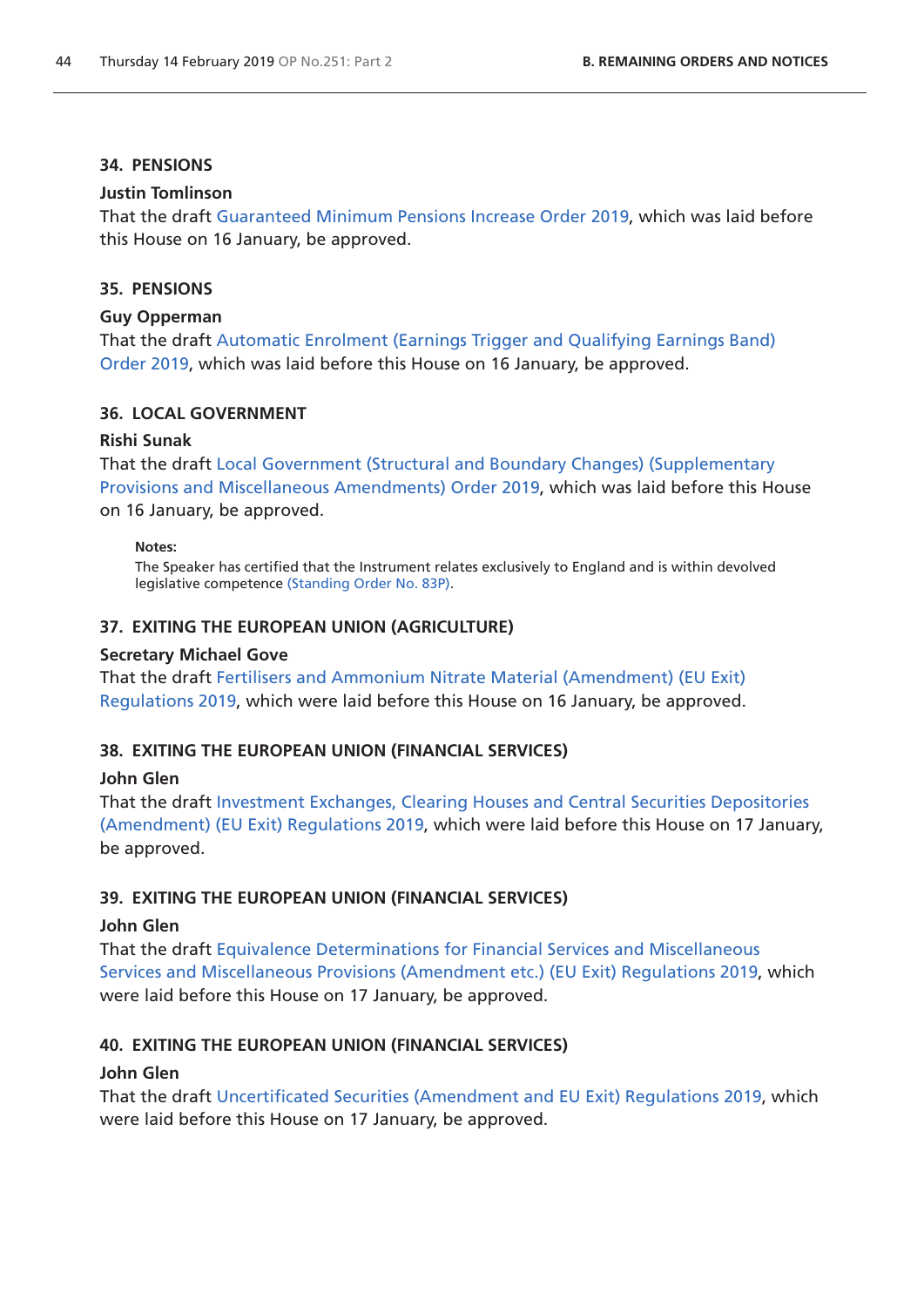# **41. EXITING THE EUROPEAN UNION (SEA FISHERIES)**

### **Secretary Michael Gove**

That the draft [Common Fisheries Policy \(Amendment etc.\) \(EU Exit\) Regulations 2019](http://www.legislation.gov.uk/ukdsi/2019/9780111178720/pdfs/ukdsi_9780111178720_en.pdf), which were laid before this House on 17 January, be approved.

### **Notes:**

The Instrument has not yet been considered by the Joint Committee on Statutory Instruments.

# **42. EXITING THE EUROPEAN UNION (ANIMALS)**

# **Secretary Michael Gove**

That the draft [Import of and Trade in Animals and Animal Products \(Amendment etc.\) \(EU](http://www.legislation.gov.uk/ukdsi/2019/9780111178690/pdfs/ukdsi_9780111178690_en.pdf)  [Exit\) Regulations 2019](http://www.legislation.gov.uk/ukdsi/2019/9780111178690/pdfs/ukdsi_9780111178690_en.pdf), which were laid before this House on 17 January, be approved.

# **43. EXITING THE EUROPEAN UNION (ANIMALS)**

# **Secretary Michael Gove**

That the draft [Aquatic Animal Health and Plant Heath \(Legislative Functions\) \(EU Exit\)](http://www.legislation.gov.uk/ukdsi/2019/9780111178713/pdfs/ukdsi_9780111178713_en.pdf)  [Regulations 2019](http://www.legislation.gov.uk/ukdsi/2019/9780111178713/pdfs/ukdsi_9780111178713_en.pdf), which were laid before this House on 17 January, be approved.

# **44. EXITING THE EUROPEAN UNION (ATOMIC ENERGY AND RADIOACTIVE SUBSTANCES)**

# **Richard Harrington**

That the draft [Shipments of Radioactive Substances \(EU Exit\) Regulations 2019](http://www.legislation.gov.uk/ukdsi/2019/9780111178898/pdfs/ukdsi_9780111178898_en.pdf), which were laid before this House on 21 January, be approved.

# **45. EXITING THE EUROPEAN UNION (MEDIATION)**

# **Secretary David Gauke**

That the draft [Cross-Border Mediation \(EU Directive\) \(EU Exit\) Regulations 2019,](http://www.legislation.gov.uk/ukdsi/2019/9780111178980/pdfs/ukdsi_9780111178980_en.pdf) which were laid before this House on 21 January, be approved.

# **46. EXITING THE EUROPEAN UNION (AGRICULTURE)**

# **Secretary Michael Gove**

That the [Common Agricultural Policy and Agriculture and Horticulture Development](http://www.legislation.gov.uk/ukdsi/2019/9780111178843/pdfs/ukdsi_9780111178843_en.pdf)  [Board \(Amendment etc.\) \(EU Exit\) Regulations 2019](http://www.legislation.gov.uk/ukdsi/2019/9780111178843/pdfs/ukdsi_9780111178843_en.pdf), which were laid before this House on 21 January, be approved.

# **47. EXITING THE EUROPEAN UNION (FINANCIAL SERVICES AND MARKETS)**

# **John Glen**

That the draft [Official Listing of Securities Prospectus and Transparency \(Amendment etc.\)](http://www.legislation.gov.uk/ukdsi/2019/9780111178881/pdfs/ukdsi_9780111178881_en.pdf)  [\(EU Exit\) Regulations 2019,](http://www.legislation.gov.uk/ukdsi/2019/9780111178881/pdfs/ukdsi_9780111178881_en.pdf) which were laid before this House on 21 January, be approved.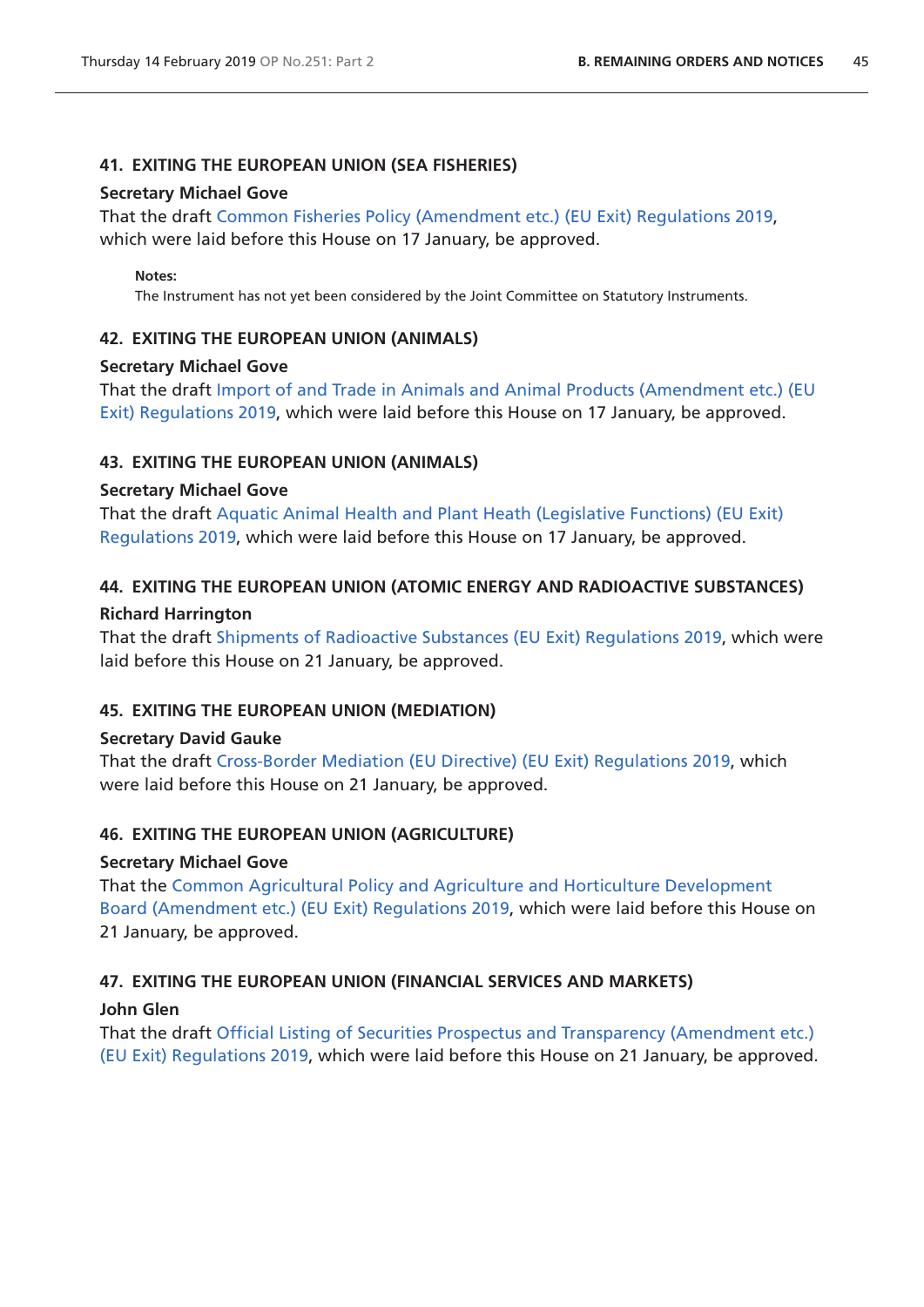# **48. EXITING THE EUROPEAN UNION (FINANCIAL SERVICES)**

### **John Glen**

That the [Public Record, Disclosure of Information and Co-operation \(Financial Services\)](http://www.legislation.gov.uk/ukdsi/2019/9780111178942/pdfs/ukdsi_9780111178942_en.pdf)  [\(Amendment\) \(EU Exit\) Regulations 2019](http://www.legislation.gov.uk/ukdsi/2019/9780111178942/pdfs/ukdsi_9780111178942_en.pdf), which were laid before this House on 21 January, be approved.

# **49. EXITING THE EUROPEAN UNION (ENVIRONMENTAL PROTECTION)**

# **Sarah Newton**

That the draft [Chemicals \(Health and Safety\) and Genetically Modified Organisms](http://www.legislation.gov.uk/ukdsi/2019/9780111178911/pdfs/ukdsi_9780111178911_en.pdf)  [\(Contained Use\) \(Amendment etc.\) \(EU Exit\) Regulations 2019,](http://www.legislation.gov.uk/ukdsi/2019/9780111178911/pdfs/ukdsi_9780111178911_en.pdf) which were laid before this House of 21 January, be approved.

**Notes:** 

The Instrument has not yet been considered by the Joint Committee on Statutory Instruments.

# **50. EXITING THE EUROPEAN UNION (ROAD TRAFFIC)**

# **Secretary Chris Grayling**

That the draft [Road Vehicles and Non-Road Mobile Machinery \(Type-Approval\)](http://www.legislation.gov.uk/ukdsi/2019/9780111178874/pdfs/ukdsi_9780111178874_en.pdf)  [\(Amendment\) \(EU Exit\) Regulations 2019](http://www.legislation.gov.uk/ukdsi/2019/9780111178874/pdfs/ukdsi_9780111178874_en.pdf), which were laid before this House on 21 January, be approved.

# **51. EXITING THE EUROPEAN UNION (COMPETITION)**

# **Secretary Greg Clark**

That the draft [State Aid \(EU Exit\) Regulations 2019](http://www.legislation.gov.uk/ukdsi/2019/9780111178768/pdfs/ukdsi_9780111178768_en.pdf), which were laid before this House on 21 January, be approved.

# **52. EXITING THE EUROPEAN UNION (VALUE ADDED TAX)**

# **Mel Stride**

That the [Value Added Tax \(Tour Operators\) \(Amendment\) \(EU Exit\) Regulations 2019 \(S.I.,](http://www.legislation.gov.uk/uksi/2019/73/pdfs/uksi_20190073_en.pdf)  [2019, No. 73\),](http://www.legislation.gov.uk/uksi/2019/73/pdfs/uksi_20190073_en.pdf) which were laid before this House on 22 January, be approved.

# **53. EXITING THE EUROPEAN UNION (FINANCIAL SERVICES)**

# **John Glen**

That the draft [Financial Services \(Gibraltar\) \(Amendment\) \(EU Exit\) Regulations 2019,](http://www.legislation.gov.uk/ukdsi/2019/9780111179031/pdfs/ukdsi_9780111179031_en.pdf) which were laid before this House on 22 January, be approved.

# **54. EXITING THE EUROPEAN UNION (FINANCIAL SERVICES)**

# **John Glen**

That the draft [Securitisation \(Amendment\) \(EU Exit\) Regulations 2019,](http://www.legislation.gov.uk/ukdsi/2019/9780111179024/pdfs/ukdsi_9780111179024_en.pdf) which were laid before this House on 23 January, be approved.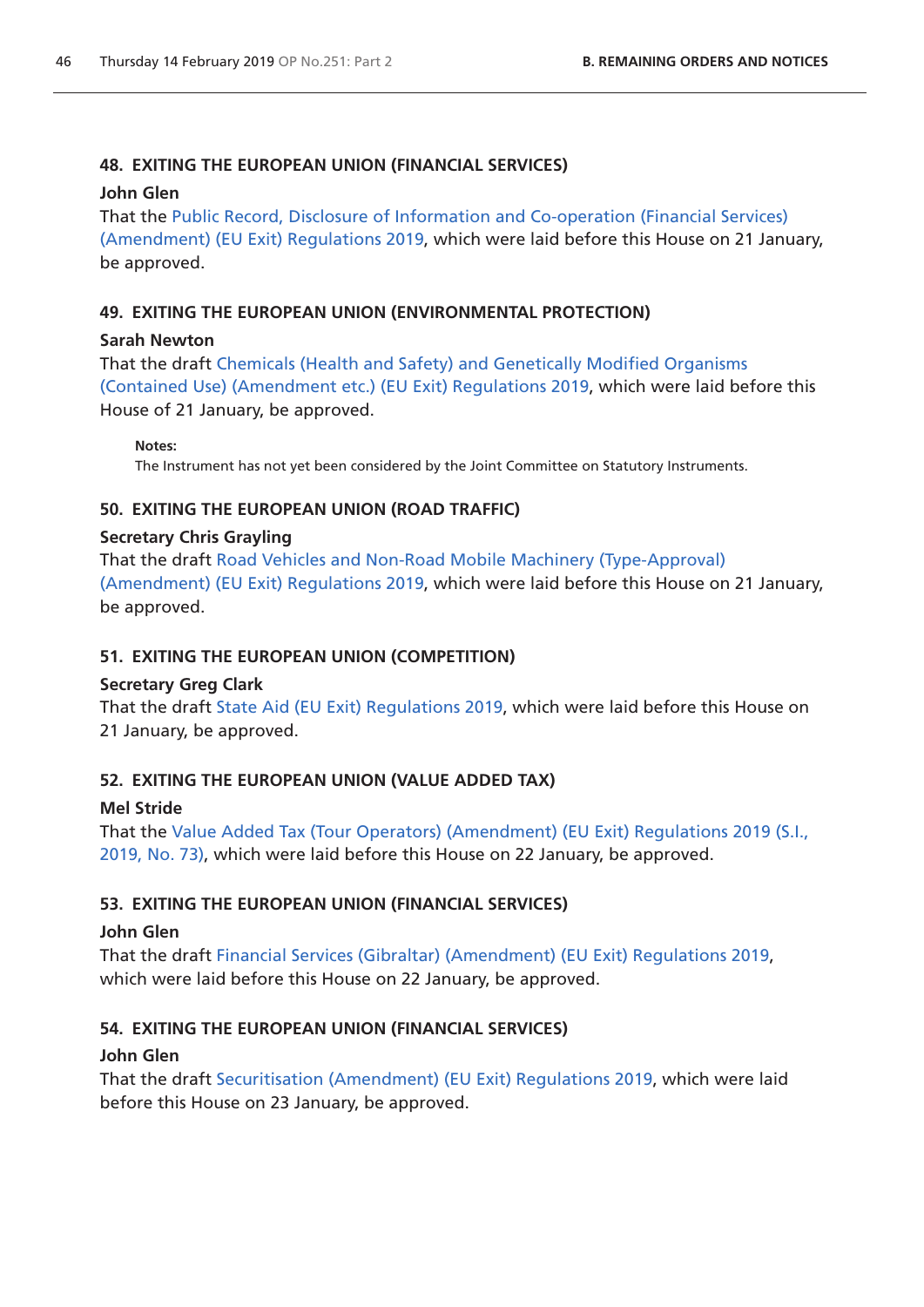# **55. EXITING THE EUROPEAN UNION (MEDICINES)**

### **Stephen Hammond**

That the draft [Medicines for Human Use \(Clinical Trials\) \(Amendment\) \(EU Exit\)](http://www.legislation.gov.uk/ukdsi/2019/9780111179116/pdfs/ukdsi_9780111179116_en.pdf)  [Regulations 2019](http://www.legislation.gov.uk/ukdsi/2019/9780111179116/pdfs/ukdsi_9780111179116_en.pdf), which were laid before this House on 23 January, be approved.

# **56. EXITING THE EUROPEAN UNION (MEDICINES)**

### **Stephen Hammond**

That the draft [Human Medicines \(Amendment etc.\) \(EU Exit\) Regulations 2019,](http://www.legislation.gov.uk/ukdsi/2019/9780111179185/pdfs/ukdsi_9780111179185_en.pdf) which were laid before this House on 23 January, be approved.

# **57. EXITING THE EUROPEAN UNION (FINANCIAL SERVICES)**

# **John Glen**

That the draft [Benchmarks \(Amendment and Transitional Provision\) \(EU Exit\) Regulations](http://www.legislation.gov.uk/ukdsi/2019/9780111179208/pdfs/ukdsi_9780111179208_en.pdf)  [2019,](http://www.legislation.gov.uk/ukdsi/2019/9780111179208/pdfs/ukdsi_9780111179208_en.pdf) which were laid before this House on 24 January, be approved.

# **58. EXITING THE EUROPEAN UNION (CONSUMER PROTECTION)**

### **Stephen Hammond**

That the draft [Medical Devices \(Amendment etc.\) \(EU Exit\) Regulations 2019](http://www.legislation.gov.uk/ukdsi/2019/9780111179260/pdfs/ukdsi_9780111179260_en.pdf), which were laid before this House on 24 January, be approved.

**Notes:** 

The Instrument has not yet been considered by the Joint Committee on Statutory Instruments.

# **59. EXITING THE EUROPEAN UNION (FINANCIAL SERVICES)**

### **John Glen**

That the draft [Money Market Funds \(Amendment\) \(EU Exit\) Regulations 2019](http://www.legislation.gov.uk/ukdsi/2019/9780111179178/pdfs/ukdsi_9780111179178_en.pdf), which were laid before this House on 24 January, be approved.

# **60. DEFENCE**

# **Mr Tobias Ellwood**

That the draft [Armed Forces Act \(Continuation\) Order 2019](http://www.legislation.gov.uk/ukdsi/2019/9780111179079/pdfs/ukdsi_9780111179079_en.pdf), which was laid before this House on 24 January, be approved.

# **61. EXITING THE EUROPEAN UNION (ROAD TRAFFIC)**

# **Secretary Chris Grayling**

That the draft [Motor Vehicles \(Compulsory Insurance\) \(Amendment etc.\) \(EU Exit\)](http://www.legislation.gov.uk/ukdsi/2019/9780111179192/pdfs/ukdsi_9780111179192_en.pdf)  [Regulations 2019](http://www.legislation.gov.uk/ukdsi/2019/9780111179192/pdfs/ukdsi_9780111179192_en.pdf), which were laid before this House on 24 January, be approved.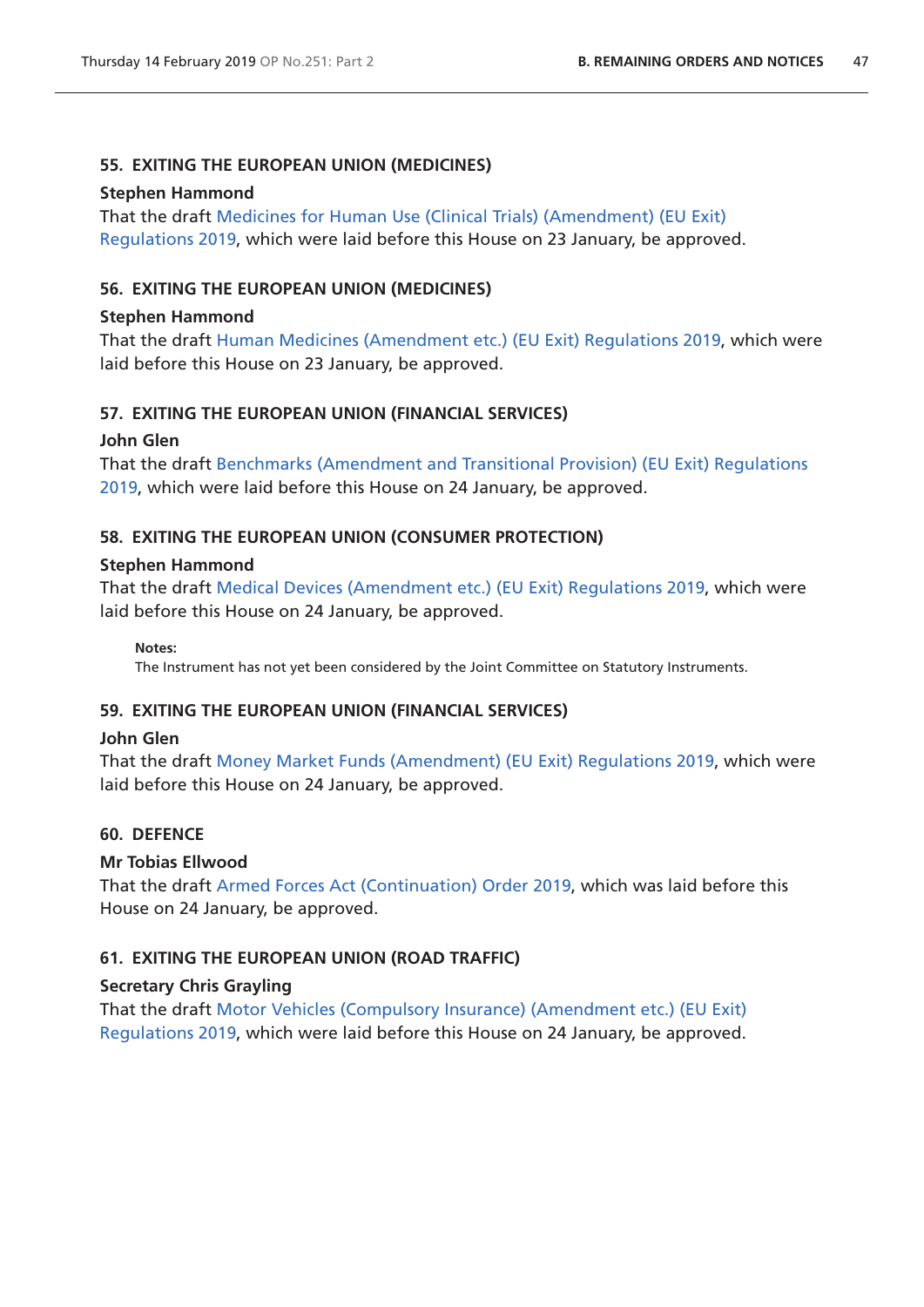# **62. EXITING THE EUROPEAN UNION (FINANCIAL SERVICES)**

### **John Glen**

That the draft [Financial Services \(Distance Marketing\) \(Amendment and Savings Provisions\)](http://www.legislation.gov.uk/ukdsi/2019/9780111179406/pdfs/ukdsi_9780111179406_en.pdf)  [\(EU Exit\) Regulations 2019,](http://www.legislation.gov.uk/ukdsi/2019/9780111179406/pdfs/ukdsi_9780111179406_en.pdf) which were laid before this House on 28 January, be approved.

### **Notes:**

The Speaker has not yet considered this instrument for certification [\(Standing Order No. 83P](https://www.publications.parliament.uk/pa/cm201719/cmstords/1020/body.html#83P)).

# **63. EXITING THE EUROPEAN UNION (FINANCIAL SERVICES)**

# **John Glen**

That the draft [Transparency of Securities Financing Transactions and of Reuse](http://www.legislation.gov.uk/ukdsi/2019/9780111179376/pdfs/ukdsi_9780111179376_en.pdf)  [\(Amendment\) \(EU Exit\) Regulations 2019](http://www.legislation.gov.uk/ukdsi/2019/9780111179376/pdfs/ukdsi_9780111179376_en.pdf), which were laid before this House on 28 January, be approved.

**Notes:** 

The Speaker has not yet considered this instrument for certification [\(Standing Order No. 83P](https://www.publications.parliament.uk/pa/cm201719/cmstords/1020/body.html#83P)).

# **64. TERMS AND CONDITIONS OF EMPLOYMENT**

# **Secretary Greg Clark**

That the draft [National Minimum Wage \(Amendment\) Regulations 2019,](http://www.legislation.gov.uk/ukdsi/2019/9780111179352/pdfs/ukdsi_9780111179352_en.pdf) which were laid before this House on 28 January, be approved.

# **65. EMPLOYMENT AGENCIES**

# **Kelly Tolhurst**

That the draft [Conduct of Employment Agencies and Employment Businesses](http://www.legislation.gov.uk/ukdsi/2019/9780111179444/pdfs/ukdsi_9780111179444_en.pdf)  [\(Amendment\) Regulations 2019,](http://www.legislation.gov.uk/ukdsi/2019/9780111179444/pdfs/ukdsi_9780111179444_en.pdf) which were laid before this House on 28 January, be approved.

# **66. EXITING THE EUROPEAN UNION (CIVIL AVIATION)**

# **Secretary Chris Grayling**

That the draft [Air Traffic Management \(Amendment etc.\) \(EU Exit\) Regulations 2019](http://www.legislation.gov.uk/ukdsi/2019/9780111179505/pdfs/ukdsi_9780111179505_en.pdf), which were laid before this House on 28 January, be approved.

# **67. EXITING THE EUROPEAN UNION (MERCHANT SHIPPING)**

# **Secretary Chris Grayling**

That the draft [Merchant Shipping \(Standards of Training, Certification and Watchkeeping\)](http://www.legislation.gov.uk/ukdsi/2019/9780111179604/pdfs/ukdsi_9780111179604_en.pdf)  [\(Amendment\) \(EU Exit\) Regulations 2019](http://www.legislation.gov.uk/ukdsi/2019/9780111179604/pdfs/ukdsi_9780111179604_en.pdf), which were laid before this House on 29 January, be approved.

### **Notes:**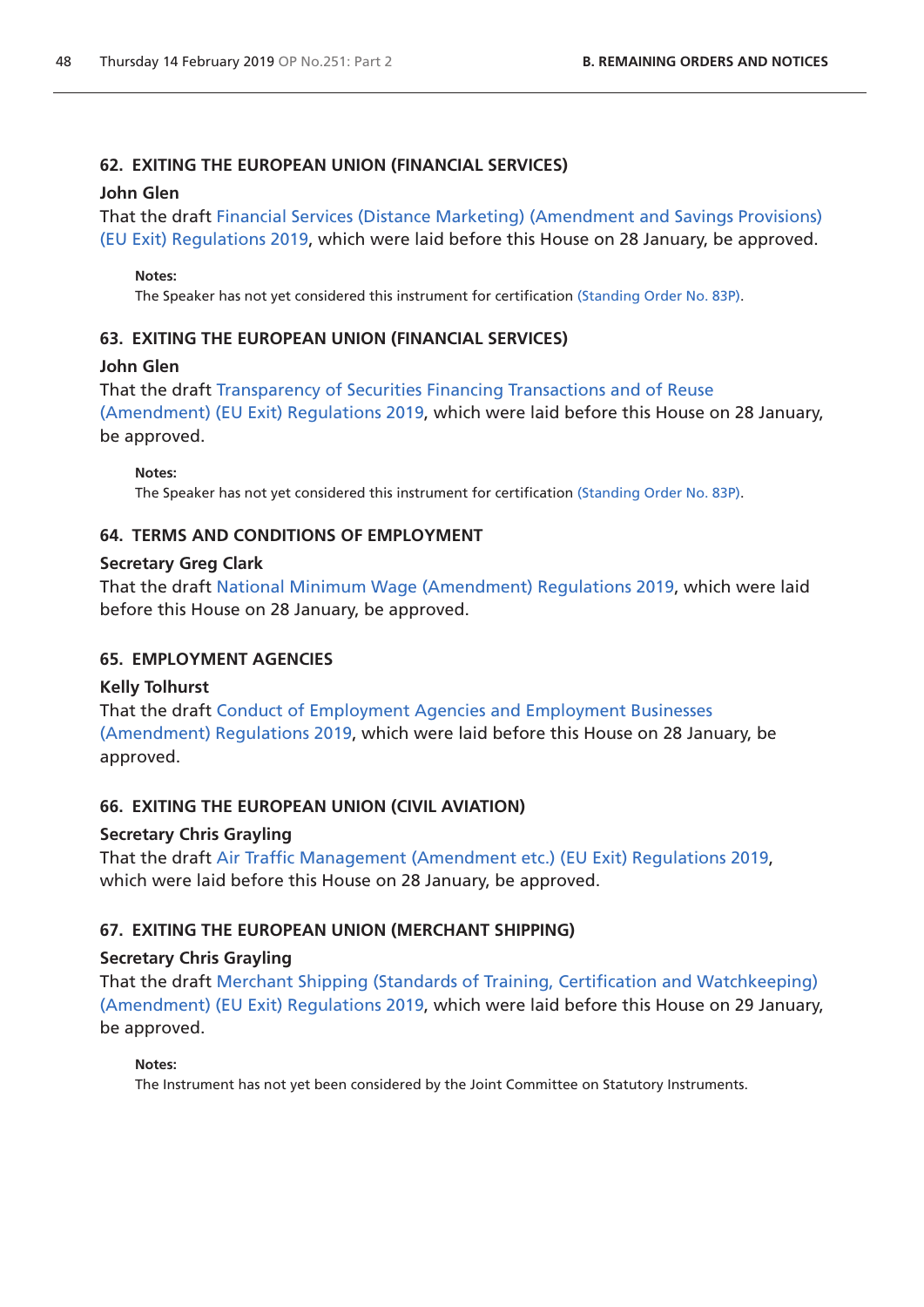### **68. EXITING THE EUROPEAN UNION (WILDLIFE)**

### **Secretary Michael Gove**

That the draft [Conservation of Habitats and Species \(Amendment\) \(EU Exit\) Regulations](http://www.legislation.gov.uk/ukdsi/2019/9780111176573/pdfs/ukdsi_9780111176573_en.pdf)  [2019,](http://www.legislation.gov.uk/ukdsi/2019/9780111176573/pdfs/ukdsi_9780111176573_en.pdf) which were laid before this House on 28 January, be approved.

#### **Notes:**

The Instrument has not yet been considered by the Joint Committee on Statutory Instruments.

# **69. EXITING THE EUROPEAN UNION (WATER)**

### **Secretary Michael Gove**

That the draft [Conservation \(Natural Habitats etc.\) \(Amendment\) \(Northern Ireland\) \(EU](http://www.legislation.gov.uk/ukdsi/2019/9780111176634/pdfs/ukdsi_9780111176634_en.pdf)  [Exit\) Regulations 2019](http://www.legislation.gov.uk/ukdsi/2019/9780111176634/pdfs/ukdsi_9780111176634_en.pdf), which were laid before this House on 28 January, be approved.

**Notes:** 

The Instrument has not yet been considered by the Joint Committee on Statutory Instruments.

# **70. EXITING THE EUROPEAN UNION (TRANSPORT)**

### **Secretary Chris Grayling**

That the draft [Railway \(Licensing of Railway Undertakings\) \(Amendment etc.\) \(EU Exit\)](http://www.legislation.gov.uk/ukdsi/2019/9780111179291/pdfs/ukdsi_9780111179291_en.pdf)  [Regulations,](http://www.legislation.gov.uk/ukdsi/2019/9780111179291/pdfs/ukdsi_9780111179291_en.pdf) which were laid before this House on 28 January, be approved.

**Notes:** 

The Instrument has not yet been considered by the Joint Committee on Statutory Instruments.

# **71. EXITING THE EUROPEAN UNION (MERCHANT SHIPPING)**

# **Secretary Chris Grayling**

That the draft [Merchant Shipping \(Passengers' Rights\) \(Amendment etc.\) \(EU Exit\)](http://www.legislation.gov.uk/ukdsi/2019/9780111178485/pdfs/ukdsi_9780111178485_en.pdf)  [Regulations 2019](http://www.legislation.gov.uk/ukdsi/2019/9780111178485/pdfs/ukdsi_9780111178485_en.pdf), which were laid before this House on 17 January, be approved.

# **72. EXITING THE EUROPEAN UNION**

### **Chris Heaton-Harris**

That the draft [European Union \(Withdrawal\) Act 2018 \(Consequential Modifications and](http://www.legislation.gov.uk/ukdsi/2019/9780111179628/pdfs/ukdsi_9780111179628_en.pdf)  [Repeals and Revocations\) \(EU Exit\) Regulations 2019](http://www.legislation.gov.uk/ukdsi/2019/9780111179628/pdfs/ukdsi_9780111179628_en.pdf), which were laid before this House on 29 January, be approved.

# **73. EXITING THE EUROPEAN UNION (FINANCIAL SERVICES)**

### **John Glen**

That the draft [Financial Regulators' Powers \(Technical Standards etc.\) and Markets in](http://www.legislation.gov.uk/ukdsi/2019/9780111179475/pdfs/ukdsi_9780111179475_en.pdf)  [Financial Instruments \(Amendment\) \(EU Exit\) Regulations 2019](http://www.legislation.gov.uk/ukdsi/2019/9780111179475/pdfs/ukdsi_9780111179475_en.pdf), which were laid before this House on 29 January, be approved.

# **74. SOCIAL SECURITY**

# **Justin Tomlinson**

That the draft [Social Security Benefits Up-rating Order 2019,](http://www.legislation.gov.uk/ukdsi/2019/9780111179888/pdfs/ukdsi_9780111179888_en.pdf) which were laid before this House on 30 January, be approved.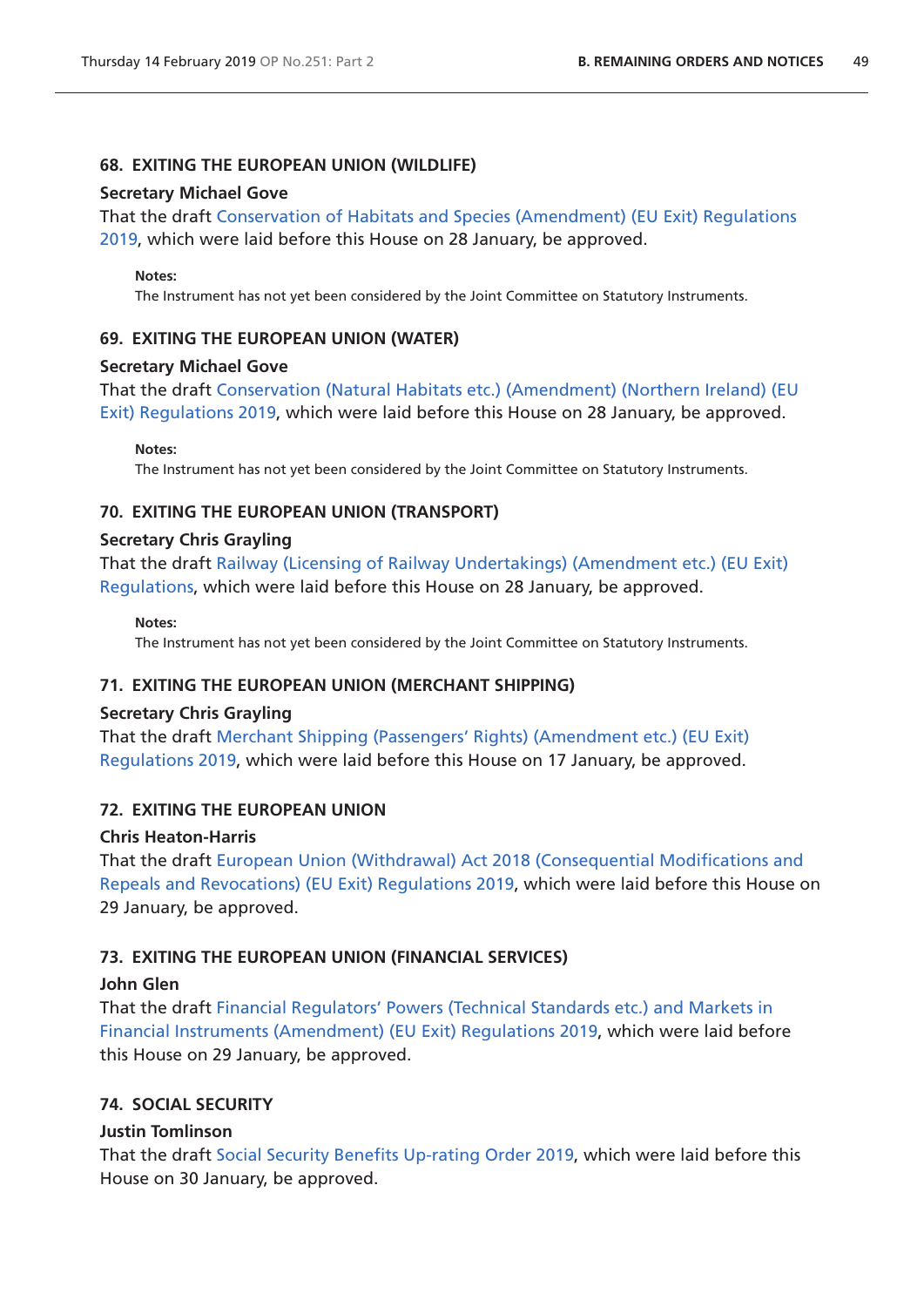# **75. EXITING THE EUROPEAN UNION (ELECTRICITY)**

### **Claire Perry**

That the draft [Electricity and Gas \(Market Integrity and Transparency\) \(Amendment\) \(EU](http://www.legislation.gov.uk/ukdsi/2019/9780111179895/pdfs/ukdsi_9780111179895_en.pdf)  [Exit\) Regulations 2019](http://www.legislation.gov.uk/ukdsi/2019/9780111179895/pdfs/ukdsi_9780111179895_en.pdf), which were laid before this House on 30 January, be approved.

# **76. EXITING THE EUROPEAN UNION (ELECTRICITY)**

### **Claire Perry**

That the draft [Electricity Network Codes and Guidelines \(Markets and Trading\)](http://www.legislation.gov.uk/ukdsi/2019/9780111179789/pdfs/ukdsi_9780111179789_en.pdf)  [\(Amendment\) \(EU Exit\) Regulations 2019](http://www.legislation.gov.uk/ukdsi/2019/9780111179789/pdfs/ukdsi_9780111179789_en.pdf), which were laid before this House on 30 January, be approved.

# **77. EXITING THE EUROPEAN UNION (GAS)**

# **Claire Perry**

That the draft [Gas \(Security of Supply and Network Codes\) \(Amendment\) \(EU Exit\)](http://www.legislation.gov.uk/ukdsi/2019/9780111179802/pdfs/ukdsi_9780111179802_en.pdf)  [Regulations 2019](http://www.legislation.gov.uk/ukdsi/2019/9780111179802/pdfs/ukdsi_9780111179802_en.pdf), which were laid before this House on 30 January, be approved.

# **78. EXITING THE EUROPEAN UNION (ENERGY)**

# **Claire Perry**

That the draft [Electricity and Gas etc. \(Amendment etc.\) \(EU Exit\) Regulations 2019,](http://www.legislation.gov.uk/ukdsi/2019/9780111179772/pdfs/ukdsi_9780111179772_en.pdf) which were laid before this House on 30 January, be approved.

# **79. EXITING THE EUROPEAN UNION (FOOD)**

# **Steve Brine**

That the draft [Nutrition \(Amendment etc.\) \(EU Exit\) Regulations 2019](http://www.legislation.gov.uk/ukdsi/2019/9780111179864/pdfs/ukdsi_9780111179864_en.pdf), which were laid before this House on 30 January, be approved.

# **80. EXITING THE EUROPEAN UNION (SOCIAL SECURITY)**

# **Alok Sharma**

That the draft [Social Security Coordination \(Regulation \(EC\) No 987/2009\) \(Amendment\)](http://www.legislation.gov.uk/ukdsi/2019/9780111179680/pdfs/ukdsi_9780111179680_en.pdf)  [\(EU Exit\) Regulations 2019,](http://www.legislation.gov.uk/ukdsi/2019/9780111179680/pdfs/ukdsi_9780111179680_en.pdf) which were laid before this House on 30 January, be approved.

### **Notes:**

The Instrument has not yet been considered by the Joint Committee on Statutory Instruments.

# **81. EXITING THE EUROPEAN UNION (SOCIAL SECURITY)**

### **Alok Sharma**

That the draft [Social Security Coordination \(Council Regulation \(EEC\) No 1408/71 and](http://www.legislation.gov.uk/ukdsi/2019/9780111179727/pdfs/ukdsi_9780111179727_en.pdf)  [Council Regulation \(EC\) No 859/2003\) \(Amendment\) \(EU Exit\) Regulations 2019](http://www.legislation.gov.uk/ukdsi/2019/9780111179727/pdfs/ukdsi_9780111179727_en.pdf), which were laid before this House on 30 January, be approved.

### **Notes:**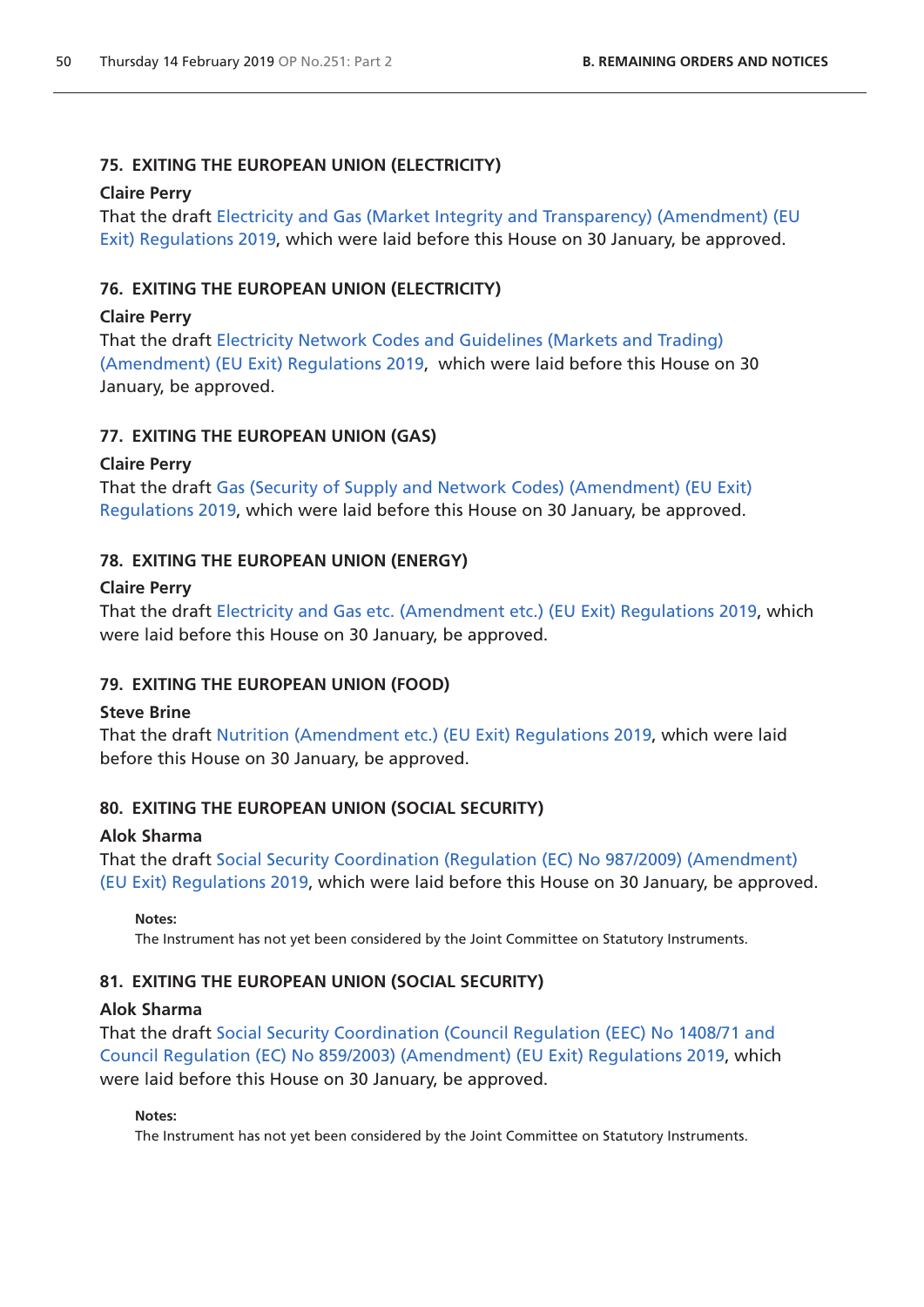# **82. EXITING THE EUROPEAN UNION (SOCIAL SECURITY)**

### **Alok Sharma**

That the draft [Social Security Coordination \(Council Regulation \(EEC\) No 574/72\)](http://www.legislation.gov.uk/ukdsi/2019/9780111179697/pdfs/ukdsi_9780111179697_en.pdf) 

[\(Amendment\) \(EU Exit\) Regulations 2019](http://www.legislation.gov.uk/ukdsi/2019/9780111179697/pdfs/ukdsi_9780111179697_en.pdf), which were laid before this House on 30 January, be approved.

### **Notes:**

The Instrument has not yet been considered by the Joint Committee on Statutory Instruments.

# **83. EXITING THE EUROPEAN UNION (SOCIAL SECURITY)**

### **Alok Sharma**

That the draft [Social Security Coordination \(Regulation \(EC\) No 883/2004, EEA Agreement](http://www.legislation.gov.uk/ukdsi/2019/9780111179710/pdfs/ukdsi_9780111179710_en.pdf)  [and Swiss Agreement\) \(Amendment\) \(EU Exit\) Regulations 2019](http://www.legislation.gov.uk/ukdsi/2019/9780111179710/pdfs/ukdsi_9780111179710_en.pdf), which were laid before this House on 30 January, be approved.

### **Notes:**

The Instrument has not yet been considered by the Joint Committee on Statutory Instruments.

# **84. EXITING THE EUROPEAN UNION (ELECTRICITY)**

### **Claire Perry**

That the draft [Electricity Network Codes and Guidelines \(System Operation and](http://www.legislation.gov.uk/ukdsi/2019/9780111179789/pdfs/ukdsi_9780111179789_en.pdf)  [Connection\) \(Amendment etc.\) \(EU Exit\) Regulations,](http://www.legislation.gov.uk/ukdsi/2019/9780111179789/pdfs/ukdsi_9780111179789_en.pdf) which were laid before this House on 30 January, be approved.

# **85. EXITING THE EUROPEAN UNION (COMPANIES)**

### **Kelly Tolhurst**

That the draft [International Accounting Standards and European Public Limited-Liability](http://www.legislation.gov.uk/ukdsi/2019/9780111179826/pdfs/ukdsi_9780111179826_en.pdf)  [Company \(Amendment etc.\) \(EU Exit\) Regulations 2019](http://www.legislation.gov.uk/ukdsi/2019/9780111179826/pdfs/ukdsi_9780111179826_en.pdf), which were laid before this House on 31 January, be approved.

# **86. SANCTIONS**

### **Sir Alan Duncan**

That the [Burma \(Sanctions\) \(EU Exit\) Regulations 2019](http://www.legislation.gov.uk/uksi/2019/136/pdfs/uksi_20190136_en.pdf) (S.I., 2019, No. 136), which were laid before this House on 31 January, be approved.

### **Notes:**

The Instrument has not yet been considered by the Joint Committee on Statutory Instruments.

# **87. SANCTIONS**

### **Sir Alan Duncan**

That the [Venezuela \(Sanctions\) \(EU Exit\) Regulations 2019](http://www.legislation.gov.uk/uksi/2019/135/pdfs/uksi_20190135_en.pdf) (S.I., 2019, No. 135), which were laid before this House on 31 January, be approved.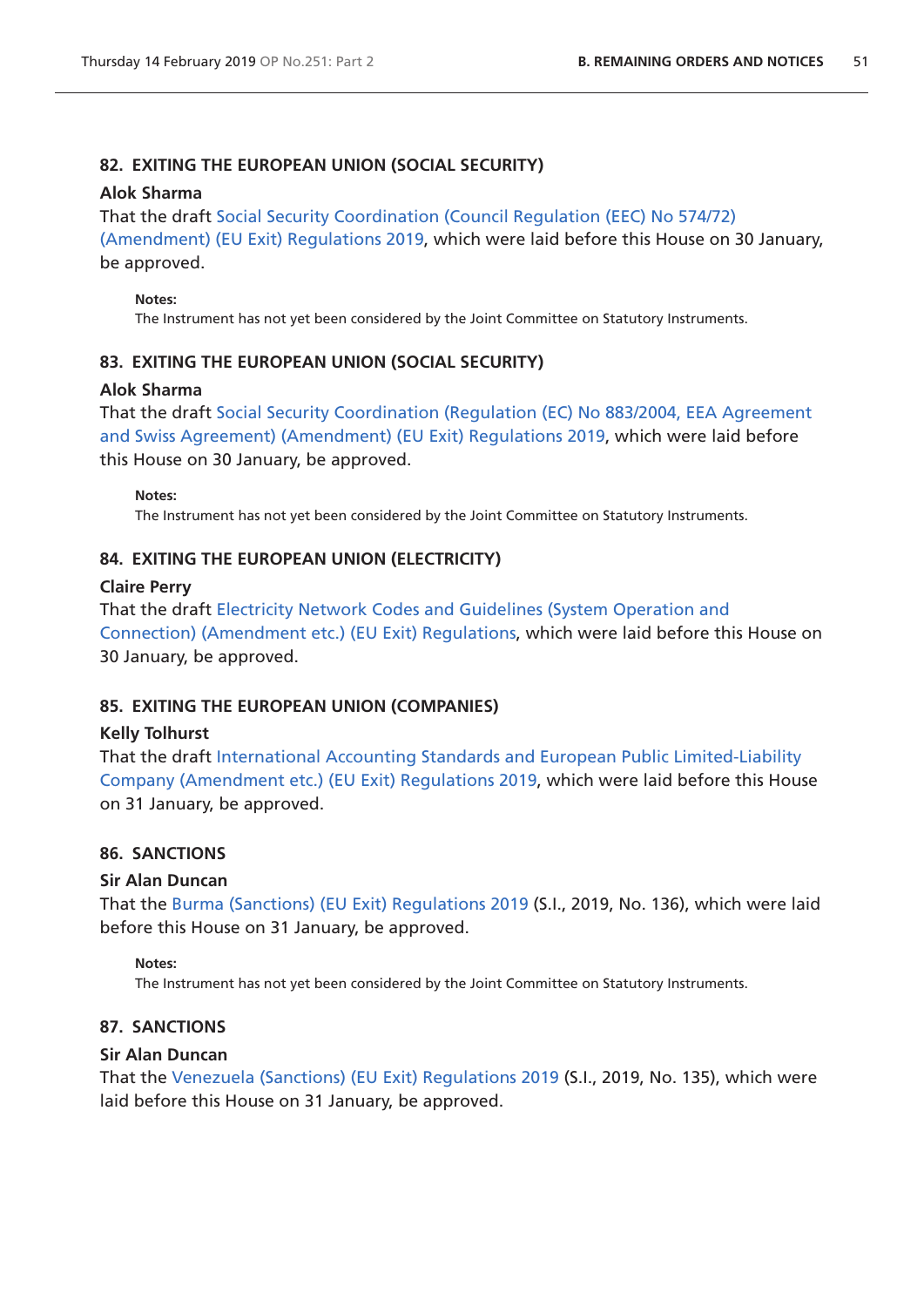### **88. SANCTIONS**

### **Sir Alan Duncan**

That the [Iran \(Sanctions\) \(Human Rights\) \(EU Exit\) Regulations 2019](http://www.legislation.gov.uk/uksi/2019/134/pdfs/uksi_20190134_en.pdf) (S.I., 2019, No. 134), which were laid before this House on 31 January, be approved.

### **89. PUBLIC PROCUREMENT**

### **Oliver Dowden**

That the draft [Public Procurement \(Electronic Invoices etc.\) Regulations 2019,](http://www.legislation.gov.uk/ukdsi/2019/9780111179819/pdfs/ukdsi_9780111179819_en.pdf) which were laid before this House on 31 January, be approved.

#### **Notes:**

The Instrument has not yet been considered by the Joint Committee on Statutory Instruments.

### **90. EXITING THE EUROPEAN UNION (DESIGNS)**

### **Secretary Greg Clark**

That the draft [Designs and International Trade Marks \(Amendment etc.\) \(EU Exit\)](http://www.legislation.gov.uk/ukdsi/2019/9780111180037/pdfs/ukdsi_9780111180037_en.pdf)  [Regulations 2019](http://www.legislation.gov.uk/ukdsi/2019/9780111180037/pdfs/ukdsi_9780111180037_en.pdf), which were laid before this House on 31 January, be approved.

#### **Notes:**

The Instrument has not yet been considered by the Joint Committee on Statutory Instruments.

### **91. EXITING THE EUROPEAN UNION (AGRICULTURE)**

### **Steve Brine**

That the draft [General Food Law \(Amendment etc.\) \(EU Exit\) Regulations 2019,](http://www.legislation.gov.uk/ukdsi/2019/9780111180051/pdfs/ukdsi_9780111180051_en.pdf) which were laid before this House on 31 January, be approved.

# **92. EXITING THE EUROPEAN UNION (CUSTOMS)**

### **Mel Stride**

That the [Customs \(Records\) \(EU Exit\) Regulations 2019 \(S.I., 2019, No. 113\)](http://www.legislation.gov.uk/uksi/2019/113/pdfs/uksi_20190113_en.pdf), which were laid before this House on 31 January, be approved.

# **93. EXITING THE EUROPEAN UNION (CIVIL AVIATION)**

### **Secretary Chris Grayling**

That the draft [Aviation Security \(Amendment etc.\) \(EU Exit\) Regulations 2019,](http://www.legislation.gov.uk/ukdsi/2019/9780111179932/pdfs/ukdsi_9780111179932_en.pdf) which were laid before this House on 31 January, be approved.

# **94. EXITING THE EUROPEAN UNION (FINANCIAL SERVICES)**

### **John Glen**

That the draft [Financial Services and Markets Act 2000 \(Amendment\) \(EU Exit\) Regulations](http://www.legislation.gov.uk/ukdsi/2019/9780111179970/pdfs/ukdsi_9780111179970_en.pdf)  [2019,](http://www.legislation.gov.uk/ukdsi/2019/9780111179970/pdfs/ukdsi_9780111179970_en.pdf) which were laid before this House on 31 January, be approved.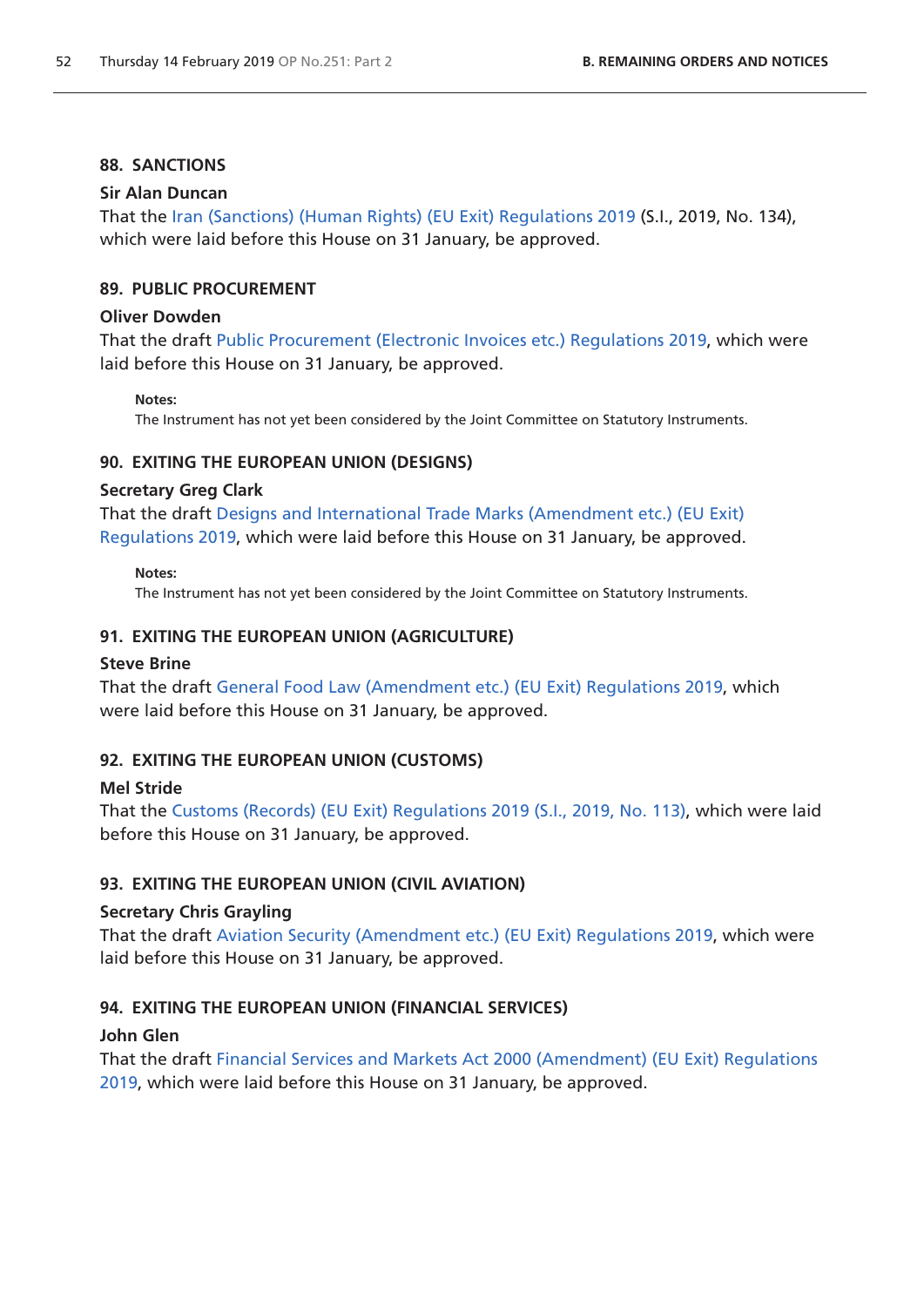### **95. EXITING THE EUROPEAN UNION (SANCTIONS)**

#### **Secretary David Gauke**

That the [Rules of the Court of Judicature \(Northern Ireland\) \(Amendment\) \(EU Exit\)](http://www.legislation.gov.uk/nisr/2019/8/pdfs/nisr_20190008_en.pdf)  [Regulations 2019 \(S.R. \(N.I.\), 2019, No. 8\)](http://www.legislation.gov.uk/nisr/2019/8/pdfs/nisr_20190008_en.pdf), which were laid before this House on 31 January, be approved.

### **96. EXITING THE EUROPEAN UNION (SANCTIONS)**

#### **Secretary David Gauke**

That the draft [Civil Procedure \(Amendment\) \(EU Exit\) Regulations 2019](http://www.legislation.gov.uk/uksi/2019/147/pdfs/uksi_20190147_en.pdf), which were laid before this House on 31 January, be approved.

**Notes:**

The Speaker has not yet considered this instrument for certification [\(Standing Order No. 83P\)](https://www.publications.parliament.uk/pa/cm201719/cmstords/1020/body.html#83P).

### **97. EXITING THE EUROPEAN UNION (AGRICULTURE)**

#### **Steve Brine**

That the draft [General Food Hygiene \(Amendment\) \(EU Exit\) Regulations 2019,](http://www.legislation.gov.uk/ukdsi/2019/9780111180082/pdfs/ukdsi_9780111180082_en.pdf) which were laid before this House on 31 January, be approved.

#### **Notes:**

The Instrument has not yet been considered by the Joint Committee on Statutory Instruments.

### **98. EXITING THE EUROPEAN UNION (AGRICULTURE)**

#### **Steve Brine**

That the draft [Specific Food Hygiene \(Amendment etc.\) \(EU Exit\) Regulations 2019](http://www.legislation.gov.uk/ukdsi/2019/9780111180099/pdfs/ukdsi_9780111180099_en.pdf), which were laid before this House on 31 January, be approved.

#### **Notes:**

The Instrument has not yet been considered by the Joint Committee on Statutory Instruments.

### **99. EXITING THE EUROPEAN UNION (FOOD)**

#### **Steve Brine**

That the draft [Contaminants in Food \(Amendment\) \(EU Exit\) Regulations 2019,](http://www.legislation.gov.uk/ukdsi/2019/9780111180075/pdfs/ukdsi_9780111180075_en.pdf) which were laid before this House on 31 January, be approved.

### **100. EXITING THE EUROPEAN UNION (ANIMALS)**

#### **Secretary Michael Gove**

That the draft [Animal Welfare \(Amendment\) \(EU Exit\) Regulations 2019](http://www.legislation.gov.uk/ukdsi/2019/9780111180044/pdfs/ukdsi_9780111180044_en.pdf), which were laid before this House on 31 January, be approved.

#### **Notes:**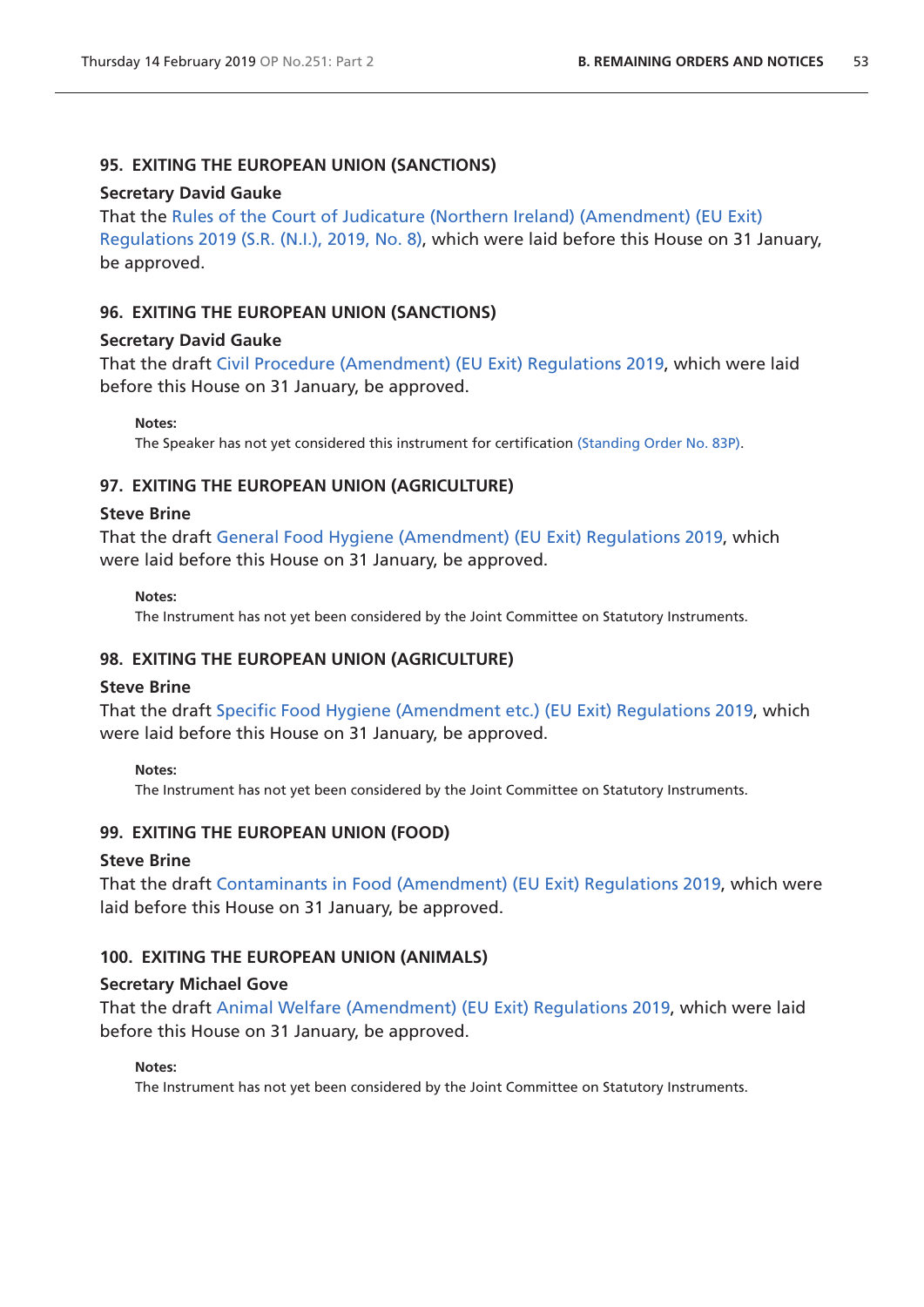### **101. ENVIRONMENTAL PROTECTION**

#### **Secretary Michael Gove**

That the draft [Air Quality \(Taxis and Private Hire Vehicles Database\) \(England and Wales\)](http://www.legislation.gov.uk/ukdsi/2019/9780111177969/pdfs/ukdsi_9780111177969_en.pdf)  [Regulations 2019](http://www.legislation.gov.uk/ukdsi/2019/9780111177969/pdfs/ukdsi_9780111177969_en.pdf), which were laid before this House on 31 January, be approved.

#### **Notes:**

The Speaker has certified that the Instrument relates exclusively to England and Wales and is within devolved legislative competence [\(Standing Order No. 83P\).](https://www.publications.parliament.uk/pa/cm201719/cmstords/1020/body.html#83P)

### **102. EXITING THE EUROPEAN UNION (ENVIRONMENTAL PROTECTION)**

#### **Secretary Michael Gove**

That the draft E[nvironment \(Miscellaneous Amendments\) \(Northern Ireland\) \(EU Exit\)](http://www.legislation.gov.uk/ukdsi/2019/9780111180020/pdfs/ukdsi_9780111180020_en.pdf)  [Regulations 2019](http://www.legislation.gov.uk/ukdsi/2019/9780111180020/pdfs/ukdsi_9780111180020_en.pdf), which were laid before this House on 31 January, be approved.

#### **Notes:**

The Instrument has not yet been considered by the Joint Committee on Statutory Instruments.

### **103. EXITING THE EUROPEAN UNION (ELECTRONIC COMMUNICATIONS)**

#### **Margot James**

That the draft [Mobile Roaming \(EU Exit\) Regulations 2019](http://www.legislation.gov.uk/ukdsi/2019/9780111180204/pdfs/ukdsi_9780111180204_en.pdf), which were laid before this House on 4 February, be approved.

#### **104. EXITING THE EUROPEAN UNION (AGRICULTURE)**

#### **Steve Brine**

That the draft [Food and Feed \(Chernobyl and Fukushima Restrictions\) \(Amendment\) \(EU](http://www.legislation.gov.uk/ukdsi/2019/9780111180242/pdfs/ukdsi_9780111180242_en.pdf)  [Exit\) Regulations 2019](http://www.legislation.gov.uk/ukdsi/2019/9780111180242/pdfs/ukdsi_9780111180242_en.pdf), which were laid before this House on 4 February, be approved.

#### **Notes:**

The Speaker has not yet considered this instrument for certification [\(Standing Order No. 83P\)](https://www.publications.parliament.uk/pa/cm201719/cmstords/1020/body.html#83P).

### **105. EXITING THE EUROPEAN UNION (AGRICULTURE)**

#### **Steve Brine**

That the draft [Genetically Modified Food and Feed \(Amendment etc.\) \(EU Exit\) Regulations](http://www.legislation.gov.uk/ukdsi/2019/9780111180273/pdfs/ukdsi_9780111180273_en.pdf)  [2019,](http://www.legislation.gov.uk/ukdsi/2019/9780111180273/pdfs/ukdsi_9780111180273_en.pdf) which were laid before this House on 4 February, be approved.

#### **Notes:**

The Speaker has not yet considered this instrument for certification [\(Standing Order No. 83P\)](https://www.publications.parliament.uk/pa/cm201719/cmstords/1020/body.html#83P).

### **106. EXITING THE EUROPEAN UNION (AGRICULTURE)**

#### **Steve Brine**

That the draft [Official Controls for Feed, Food and Animal Health and Welfare](http://www.legislation.gov.uk/ukdsi/2019/9780111180280/pdfs/ukdsi_9780111180280_en.pdf)  [\(Amendment etc.\) \(EU Exit\) Regulations 2019,](http://www.legislation.gov.uk/ukdsi/2019/9780111180280/pdfs/ukdsi_9780111180280_en.pdf) which were laid before this House on 4 February, be approved.

#### **Notes:**

The Speaker has not yet considered this instrument for certification [\(Standing Order No. 83P\)](https://www.publications.parliament.uk/pa/cm201719/cmstords/1020/body.html#83P).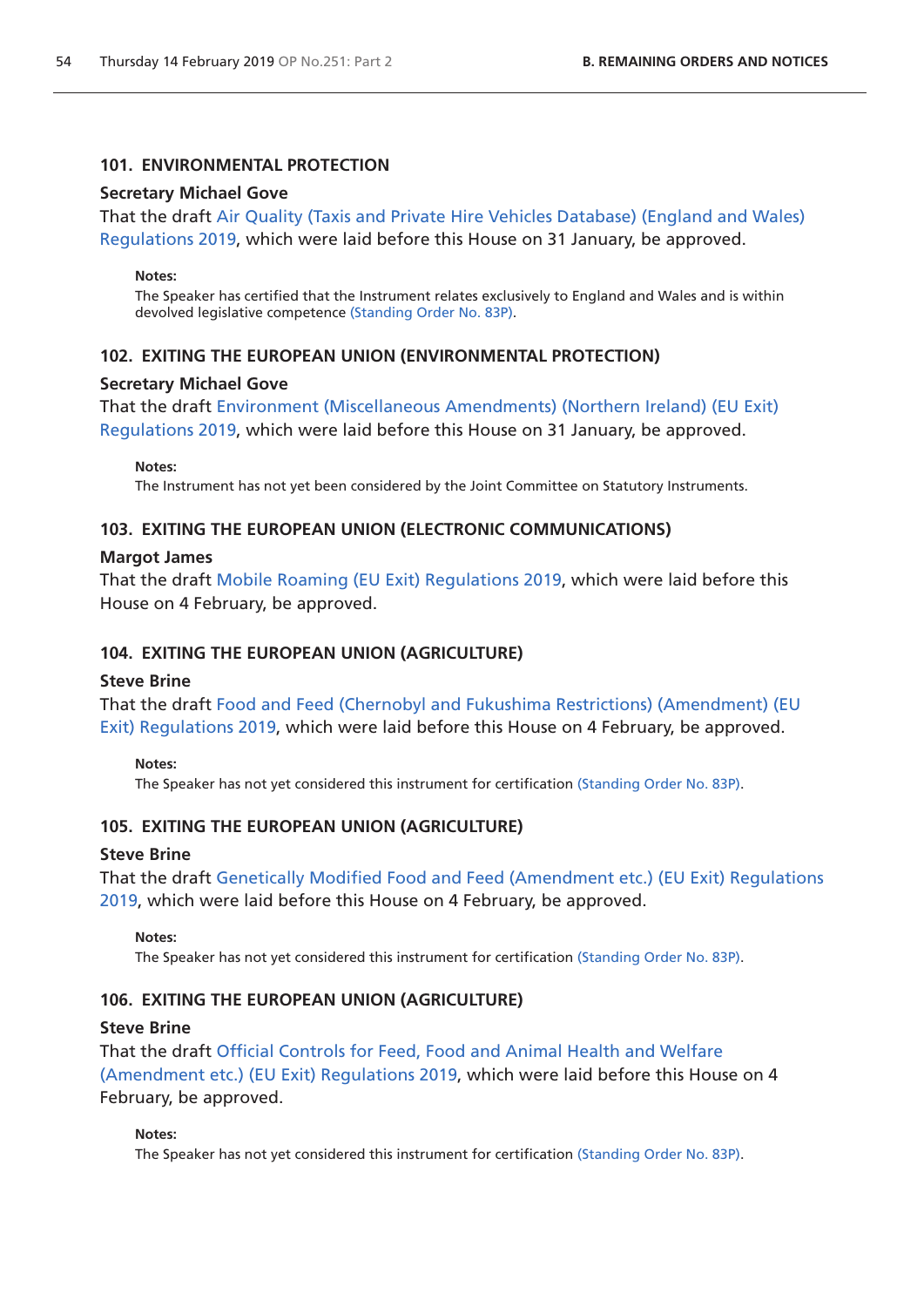### **107. EXITING THE EUROPEAN UNION (FOOD)**

#### **Steve Brine**

That the draft [Novel Food \(Amendment\) \(EU Exit\) Regulations 2019,](http://www.legislation.gov.uk/ukdsi/2019/9780111180266/pdfs/ukdsi_9780111180266_en.pdf) which were laid before this House on 4 February, be approved.

#### **Notes:**

The Speaker has not yet considered this instrument for certification [\(Standing Order No. 83P\)](https://www.publications.parliament.uk/pa/cm201719/cmstords/1020/body.html#83P).

#### **108. NORTHERN IRELAND**

#### **Secretary Karen Bradley**

That the draft [Local Elections \(Northern Ireland\) \(Election Expenses\) Order 2019](http://www.legislation.gov.uk/ukdsi/2019/9780111179536/pdfs/ukdsi_9780111179536_en.pdf), which was laid before this House on 4 February, be approved.

#### **109. EXITING THE EUROPEAN UNION**

#### **Secretary Greg Clark**

That the draft [European Structural and Investment Funds Common Provisions and](http://www.legislation.gov.uk/ukdsi/2019/9780111179413/pdfs/ukdsi_9780111179413_en.pdf)  [Common Provision Rules etc. \(Amendment\) \(EU Exit\) Regulations 2019,](http://www.legislation.gov.uk/ukdsi/2019/9780111179413/pdfs/ukdsi_9780111179413_en.pdf) which were laid before this House on 28 January, be approved.

#### **Notes:**

The Speaker has not yet considered this instrument for certification [\(Standing Order No. 83P\)](https://www.publications.parliament.uk/pa/cm201719/cmstords/1020/body.html#83P).

#### **110. COMPTROLLER AND AUDITOR GENERAL**

#### **The Prime Minister**

That an humble Address be presented to Her Majesty, praying that Her Majesty will appoint Gareth Davies to the Office of Comptroller and Auditor General.

#### **Notes:**

The Chair of the Committee of Public Accounts has agreed to the tabling of this motion, pursuant to [section 11 of the Budget Responsibility and National Audit Act 2011](http://www.legislation.gov.uk/ukpga/2011/4/section/11).

#### **111. EXITING THE EUROPEAN UNION (FOOD)**

#### **Steve Brine**

That the draft [Food and Feed Imports \(Amendment\) \(EU Exit\) Regulations 2019,](http://www.legislation.gov.uk/ukdsi/2019/9780111180396/pdfs/ukdsi_9780111180396_en.pdf) which were laid before this House on 5 February, be approved.

**Notes:** 

The Instrument has not yet been considered by the Joint Committee on Statutory Instruments.

#### **112. EXITING THE EUROPEAN UNION (AGRICULTURE)**

#### **Steve Brine**

That the draft [Animal Feed \(Amendment\) \(EU Exit\) Regulations 2019,](http://www.legislation.gov.uk/ukdsi/2019/9780111180389/pdfs/ukdsi_9780111180389_en.pdf) which were laid before this House on 5 February 2019, be approved.

#### **Notes:**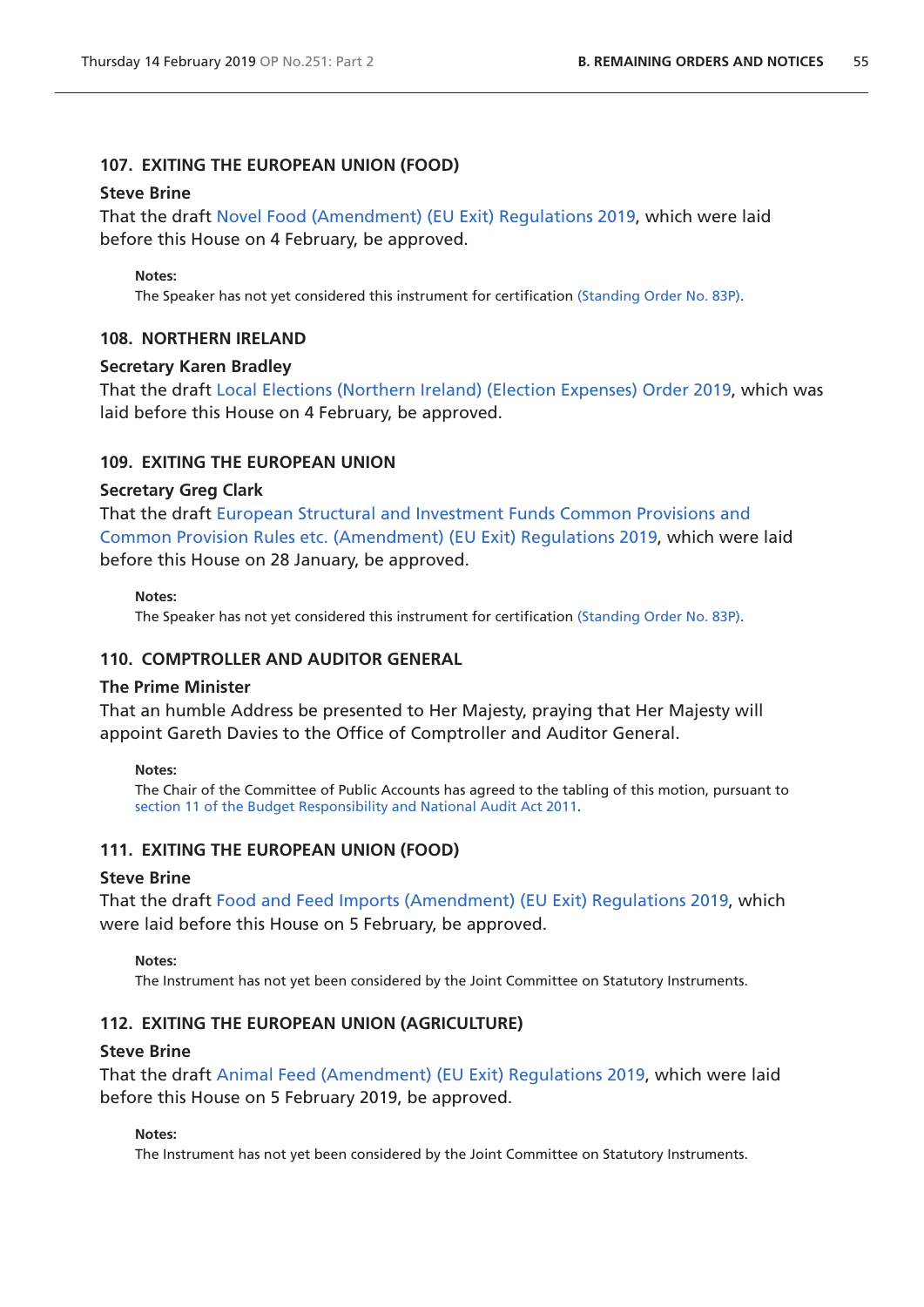# **113. EXITING THE EUROPEAN UNION (FOOD)**

### **Steve Brine**

That the draft [Food Additives, Flavourings, Enzymes and Extraction Solvents \(Amendment](http://www.legislation.gov.uk/ukdsi/2019/9780111180419/pdfs/ukdsi_9780111180419_en.pdf)  [etc.\) \(EU Exit\) Regulations 2019,](http://www.legislation.gov.uk/ukdsi/2019/9780111180419/pdfs/ukdsi_9780111180419_en.pdf) which were laid before this House on 5 February, be approved.

### **Notes:**

The Instrument has not yet been considered by the Joint Committee on Statutory Instruments.

# **114. EXITING THE EUROPEAN UNION (FOOD)**

# **Steve Brine**

That the draft [Materials and Articles in Contact with Food \(Amendment\) \(EU Exit\)](http://www.legislation.gov.uk/ukdsi/2019/9780111180426/pdfs/ukdsi_9780111180426_en.pdf)  [Regulations 2019](http://www.legislation.gov.uk/ukdsi/2019/9780111180426/pdfs/ukdsi_9780111180426_en.pdf), which were laid before this House on 5 February, be approved.

**Notes:** 

The Instrument has not yet been considered by the Joint Committee on Statutory Instruments.

# **115. EXITING THE EUROPEAN (CONSUMER PROTECTION)**

### **Secretary Michael Gove**

That the draft [REACH etc. \(Amendment etc.\) \(EU Exit\) Regulations 2019,](http://www.legislation.gov.uk/ukdsi/2019/9780111178034/pdfs/ukdsi_9780111178034_en.pdf) which were laid before this House on 5 February, be approved.

**Notes:** 

The Instrument has not yet been considered by the Joint Committee on Statutory Instruments.

# **116. EXITING THE EUROPEAN UNION (ROAD TRAFFIC)**

# **Secretary Chris Grayling**

That the draft [Licensing of Operators and International Road Haulage \(Amendment etc.\)](http://www.legislation.gov.uk/ukdsi/2019/9780111180341/pdfs/ukdsi_9780111180341_en.pdf)  [\(EU Exit\) Regulations 2019,](http://www.legislation.gov.uk/ukdsi/2019/9780111180341/pdfs/ukdsi_9780111180341_en.pdf) which were laid before this House on 6 February, be approved.

### **Notes:**

The Instrument has not yet been considered by the Joint Committee on Statutory Instruments.

# **117. EXITING THE EUROPEAN UNION (ENVIRONMENTAL PROTECTION)**

### **Secretary Michael Gove**

That the draft [Ozone-depleting Substances and Fluorinated Greenhouse Gases](http://www.legislation.gov.uk/ukdsi/2019/9780111177136/pdfs/ukdsi_9780111177136_en.pdf)  [\(Amendment etc.\) \(EU Exit\) Regulations 2019,](http://www.legislation.gov.uk/ukdsi/2019/9780111177136/pdfs/ukdsi_9780111177136_en.pdf) which were laid before this House on 6 February, be approved.

# **118. EXITING THE EUROPEAN UNION (CONSUMER PROTECTION)**

# **Kelly Tolhurst**

That the draft [Product Safety and Metrology etc. \(Amendment etc.\) \(EU Exit\) Regulations](http://www.legislation.gov.uk/ukdsi/2019/9780111176368/contents)  [2019,](http://www.legislation.gov.uk/ukdsi/2019/9780111176368/contents) which were laid before this House on 7 February, be approved.

### **Notes:**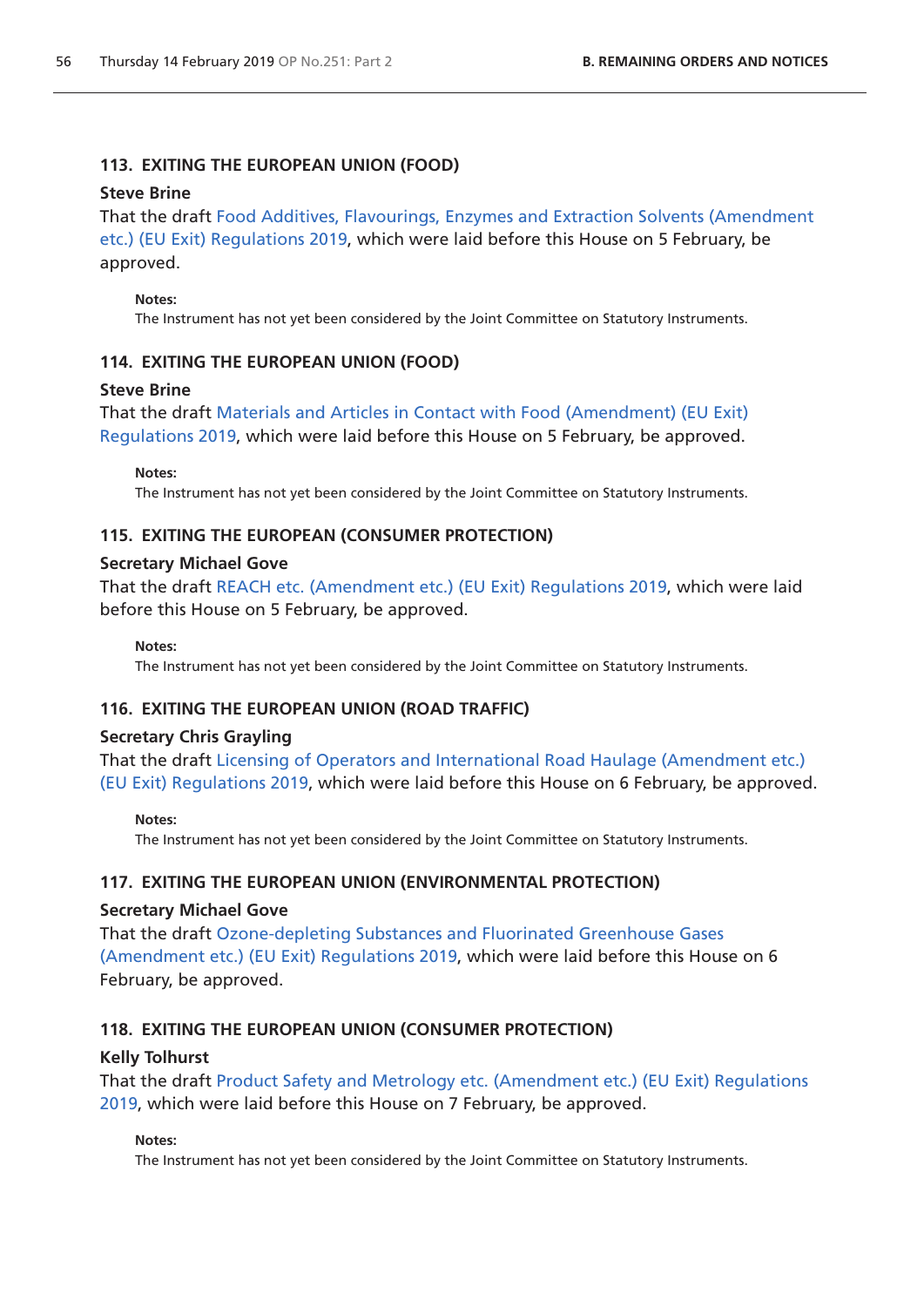# **119. EXITING THE EUROPEAN UNION (FINANCIAL SERVICES)**

### **John Glen**

That the draft [Gibraltar \(Miscellaneous Amendments\) \(EU Exit\) Regulations 2019](http://www.legislation.gov.uk/ukdsi/2019/9780111180594/pdfs/ukdsi_9780111180594_en.pdf), which were laid before this House on 7 February, be approved.

### **Notes:**

The Instrument has not yet been considered by the Joint Committee on Statutory Instruments.

# **120. EXITING THE EUROPEAN UNION (PUBLIC PROCUREMENT)**

### **Oliver Dowden**

That the draft [Public Procurement \(Amendment etc.\) \(EU Exit\) \(No. 2\) Regulations 2019,](http://www.legislation.gov.uk/ukdsi/2019/9780111180679/pdfs/ukdsi_9780111180679_en.pdf) which were laid before this House on 11 February, be approved.

**Notes:** 

The Instrument has not yet been considered by the Joint Committee on Statutory Instruments.

# **121. EXITING THE EUROPEAN UNION (CUSTOMS)**

### **Secretary Michael Gove**

That the draft [International Waste Shipments \(Amendment\) \(EU Exit\) Regulations 2019,](http://www.legislation.gov.uk/ukdsi/2019/9780111178539/pdfs/ukdsi_9780111178539_en.pdf) which were laid before this House on 11 February, be approved.

# **122. EXITING THE EUROPEAN UNION (HEALTH SERVICES)**

# **Stephen Hammond**

That the draft [Social Security Coordination \(Reciprocal Healthcare\) \(Amendment etc.\) \(EU](http://www.legislation.gov.uk/ukdsi/2019/9780111180686/pdfs/ukdsi_9780111180686_en.pdf)  [Exit\) Regulations 2019](http://www.legislation.gov.uk/ukdsi/2019/9780111180686/pdfs/ukdsi_9780111180686_en.pdf), which were laid before this House on 11 February, be approved.

### **Notes:**

The Instrument has not yet been considered by the Joint Committee on Statutory Instruments.

# **123. EXITING THE EUROPEAN UNION (NATIONAL HEALTH SERVICE)**

### **Stephen Hammond**

That the draft [National Health Service \(Cross-Border Healthcare and Miscellaneous](http://www.legislation.gov.uk/ukdsi/2019/9780111180709/pdfs/ukdsi_9780111180709_en.pdf)  [Amendments etc.\) \(EU Exit\) Regulations 2019](http://www.legislation.gov.uk/ukdsi/2019/9780111180709/pdfs/ukdsi_9780111180709_en.pdf), which were laid before this House on 11 February, be approved.

### **Notes:**

The Instrument has not yet been considered by the Joint Committee on Statutory Instruments.

# **124. EXITING THE EUROPEAN UNION (HEALTH AND PERSONAL SOCIAL SERVICES)**

# **Stephen Hammond**

That the draft [Health Services \(Cross-Border Health Care and Miscellaneous Amendments\)](http://www.legislation.gov.uk/ukdsi/2019/9780111180808/pdfs/ukdsi_9780111180808_en.pdf)  [\(Northern Ireland\) \(EU Exit\) Regulations 2019,](http://www.legislation.gov.uk/ukdsi/2019/9780111180808/pdfs/ukdsi_9780111180808_en.pdf) which were laid before this House on 11 February, be approved.

### **Notes:**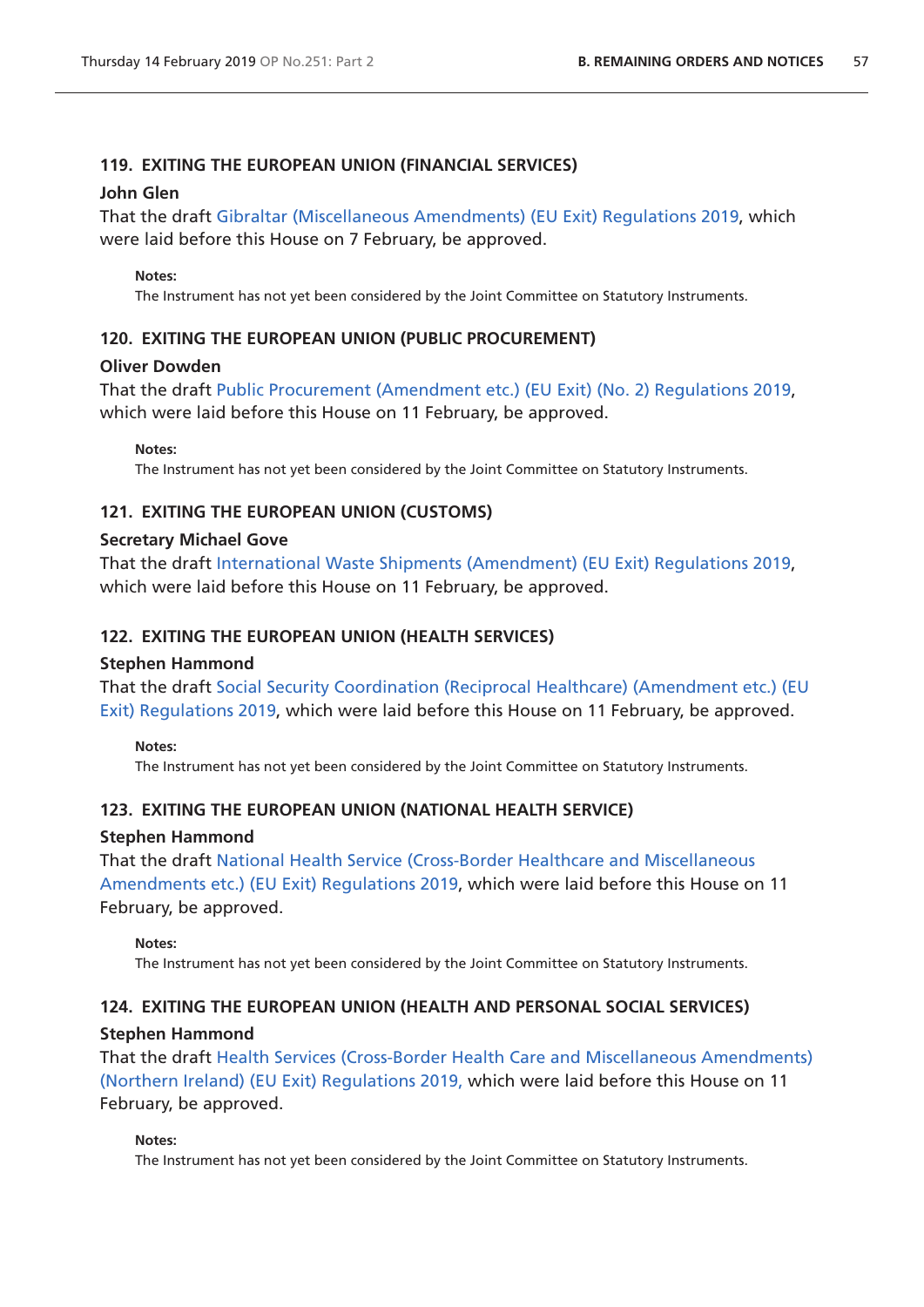### **125. [HOLOCAUST \(RETURN OF CULTURAL OBJECTS\) \(AMENDMENT\) BILL](https://publications.parliament.uk/pa/bills/cbill/2017-2019/0182/18182.pdf)**

#### **Andrea Leadsom**

That the Selection Committee do nominate a Public Bill Committee to consider the Holocaust (Return of Cultural Objects) (Amendment) Bill, pursuant to paragraph (5) of [Standing Order No. 84A](https://www.publications.parliament.uk/pa/cm201719/cmstords/1020/body.html#84A) (Public Bill Committees).

### **126. EXITING THE EUROPEAN UNION (CIVIL AVIATION)**

### **Secretary Chris Grayling**

That the draft [Aviation Noise \(Amendment\) \(EU Exit\) Regulations 2019,](http://www.legislation.gov.uk/ukdsi/2019/9780111180877/pdfs/ukdsi_9780111180877_en.pdf) which were laid before this House on 11 February, be approved.

#### **Notes:**

The Instrument has not yet been considered by the Joint Committee on Statutory Instruments.

### **127. EXITING THE EUROPEAN UNION (TRANSPORT)**

#### **Secretary Chris Grayling**

That the draft [Train Driving Licences and Certificates \(Amendment\) \(EU Exit\) Regulations](http://www.legislation.gov.uk/ukdsi/2019/9780111180761/pdfs/ukdsi_9780111180761_en.pdf)  [2019,](http://www.legislation.gov.uk/ukdsi/2019/9780111180761/pdfs/ukdsi_9780111180761_en.pdf) which were laid before this House on 11 February, be approved.

#### **Notes:**

The Instrument has not yet been considered by the Joint Committee on Statutory Instruments.

### **128. EXITING THE EUROPEAN UNION (CIVIL AVIATION)**

#### **Secretary Chris Grayling**

That the draft [Aviation Statistics \(Amendment etc.\) \(EU Exit\) Regulations 2019](http://www.legislation.gov.uk/ukdsi/2019/9780111180853/pdfs/ukdsi_9780111180853_en.pdf), which were laid before this House on 11 February, be approved.

#### **Notes:**

The Instrument has not yet been considered by the Joint Committee on Statutory Instruments.

### **129. EXITING THE EUROPEAN UNION (CUSTOMS)**

### **Secretary Liam Fox**

That the draft [Trade etc. in Dual-Use Items, Firearms and Torture etc. Goods \(Amendment\)](http://www.legislation.gov.uk/ukdsi/2019/9780111180624/pdfs/ukdsi_9780111180624_en.pdf)  [\(EU Exit\) Regulations 2019,](http://www.legislation.gov.uk/ukdsi/2019/9780111180624/pdfs/ukdsi_9780111180624_en.pdf) which were laid before this House on 11 February, be approved.

#### **Notes:**

The Instrument has not yet been considered by the Joint Committee on Statutory Instruments.

### **130. EXITING THE EUROPEAN UNION (CRIMINAL LAW)**

#### **Secretary David Gauke**

That the draft [Criminal Justice \(Amendment etc.\) \(EU Exit\) Regulations 2019](http://Criminal Justice (Amendmenhttp://www.legislation.gov.uk/ukdsi/2019/9780111180860/pdfs/ukdsi_9780111180860_en.pdft etc.) (EU Exit) Regulations 2019), which were laid before this House on 11 February, be approved.

#### **Notes:**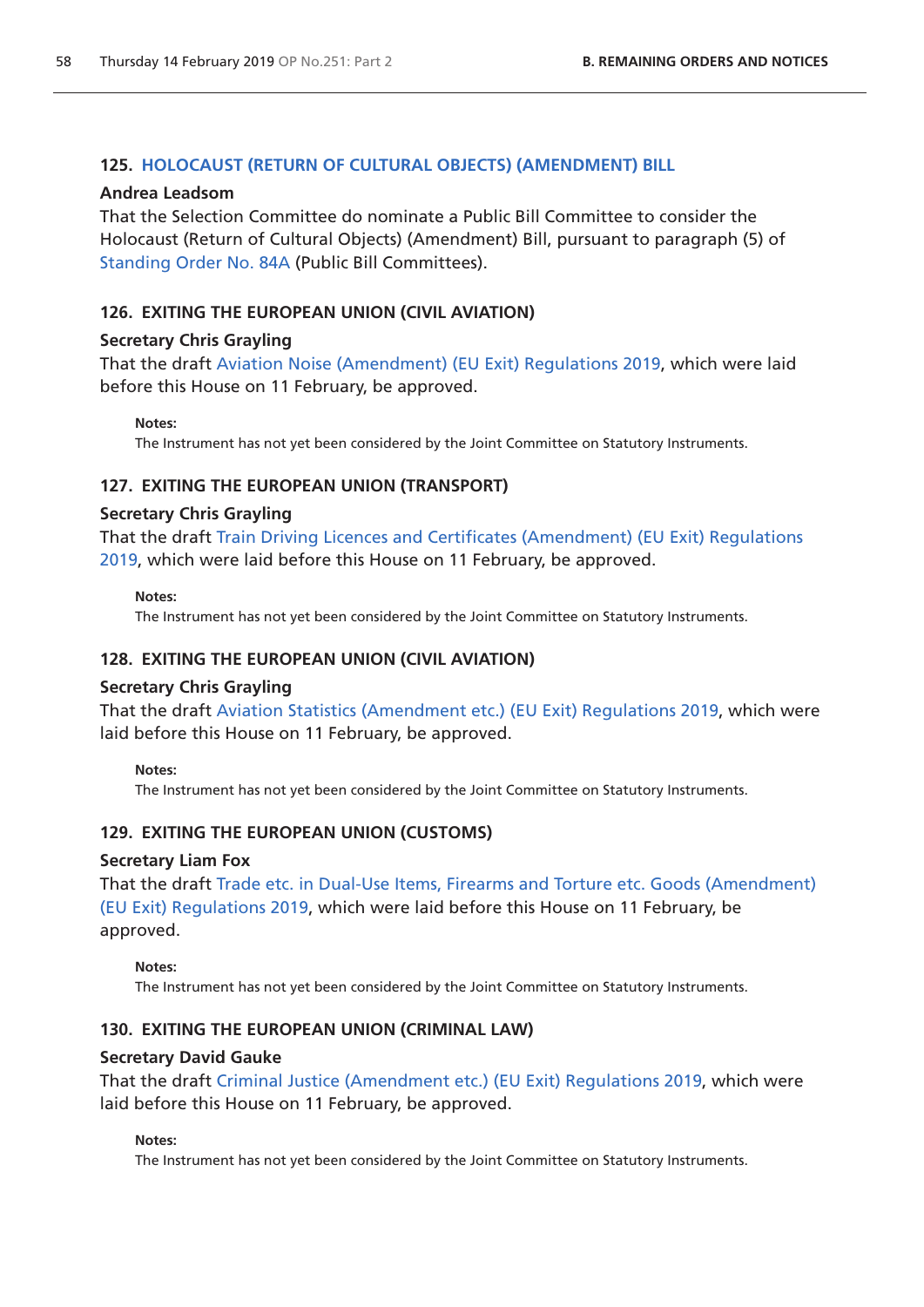### **131. EXITING THE EUROPEAN UNION (CIVIL AVIATION)**

#### **Secretary Chris Grayling**

That the draft [Aviation Safety \(Amendment etc.\) \(EU Exit\) Regulations 2019](http://www.legislation.gov.uk/ukdsi/2019/9780111180914/pdfs/ukdsi_9780111180914_en.pdf), which were laid before this House on 11 February, be approved.

#### **Notes:**

The Instrument has not yet been considered by the Joint Committee on Statutory Instruments.

#### **132. CONSTITUTIONAL LAW**

#### **Secretary David Mundell**

That the draft [Forestry and Land Management \(Scotland\) Act 2018 \(Consequential](http://www.legislation.gov.uk/ukdsi/2019/9780111180778/pdfs/ukdsi_9780111180778_en.pdf)  [Provisions and Modifications\) Order 2019](http://www.legislation.gov.uk/ukdsi/2019/9780111180778/pdfs/ukdsi_9780111180778_en.pdf), which was laid before this House on 11 February, be approved.

**Notes:** 

The Instrument has not yet been considered by the Joint Committee on Statutory Instruments. The Speaker has not yet considered this instrument for certification [\(Standing Order No. 83P\)](https://www.publications.parliament.uk/pa/cm201719/cmstords/1020/body.html#83P).

#### **133. EXITING THE EUROPEAN UNION (PRIVATE INTERNATIONAL LAW)**

#### **Secretary David Gauke**

That the draft [Law Applicable to Contractual Obligations and Non-Contractual Obligations](http://www.legislation.gov.uk/ukdsi/2019/9780111180785/pdfs/ukdsi_9780111180785_en.pdf)  [\(Amendment etc.\) \(EU Exit\) Regulations 2019,](http://www.legislation.gov.uk/ukdsi/2019/9780111180785/pdfs/ukdsi_9780111180785_en.pdf) which were laid before this House on 11 February, be approved.

#### **Notes:**

The Speaker has not yet considered this instrument for certification [\(Standing Order No. 83P\)](https://www.publications.parliament.uk/pa/cm201719/cmstords/1020/body.html#83P).

#### **134. EXITING THE EUROPEAN UNION (EUROPEAN UNION)**

#### **Chris Heaton-Harris**

That the draft [Challenges to Validity of EU Instruments \(EU Exit\) Regulations 2019](http://www.legislation.gov.uk/ukdsi/2019/9780111180693/pdfs/ukdsi_9780111180693_en.pdf), which were laid before this House on 12 February, be approved.

#### **Notes:**

The Instrument has not yet been considered by the Joint Committee on Statutory Instruments.

#### **135. EXITING THE EUROPEAN UNION (LEGAL PROFESSION)**

#### **Secretary David Gauke**

That the draft [Services of Lawyers and Lawyer's Practice \(Amendment\) \(EU Exit\)](http://www.legislation.gov.uk/ukdsi/2019/9780111180891/pdfs/ukdsi_9780111180891_en.pdf)  [Regulations 2019](http://www.legislation.gov.uk/ukdsi/2019/9780111180891/pdfs/ukdsi_9780111180891_en.pdf), which were laid before this House on 12 February, be approved.

#### **Notes:**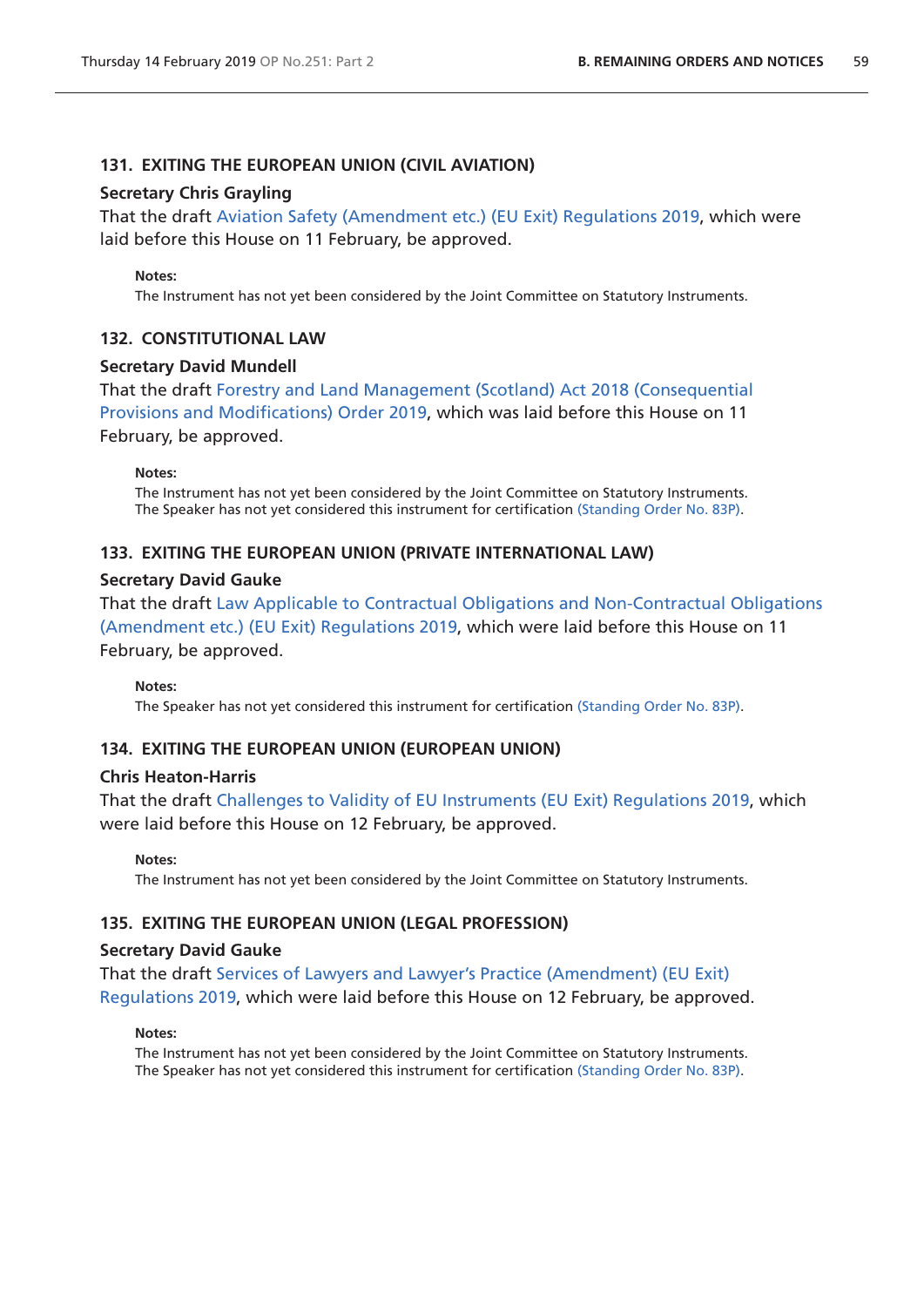# **136. EXITING THE EUROPEAN UNION (AGRICULTURE)**

#### **Secretary Michael Gove**

That the draft [European Structural and Investment Funds Common Provisions Rules etc.](http://www.legislation.gov.uk/ukdsi/2019/9780111180792/pdfs/ukdsi_9780111180792_en.pdf)  [\(Amendment etc.\) \(EU Exit\) Regulations 2019,](http://www.legislation.gov.uk/ukdsi/2019/9780111180792/pdfs/ukdsi_9780111180792_en.pdf) which were laid before this House on 12 February, be approved.

#### **Notes:**

The Instrument has not yet been considered by the Joint Committee on Statutory Instruments. The Speaker has not yet considered this instrument for certification [\(Standing Order No. 83P\)](https://www.publications.parliament.uk/pa/cm201719/cmstords/1020/body.html#83P).

### **137. EXITING THE EUROPEAN UNION (AGRICULTURE)**

#### **Secretary Michael Gove**

That the draft [European Structural and Investment Funds Common Provisions](http://www.legislation.gov.uk/ukdsi/2019/9780111180792/pdfs/ukdsi_9780111180792_en.pdf) 

[\(Amendment\) \(EU Exit\) Regulations 2019](http://www.legislation.gov.uk/ukdsi/2019/9780111180792/pdfs/ukdsi_9780111180792_en.pdf), which were laid before this House on 12 February, be approved.

#### **Notes:**

The Instrument has not yet been considered by the Joint Committee on Statutory Instruments. The Speaker has not yet considered this instrument for certification [\(Standing Order No. 83P\)](https://www.publications.parliament.uk/pa/cm201719/cmstords/1020/body.html#83P).

### **138. EXITING THE EUROPEAN UNION (COMPETITION)**

#### **Secretary Michael Gove**

That the draft State Aid (Agriculture and Fisheries) (Amendment) (EU Exit) Regulations 2019, which were laid before this House on 12 February, be approved.

#### **Notes:**

The Instrument has not yet been considered by the Joint Committee on Statutory Instruments.

### **139. EXITING THE EUROPEAN UNION (FINANCIAL SERVICES AND MARKETS)**

### **John Glen**

That the draft [Financial Services Contracts \(Transitional and Saving Provision\) \(EU Exit\)](http://www.legislation.gov.uk/ukdsi/2019/9780111178416/pdfs/ukdsi_9780111178416_en.pdf)  [Regulations 2019](http://www.legislation.gov.uk/ukdsi/2019/9780111178416/pdfs/ukdsi_9780111178416_en.pdf), which were laid before this House on 15 January, be approved.

### **140. EXITING THE EUROPEAN UNION (AGRICULTURE)**

#### **Secretary Michael Gove**

That the draft Rural Development (Amendment) (EU Exit) Regulations 2019, which were laid before this House on 13 February, be approved.

#### **Notes:**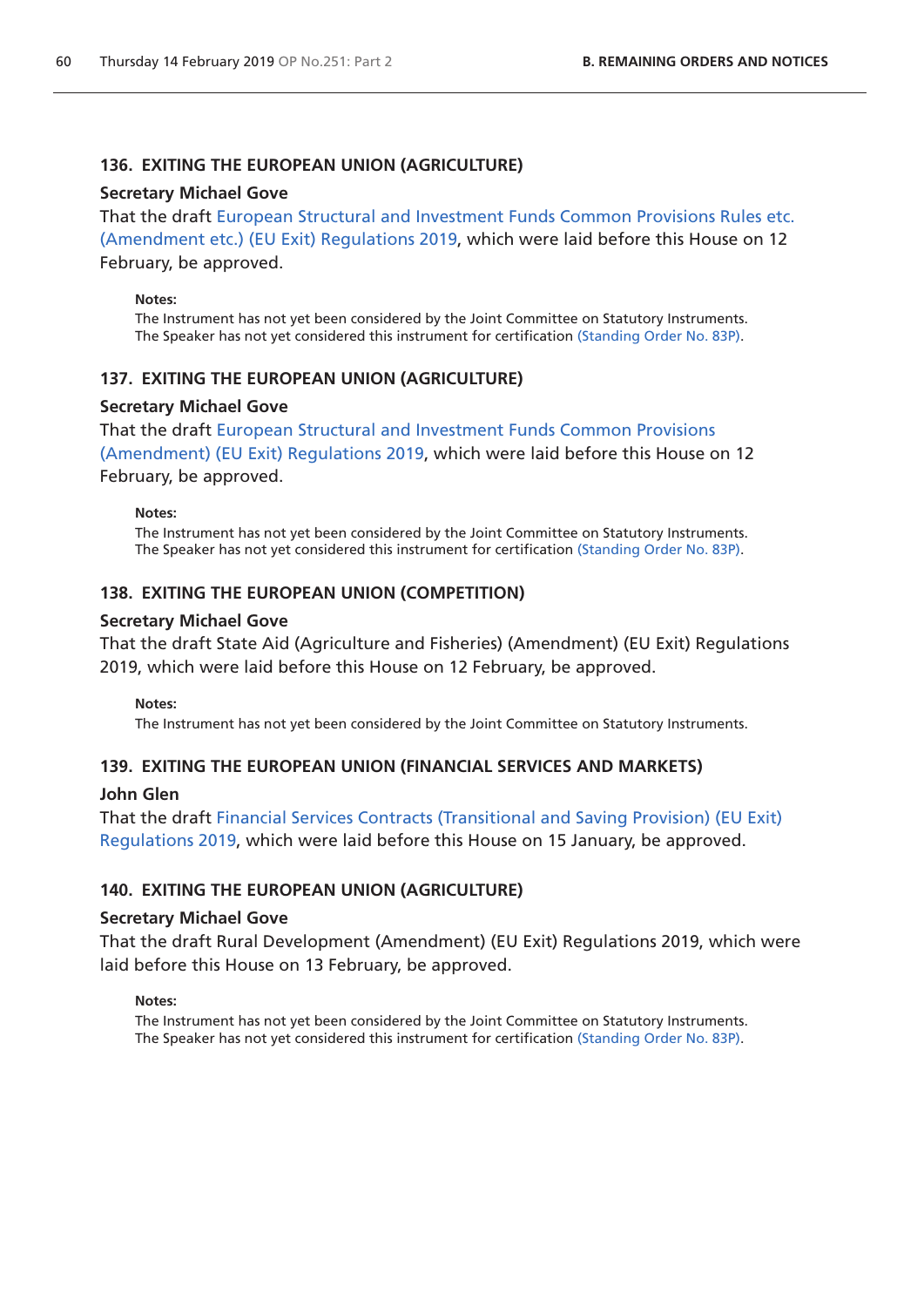### **141. EXITING THE EUROPEAN UNION (IMMIGRATION)**

#### **Secretary Sajid Javid**

That the draft [Immigration, Nationality and Asylum \(EU Exit\) Regulations 2019,](http://www.legislation.gov.uk/ukdsi/2019/9780111180617/pdfs/ukdsi_9780111180617_en.pdf) which were laid before this House on 13 February, be approved.

#### **Notes:**

The Instrument has not yet been considered by the Joint Committee on Statutory Instruments. The Speaker has not yet considered this instrument for certification [\(Standing Order No. 83P\)](https://www.publications.parliament.uk/pa/cm201719/cmstords/1020/body.html#83P).

#### **142. EXITING THE EUROPEAN UNION (IMMIGRATION)**

#### **Secretary Sajid Javid**

That the draft I[mmigration \(European Economic Area Nationals\) \(EU Exit\) Order 2019,](http://www.legislation.gov.uk/ukdsi/2019/9780111180587/pdfs/ukdsi_9780111180587_en.pdf) which was laid before this House on 11 February, be approved.

#### **Notes:**

The Instrument has not yet been considered by the Joint Committee on Statutory Instruments. The Speaker has not yet considered this instrument for certification [\(Standing Order No. 83P\)](https://www.publications.parliament.uk/pa/cm201719/cmstords/1020/body.html#83P).

### **143. EXITING THE EUROPEAN UNION (AGRICULTURE)**

#### **Secretary Michael Gove**

That the draft Rural Development (Rules and Decisions) (Amendment) (EU Exit) Regulations 2019, which were laid before this House on 13 February, be approved.

#### **Notes:**

The Instrument has not yet been considered by the Joint Committee on Statutory Instruments. The Speaker has not yet considered this instrument for certification [\(Standing Order No. 83P\)](https://www.publications.parliament.uk/pa/cm201719/cmstords/1020/body.html#83P).

#### **144. EXITING THE EUROPEAN UNION (AGRICULTURE)**

### **Secretary Michael Gove**

That the draft Organic Production and Control (Amendment) (EU Exit) Regulations 2019, which were laid before this House on 13 February, be approved.

#### **Notes:**

The Instrument has not yet been considered by the Joint Committee on Statutory Instruments. The Speaker has not yet considered this instrument for certification [\(Standing Order No. 83P\)](https://www.publications.parliament.uk/pa/cm201719/cmstords/1020/body.html#83P).

### **145. EXITING THE EUROPEAN UNION (AQUACULTURE)**

#### **Secretary Michael Gove**

That the draft [Common Fisheries Policy and Aquaculture \(Amendment etc.\) \(EU Exit\)](http://www.legislation.gov.uk/ukdsi/2019/9780111181171/pdfs/ukdsi_9780111181171_en.pdf)  [Regulations 2019](http://www.legislation.gov.uk/ukdsi/2019/9780111181171/pdfs/ukdsi_9780111181171_en.pdf), which were laid before this House on 13 February, be approved.

#### **Notes:**